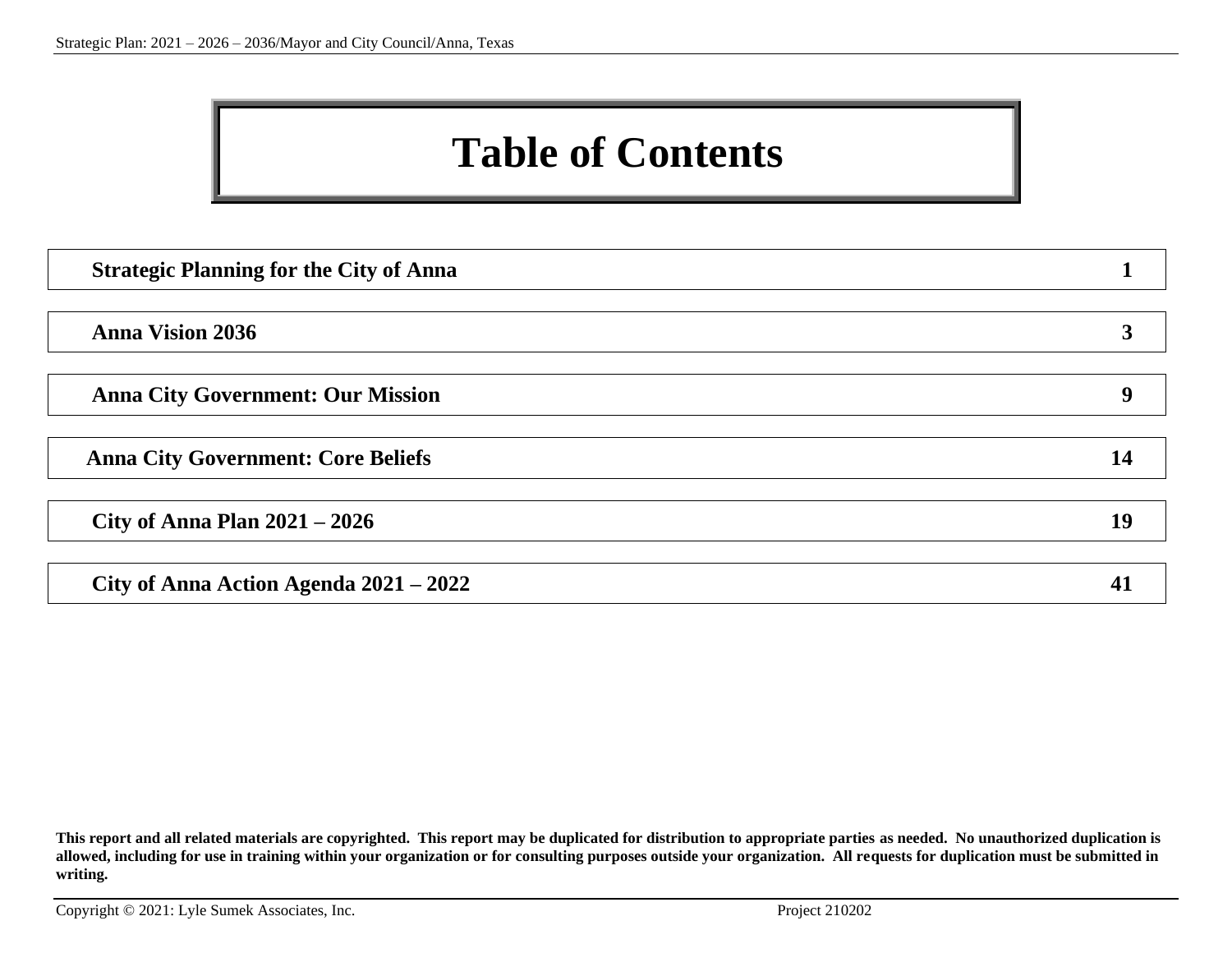# **STRATEGIC PLANNING FOR THE CITY OF ANNA**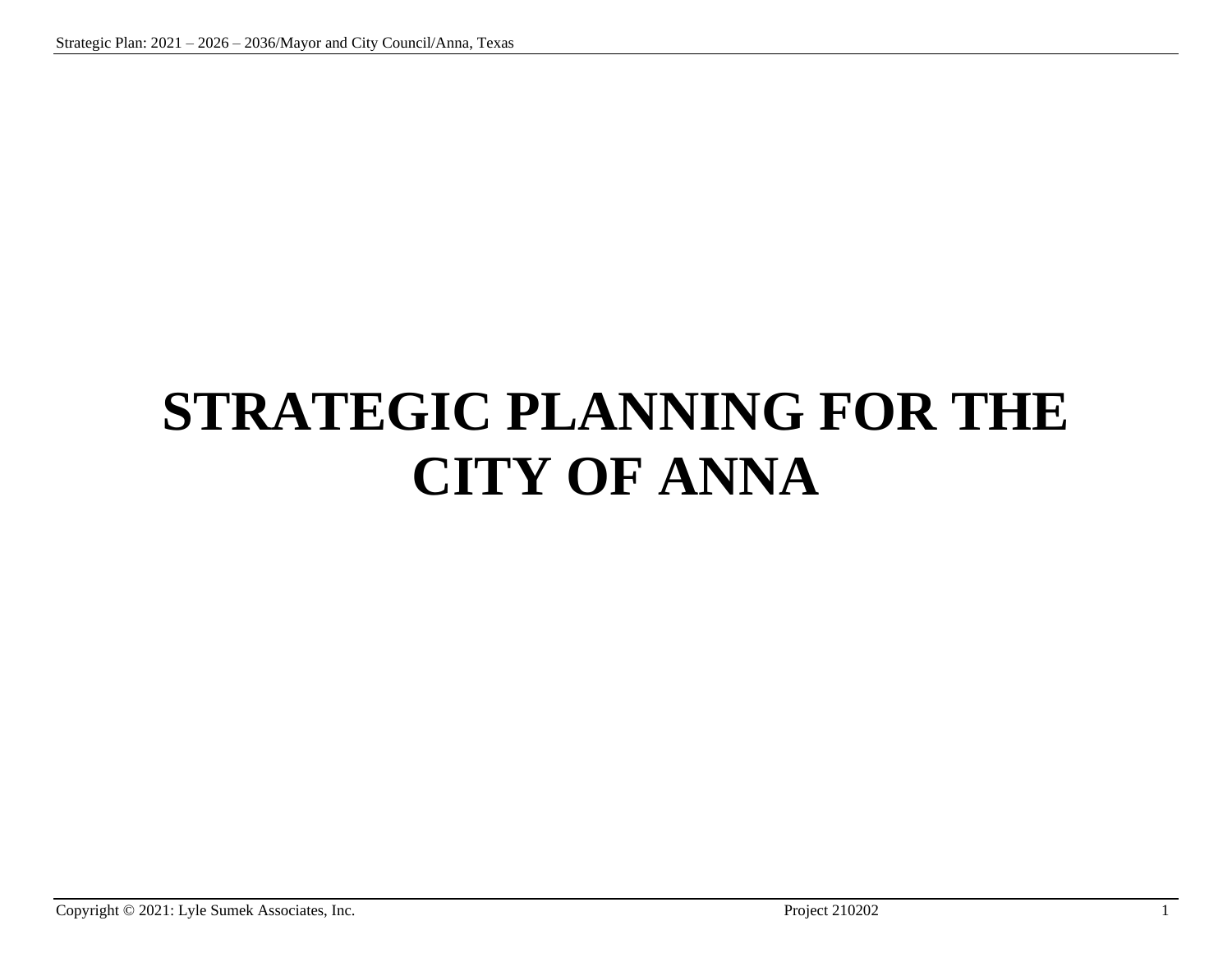## **Strategic Planning Model for the City of Anna**

**Value-based principles that describe the preferred future in 15 years**<br> **future in 15 years**<br> **future in 15 years** 

**"You Have Arrived"**

**Strategic goals that focus outcomebased objectives and potential b** actions for 5 years<br> **actions for 5 years and potential**<br> **actions for 5 years and potential** 

**Focus for one year – a work program: policy agenda for Mayor and Council, management agenda for staff; major projects**

**"The Right Route"**

**EXECUTION Itinerary Integral CON Integral CON Integral CON** 

**"The Right Direction"**

**Principles that define the responsibility of city government and frame the primary services – core service businesses**

> **Personal values that define performance standards and**

## **MISSION Vehicle**

**"The Right Bus"**

## **Expectations for employees**<br>expectations for employees **CORE BELIEFS FIGURE THE SERVIEW FIGURE ASSESS**

**"The Right People"**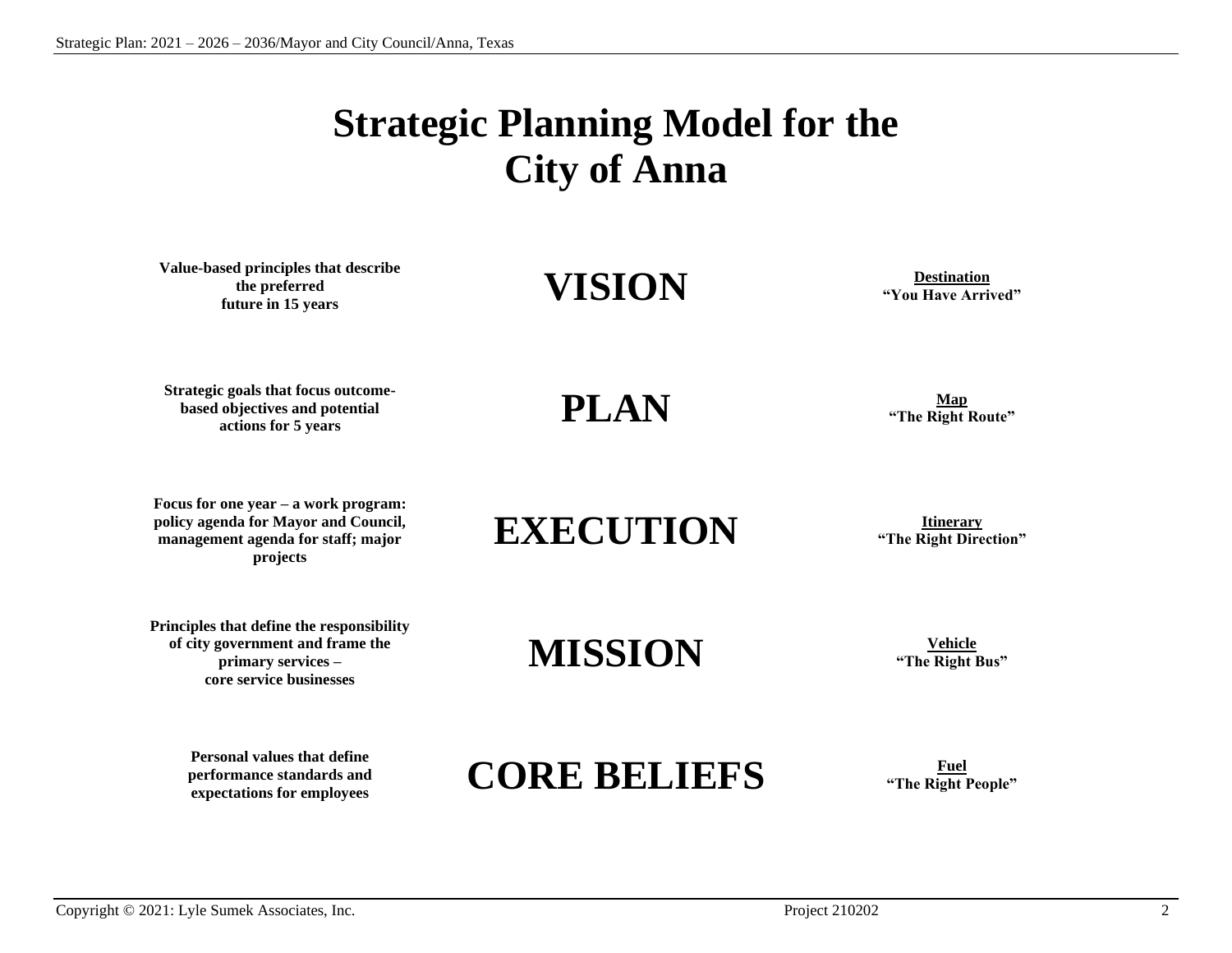# **ANNA VISION 2036**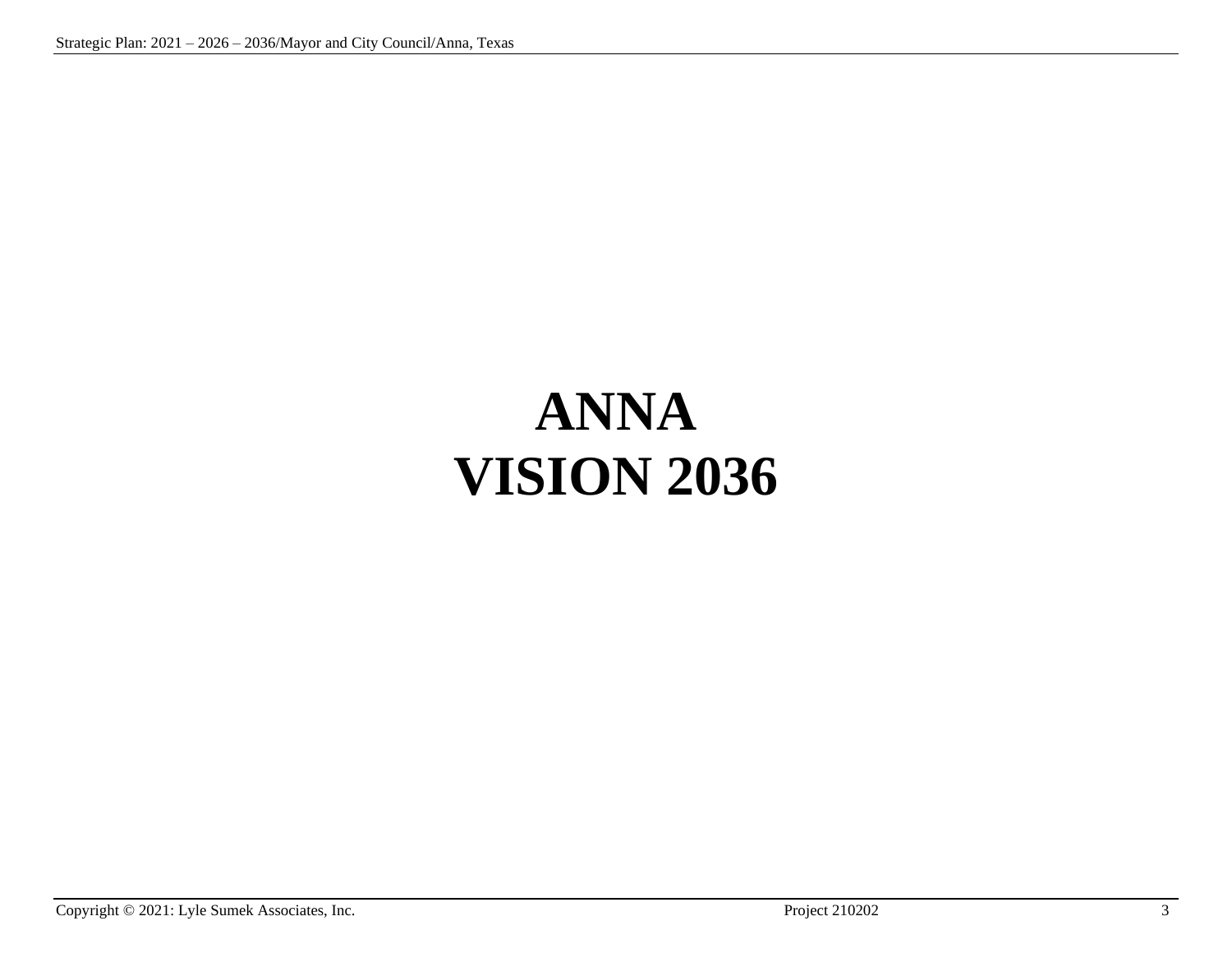## *Anna Vision 2036*

*ANNA 2036 is a* **COMMUNITY OF FAMILIES (1)** *that is* **BEAUTIFUL (2)** *and* **SAFE (3) .**

### *ANNA 2036 has a* **VIBRANT COMMUNITY DESTINATION (4) , GREAT HOUSING OPPORTUNITIES (5)**

*and a* **DYNAMIC BUSINESS COMMUNITY (6) .**

### *ANNA 2036 is a* **FUN COMMUNITY FOR ALL (7)** *and has* **CONVENIENT MOBILITY OPTIONS (8) .** *THE PREMIER COMMUNITY IN COLLIN COUNTY!*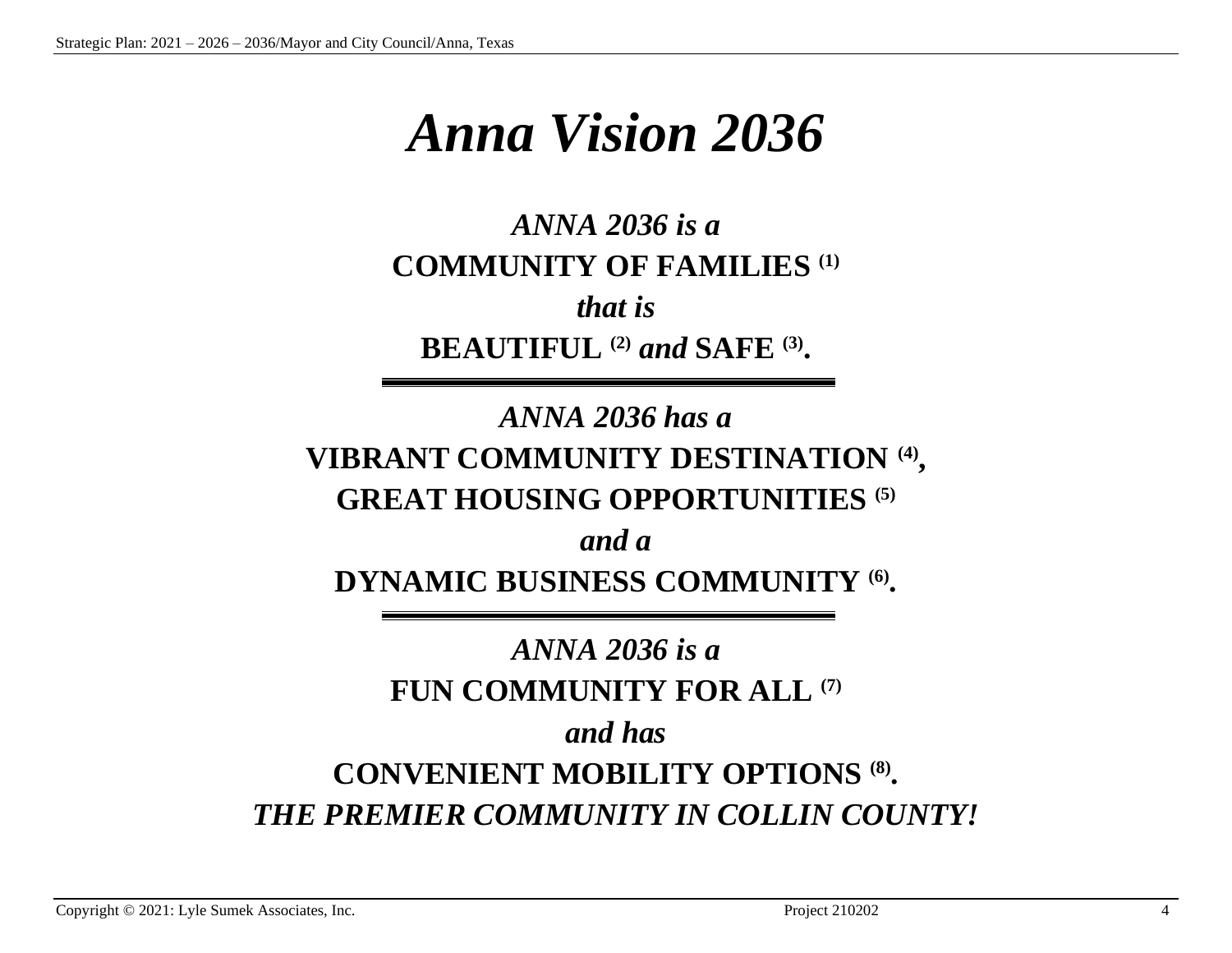## *Anna Vision 2036*

#### **PRINCIPLE 1**

#### **COMMUNITY OF FAMILIES**

#### **Means**

- 1. Top-quality schools and educational programs working in partnership with the City and contributing to the Anna community
- 2. Collin Community College serving the needs of Neighbors and Anna's businesses
- 3. Sense of community Neighbors taking pride in our Anna community
- 4. Strong community events and festivals that bring neighbors together
- 5. Strong community service organizations and faith-based institutions partnering with the City and each other for a better Anna community
- 6. Youth and adult sports opportunities
- 7. Reputation as a community for a family's lifetime
- 8. Library as a community information center and community gathering place

#### **PRINCIPLE 2**

#### **SAFE COMMUNITY**

- 1. Low crime rate
- 2. Effective emergency management preparation, response and recovery
- 3. Proactive outreach by Police and Fire throughout our Anna community
- 4. Drug-free community
- 5. Active community policing programs with police officers involved in and knowing Neighbors and our Anna community
- 6. Effective recruitment and retention for public safety staffing – Police and Fire
- 7. Timely and appropriate response to both emergency and non-emergency calls for service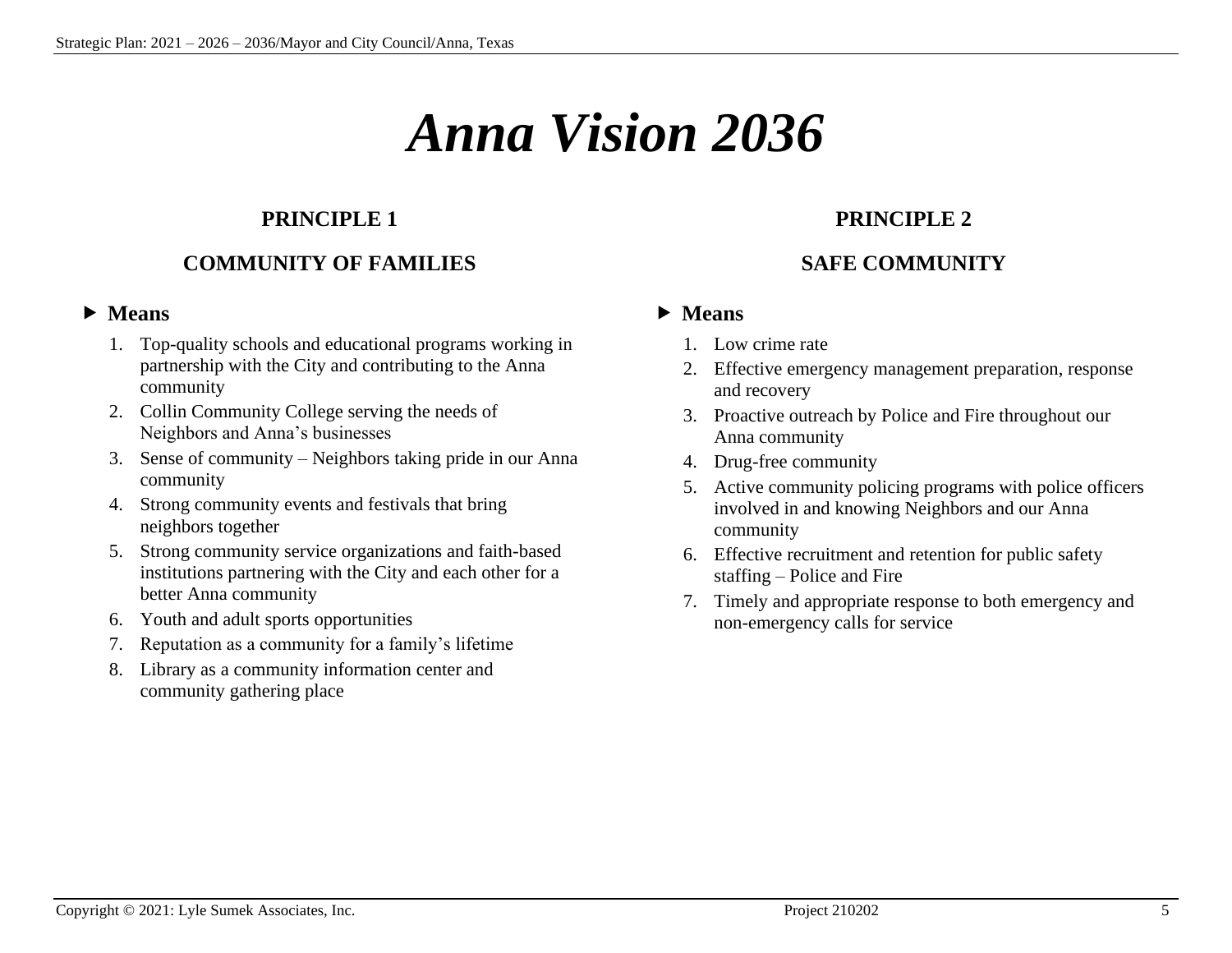#### **BEAUTIFUL COMMUNITY**

#### **Means**

- 1. Attractive gateways with unique and distinctive entrance signs/monument for Anna – you know when you enter Anna
- 2. Well-maintained, attractive neighborhoods and singlefamily homes complying with City codes and ordinances
- 3. Well-designed, attractive streetscapes and medians on major highway corridors
- 4. Well-designed, well-maintained City facilities, buildings, parks, and trails with distinctive signage
- 5. Clean community without litter or trash
- 6. Proactive "Keep Anna Beautiful" program through engaged Neighbors
- 7. Design standards and development agreements that promote beautiful and "enduring" buildings and commercial areas
- 8. Preserved some natural areas/open space through the community

#### **PRINCIPLE 4**

#### **VIBRANT COMMUNITY DESTINATION**

- 1. Expanded Old Downtown area extended down Highway 5 – Westside
- 2. Successful retail businesses
- 3. Easy access with convenient parking
- 4. Activities for evening, weekends, and daytime
- 5. Walkable and pedestrian friendly
- 6. Live entertainment venues with bars and live music
- 7. Mixed-use buildings with multi-family residential opportunities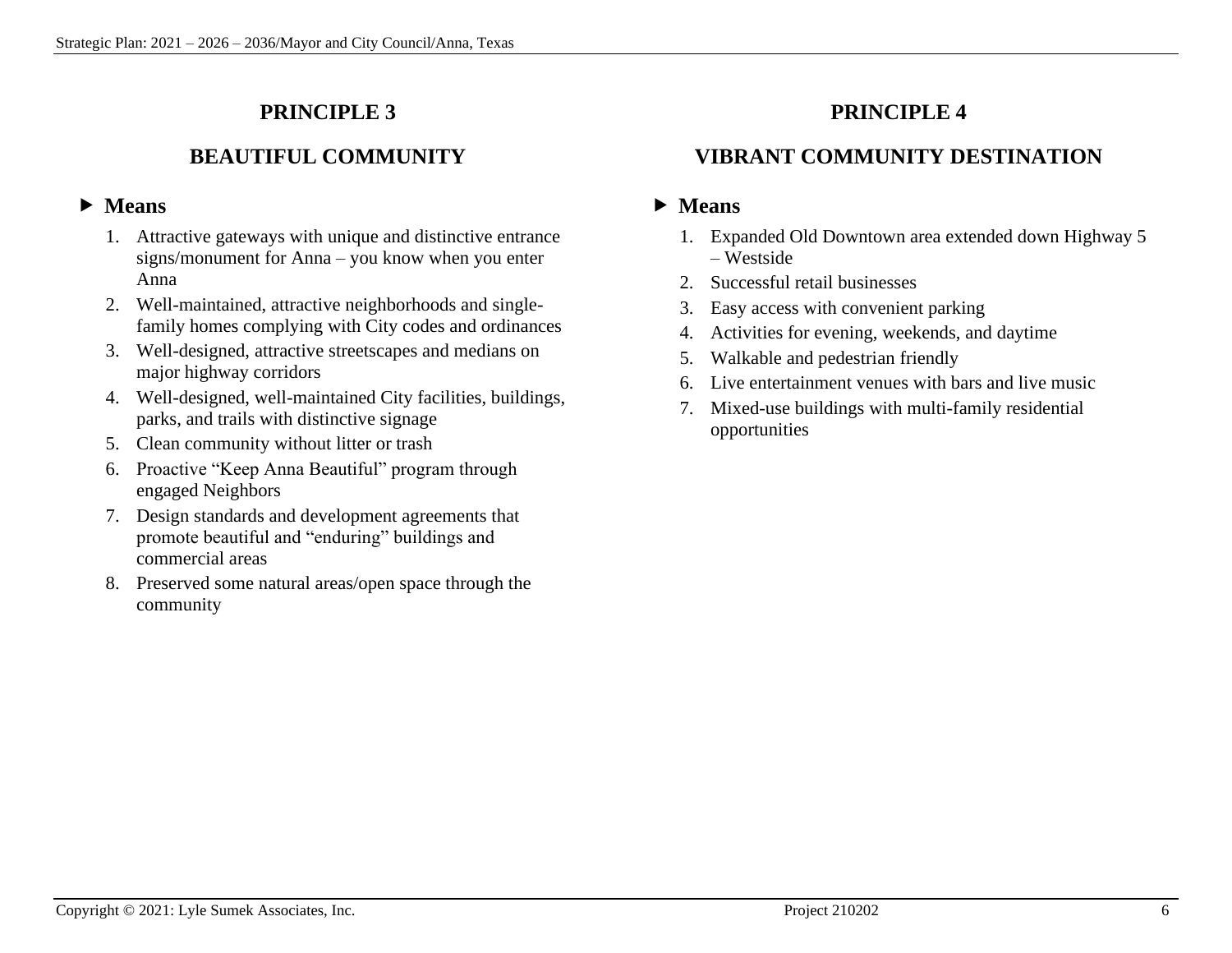#### **GREAT HOUSING OPPORTUNITIES**

#### **Means**

- 1. Executive/large homes on large lots with opportunities to move up in Anna
- 2. Strong code enforcement/compliance protecting and enhancing the appearance, protecting property values and supporting neighborhood integrity
- 3. Well-maintained neighborhood streets and infrastructure
- 4. Access to trails connecting neighborhoods and community destinations
- 5. Well-built and well-maintained housing stock with distinctive character
- 6. Progressive senior living opportunities and development – from homes to assisted living
- 7. Diverse housing choices for all family generations

#### **PRINCIPLE 6**

#### **DYNAMIC BUSINESS COMMUNITY**

- 1. Ability of Neighbors to work in Anna
- 2. Range of quality restaurants for family dining and celebrations
- 3. Sustainable full-service hospital with medical and healthcare businesses, facilities and services
- 4. Collin Community College and/or other higher education institutions campus focusing on technology
- 5. Successful and sustainable Business Park developed with technology related businesses and major diverse industries
- 6. Attractive commercial centers with well-designed and well-maintained landscaping
- 7. Office buildings with "Class A" offices and flexspaces/co-use spaces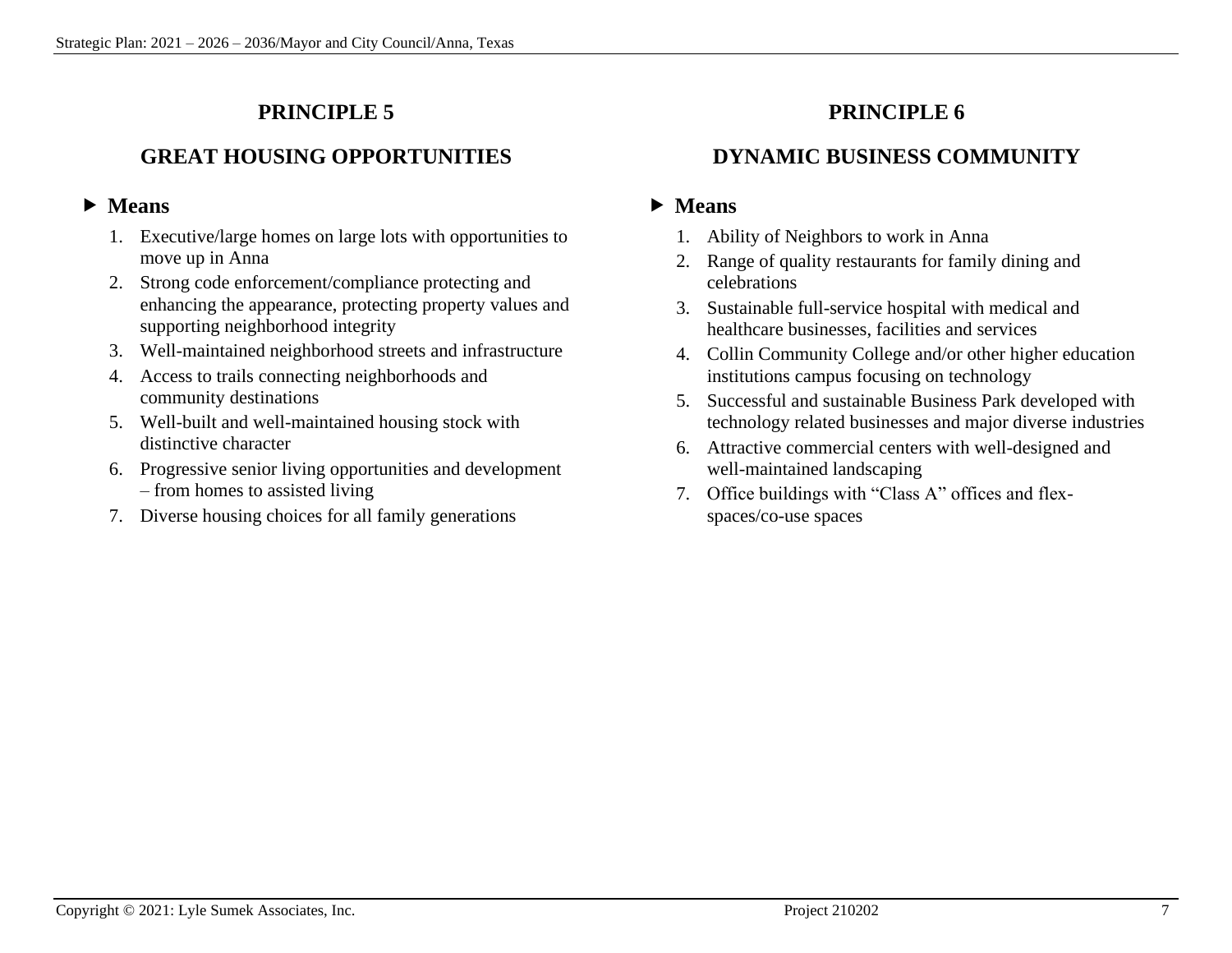#### **FUN COMMUNITY FOR ALL**

#### **Means**

- 1. Connected trails linking Neighbors to parks and other community destinations
- 2. Indoor youth/adult sports facility
- 3. Amphitheater for live performances and programs
- 4. Multi-purpose entertainment center(s)
- 5. Top-quality public library/community resources/learning center serving as a community information center and providing a variety of programs
- 6. Adequate athletic fields for recreation, competition, and tournaments
- 7. Community/Recreation Center with flex-space, and programming/classroom spaces
- 8. Distillery/brewery businesses
- 9. Indoor and outdoor aquatic facilities with a variety of amenities

#### **PRINCIPLE 8**

#### **CONVENIENT MOBILITY**

- 1. Well-designed, well-maintained City streets
- 2. Well-designed, well-maintained and safe City trails
- 3. Pedestrian-friendly neighborhoods and school routes with safe crosswalks
- 4. Travel options: north-south and east-west
- 5. Bike lanes and trails connecting neighborhoods and community destinations
- 6. City and community prepared for changes in the automobile –electric vehicles, autonomous vehicles, etc.
- 7. Effective traffic management with synchronized traffic signals
- 8. Transportation options for senior Neighbors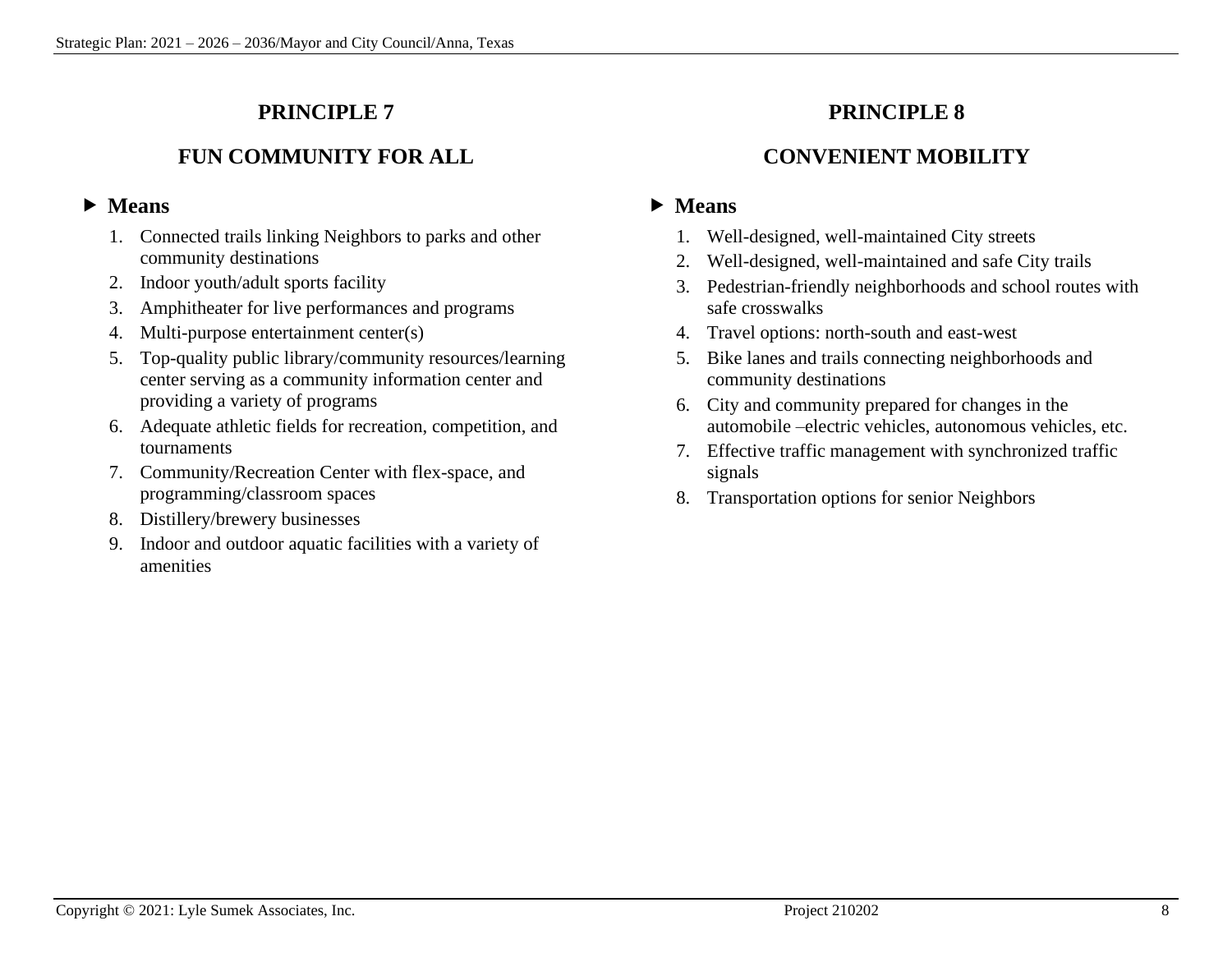# **ANNA CITY GOVERNMENT: OUR MISSION**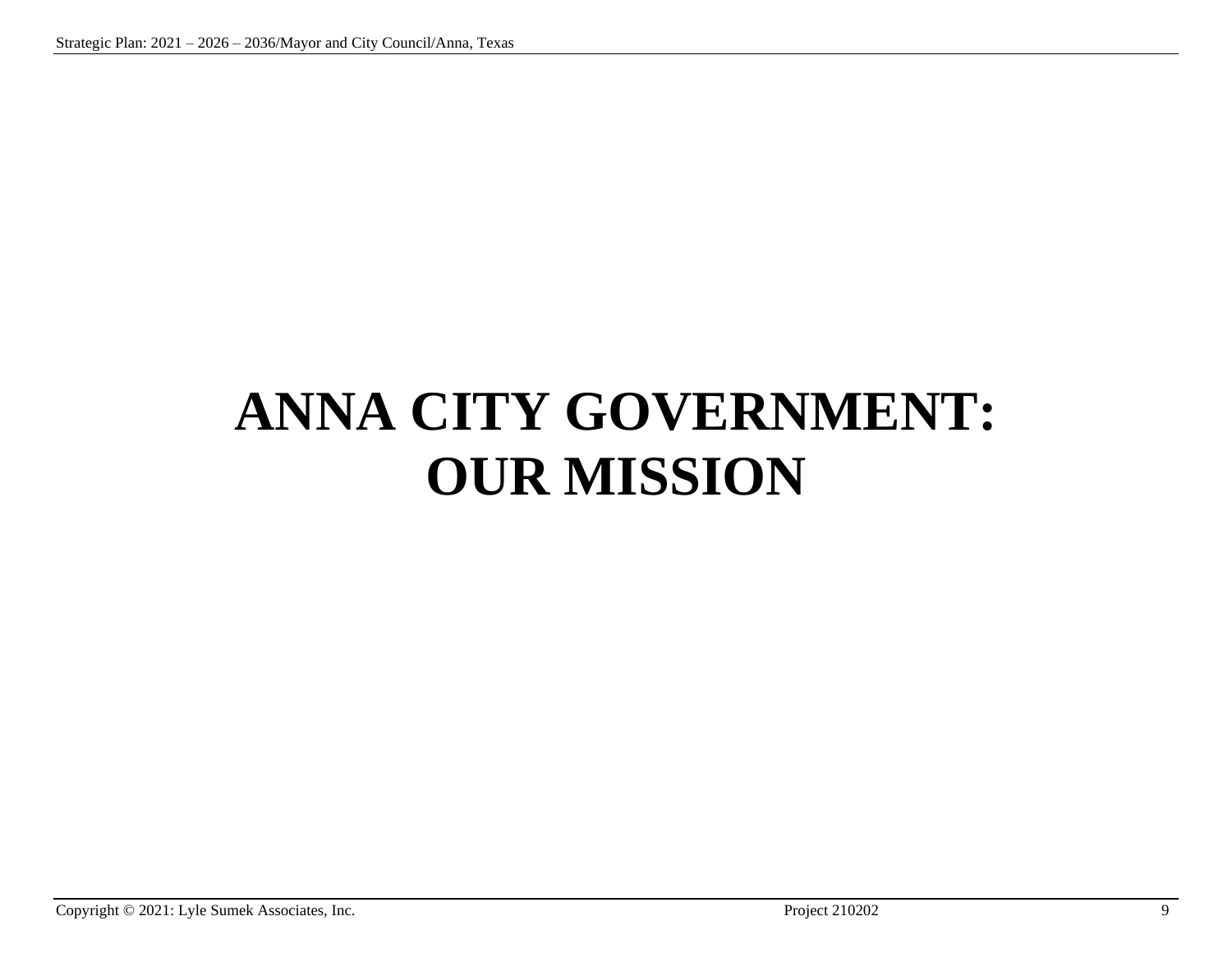## *Anna City Government Our Mission*

### *The Mission of* **the ANNA CITY GOVERNMENT** *is to provide* **EXCEPTIONAL CITY SERVICES AND FACILITIES (1)**

*in a*

### **FINANCIALLY RESPONSIBLE (2)**

*and*

### **NEIGHBOR-FOCUSED WAY (3)**

*through a*

### **HIGH-PERFORMING, PROFESSIONAL CITY TEAM (4)**

*that provides results in adding*

**VALUE TO NEIGHBORS' LIVES (5) .**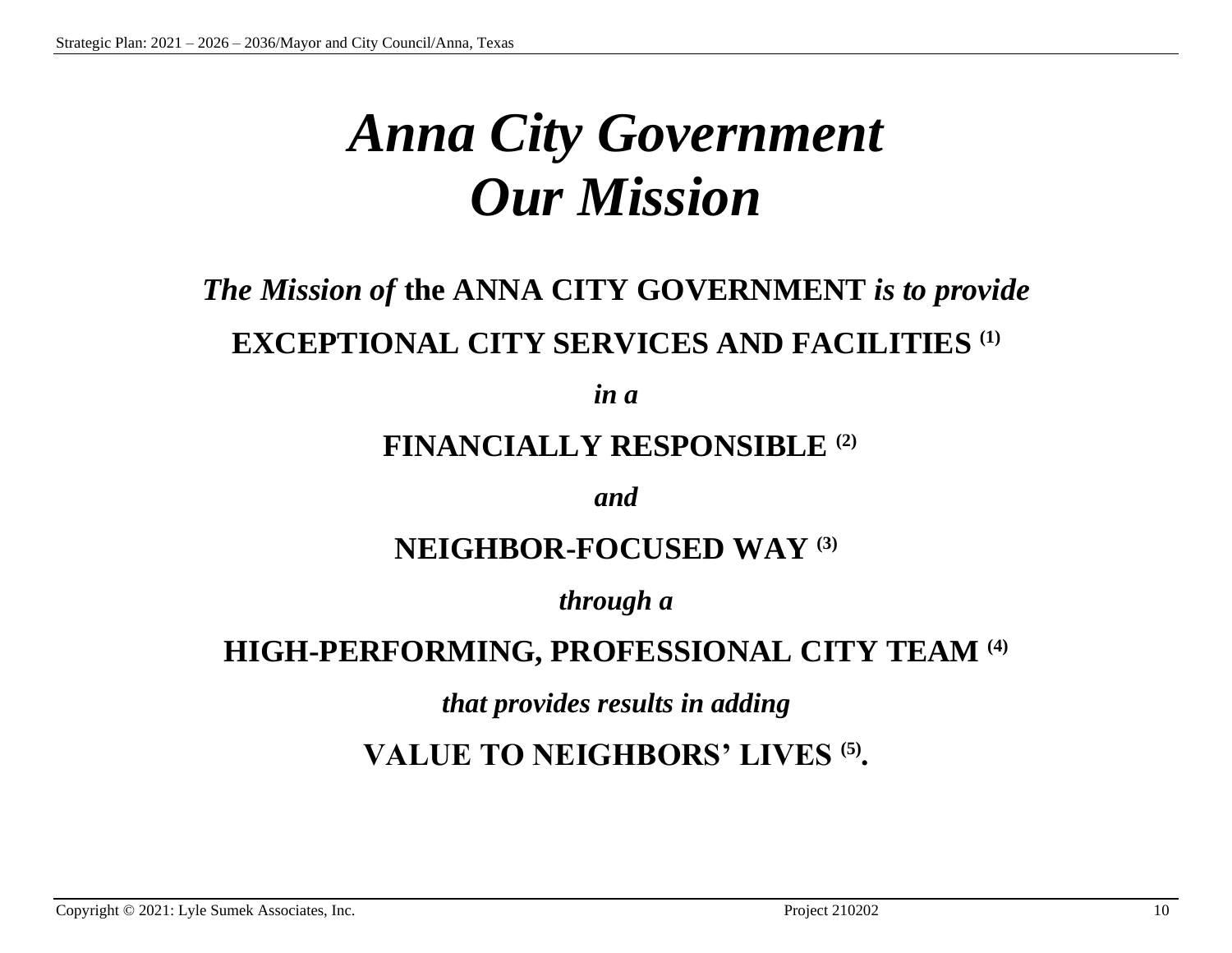# *Anna City Government Our Mission*

#### **PRINCIPLE 1 EXCEPTIONAL CITY SERVICES AND FACILITIES**

#### **Means**

- 1. Planning for future City services to accommodate growth
- 2. Defining the City services and service priorities
- 3. Listening to the community distinguishing "needs" from "wants"
- 4. Anticipating future service needs from the community
- 5. Developing Department service and master plans for today and tomorrow
- 6. Providing services and addressing issues in a proactive manner
- 7. Having national and state accreditation for departments, service rating and national awards/recognition
- 8. Streaming, simplifying and integrating processes for timely and convenient City services

#### **PRINCIPLE 2**

#### **FINANCIALLY RESPONSIBLE**

- 1. Having responsible tax rate for the long term
- 2. Delivering City services in a cost-effective and efficient manner, including contracting for service delivery
- 3. Developing financial forecasting models and multi-year financial planning
- 4. Leveraging City resources through grants and partnerships
- 5. Diversifying and expanding revenue options for City government
- 6. Developing and using a capital improvement process and community investment plan
- 7. Having competitive compensation based upon merit and performance
- 8. Having adequate funding and resources for defined City services and service levels
- 9. Having financial transparency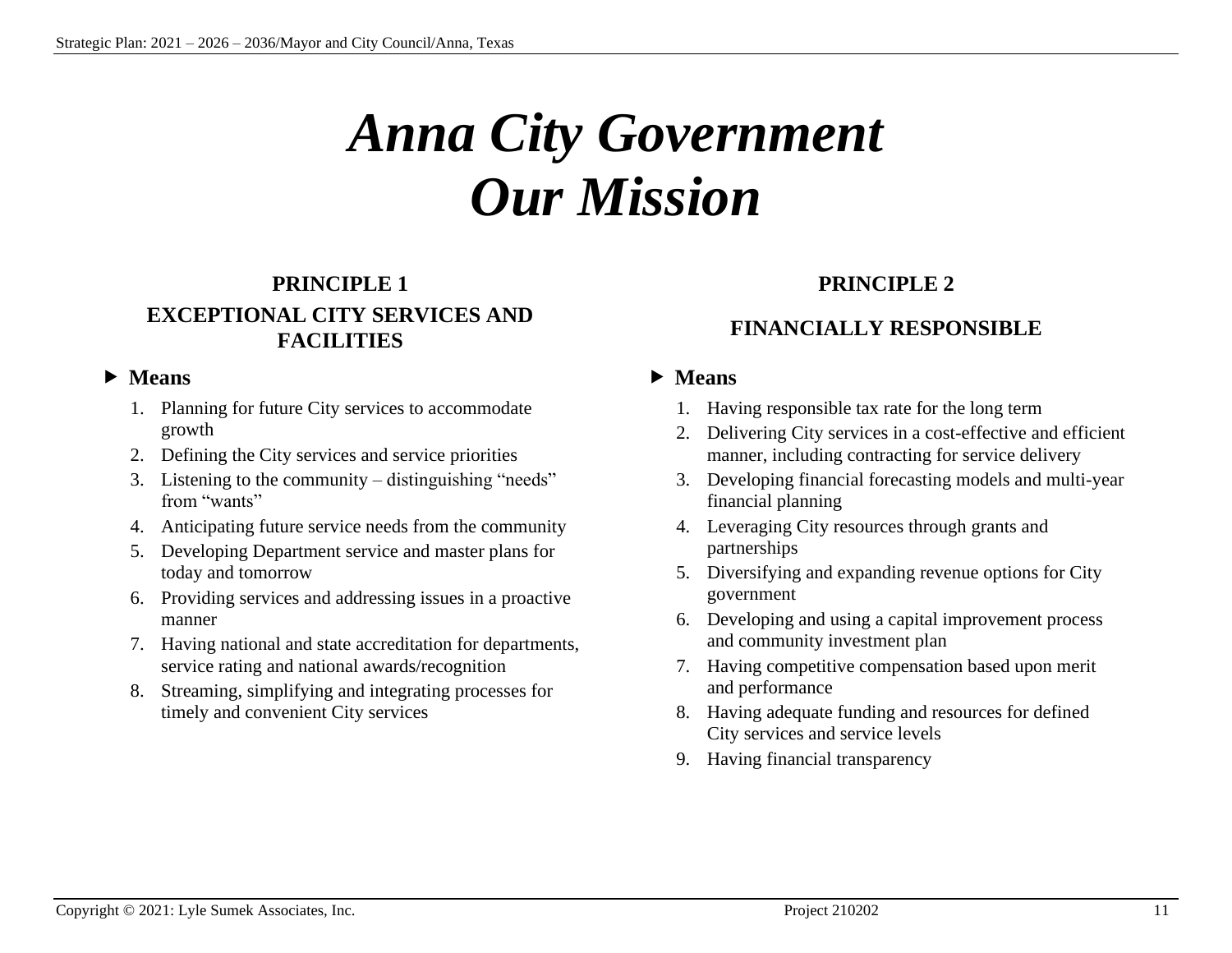#### **NEIGHBOR-FOCUSED**

#### **Means**

- 1. Having City managers and employees empowered to solve problems and to make decisions
- 2. Demonstrating caring and compassion for the individual
- 3. Providing a timely acknowledgement and then a planned, appropriate response to an inquiry or request for service
- 4. Listening to and understanding the individual's needs and issues
- 5. Seeking and using feedback from the community and the individual
- 6. Having a sense of stability and clarity of direction for developers and businesses
- 7. Looking for ways to say "yes"
- 8. Looking for ways to solve problems and address issues/concerns
- 9. Acting in and presenting a professional image
- 10. Having "customer" friendly City buildings, offices and facilities
- 11. Measuring the customers' outcomes
- 12. Taking ownership and being responsible for services and actions
- 13. When "no" is the answer, taking time to explain the decisions and actions

### **PRINCIPLE 4 HIGH PERFORMING, PROFESSIONAL CITY TEAM**

- 1. Working as a CITY TEAM Mayor-City Council and City management-staff
- 2. Providing timely implementation of Mayor-City Council directions and decisions
- 3. Acting with highest level of integrity and transparency
- 4. Developing and using a strategic planning process with Vision, Goals and Annual Work Program
- 5. Defining and achieving goals and performance standards/expectations
- 6. Having a professional City organization operating with the highest ethical standards
- 7. Being responsible and accountable for actions, decisions and results
- 8. Acting with a sense of urgency
- 9. Becoming an "Employer of Choice"
- 10. Becoming active in professional organizations
- 11. Being an "ambassador" for the City and community
- 12. Having open, direct and timely communications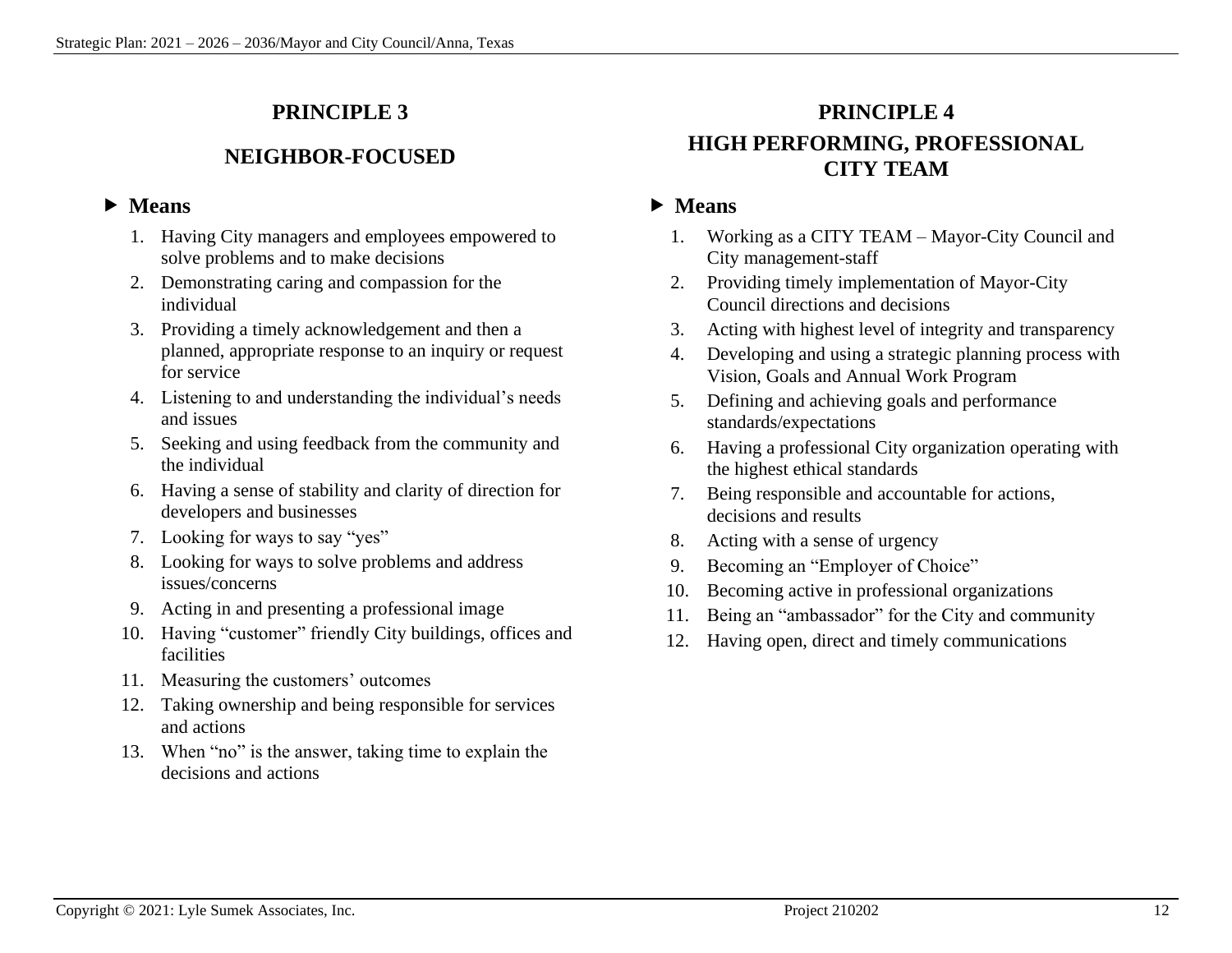#### **VALUE TO NEIGHBORS' LIVES**

- 1. Planning for and managing growth
- 2. Maintaining a safe community
- 3. Engaging the community in the City governance and planning process
- 4. Investing in future City facilities and infrastructure that support growth
- 5. Having effective communications with the community using a variety of methodologies
- 6. Having transparent City processes and information
- 7. Enforcing and seeking compliance with City codes, ordinances and regulations to protect the community and property values
- 8. Having neighbors taking pride in saying: "I live in Anna"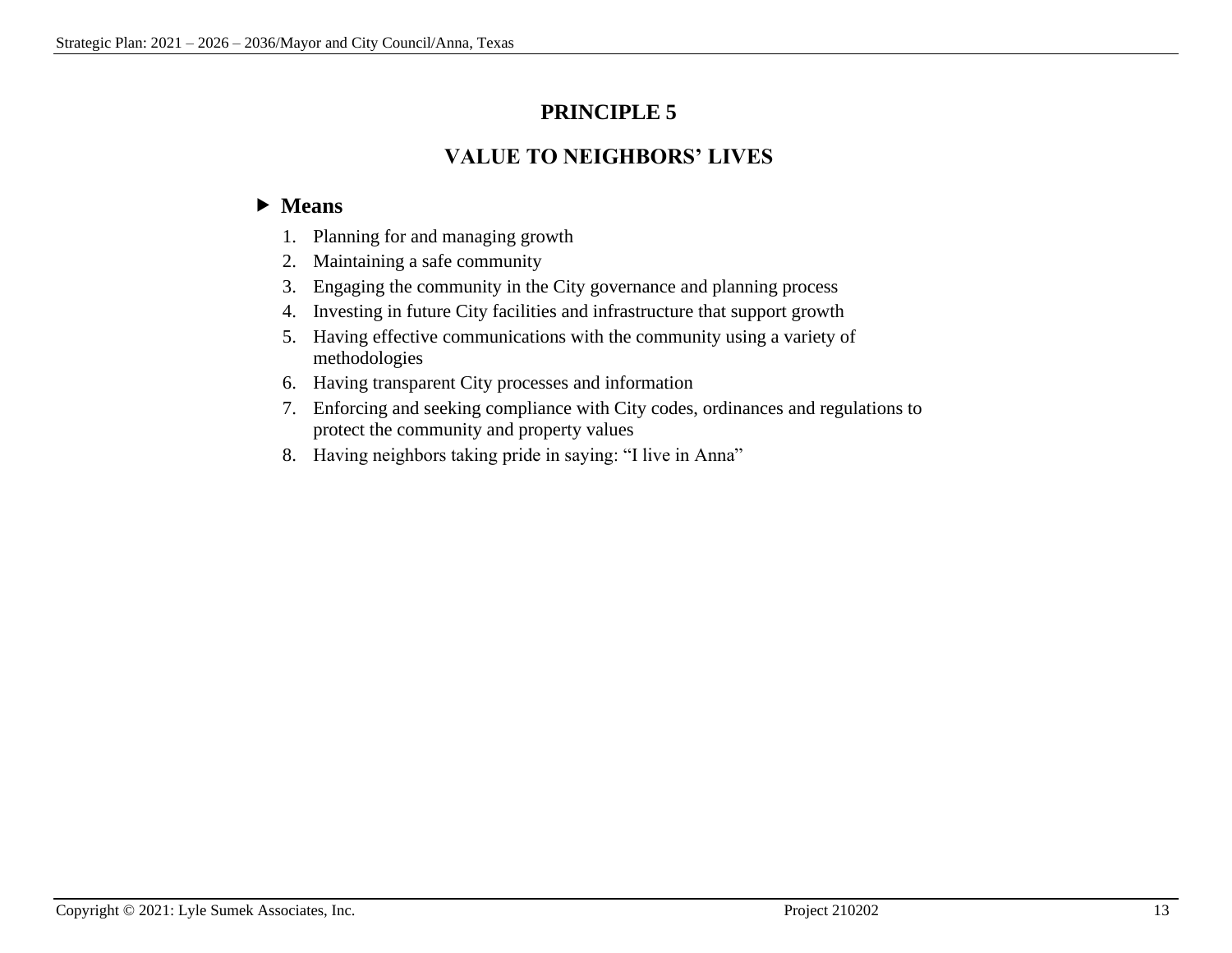# **ANNA CITY GOVERNMENT: CORE VALUES**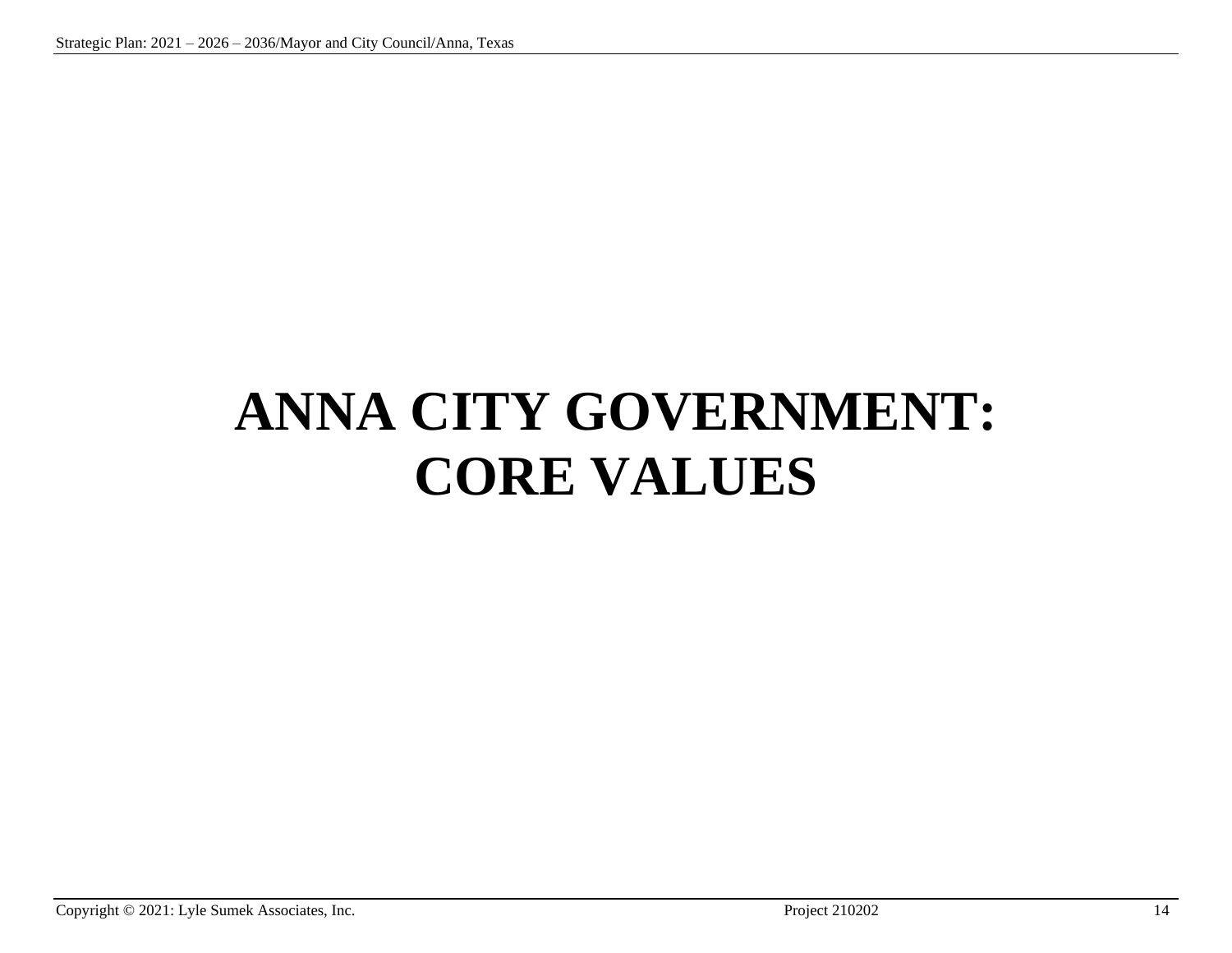## *Anna City Government Core Values*

## **ANNA TEAM C.A.R.E.S.**

- **C = CREATIVE**
- $A = ACTION$
- **R = RESPONSIBILITY**
- **E = EXCELLENCE**
- $S = SERVE$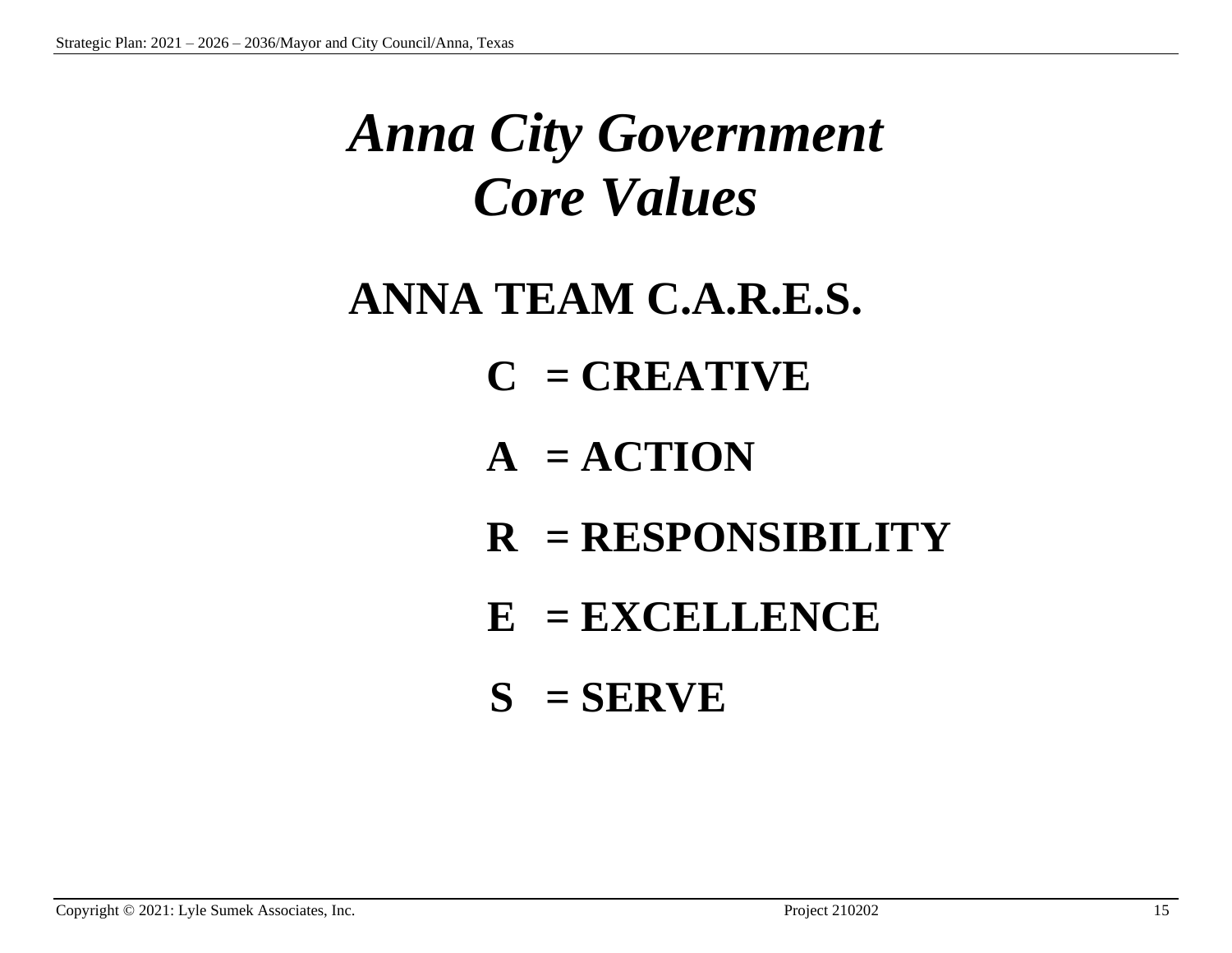# *Core Beliefs – Definition*

#### **VALUE**

#### **TEAM**

#### **Means**

- 1. Participate actively on the team
- 2. Know and practice your role and responsibilities
- 3. Communicate in an open, direct, and timely manner
- 4. Keep others informed avoid surprises and last minute communications
- 5. Represent the City in a positive manner
- 6. Be an active listener
- 7. Recognize the contributions of other team members
- 8. Celebrate team successes City or work unit

#### **VALUE**

#### **CREATIVE**

- 1. Know "Best Practices" and evaluate their application to Anna
- 2. Look for ways to continuously improve services, processes and daily operations
- 3. Challenge the "status quo" avoid "we have always done it this way"
- 4. Look for ways to become more efficient and to reduce the cost of service delivery
- 5. Keep the "big picture" in mind be open to new ideas
- 6. Look for ways to maximize productivity with available resources – be resourceful.
- 7. Anticipate issues and opportunities
- 8. Learn from setbacks and failures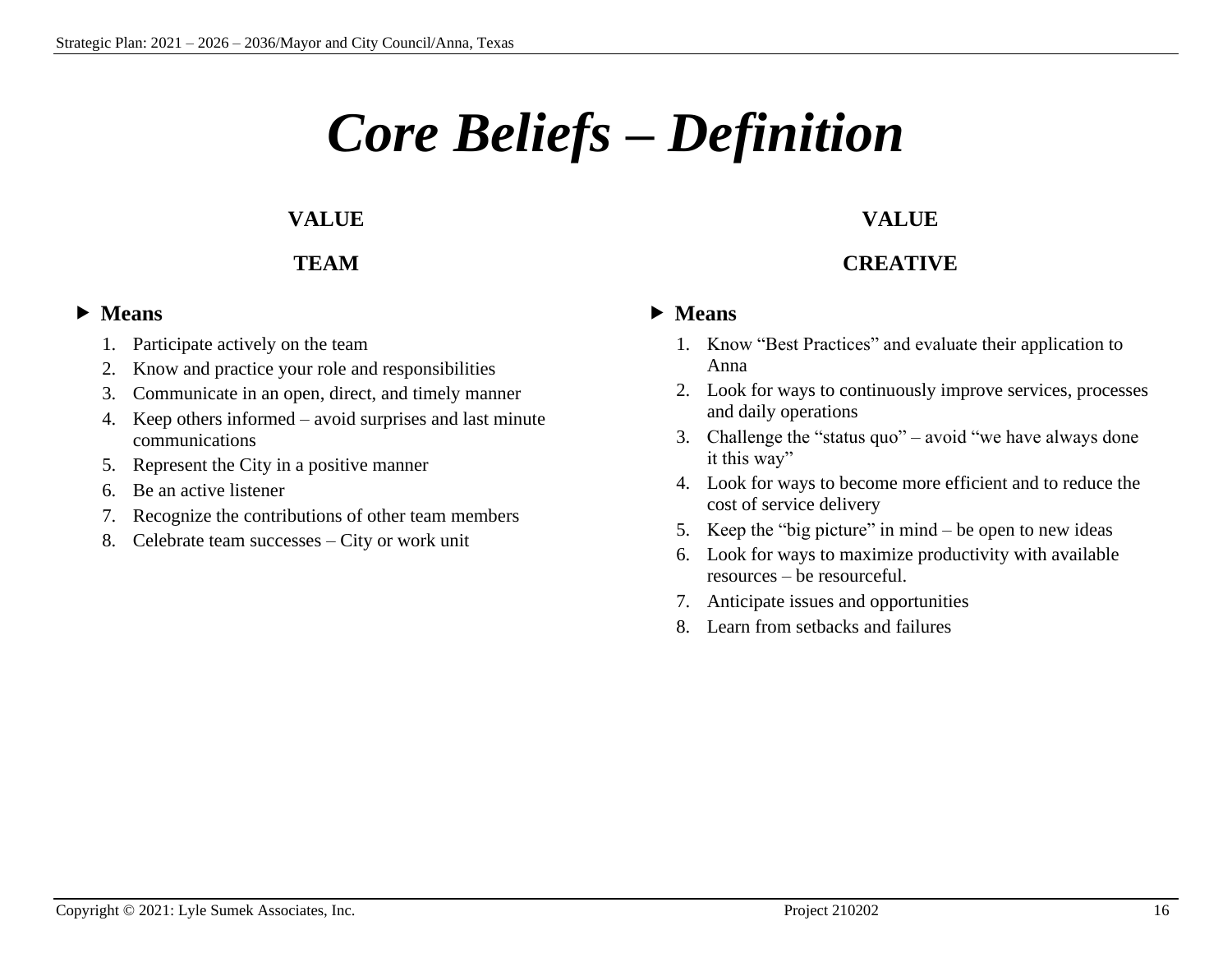#### **VALUE**

#### **ACTION**

#### **Means**

- 1. Provide a timely acknowledgement and response
- 2. Complete the task on time and within the budget
- 3. Measure your performance outcomes and use to improve performance
- 4. Do the right job right the first time
- 5. Provide a 24 hour response to an inquiry
- 6. Anticipate and look for solutions of problems.
- 7. Take the initiative
- 8. Act with a sense of urgency

### **VALUE**

#### **RESPONSIBILITY**

- 1. Deliver on your promises and commitments
- 2. Act with honesty and integrity
- 3. Be accountable for your actions, decisions and the results
- 4. Act in a professional manner
- 5. Take ownership of the task
- 6. If you say that you will do it, do it
- 7. Dress in a professional manner
- 8. Have a positive, can do attitude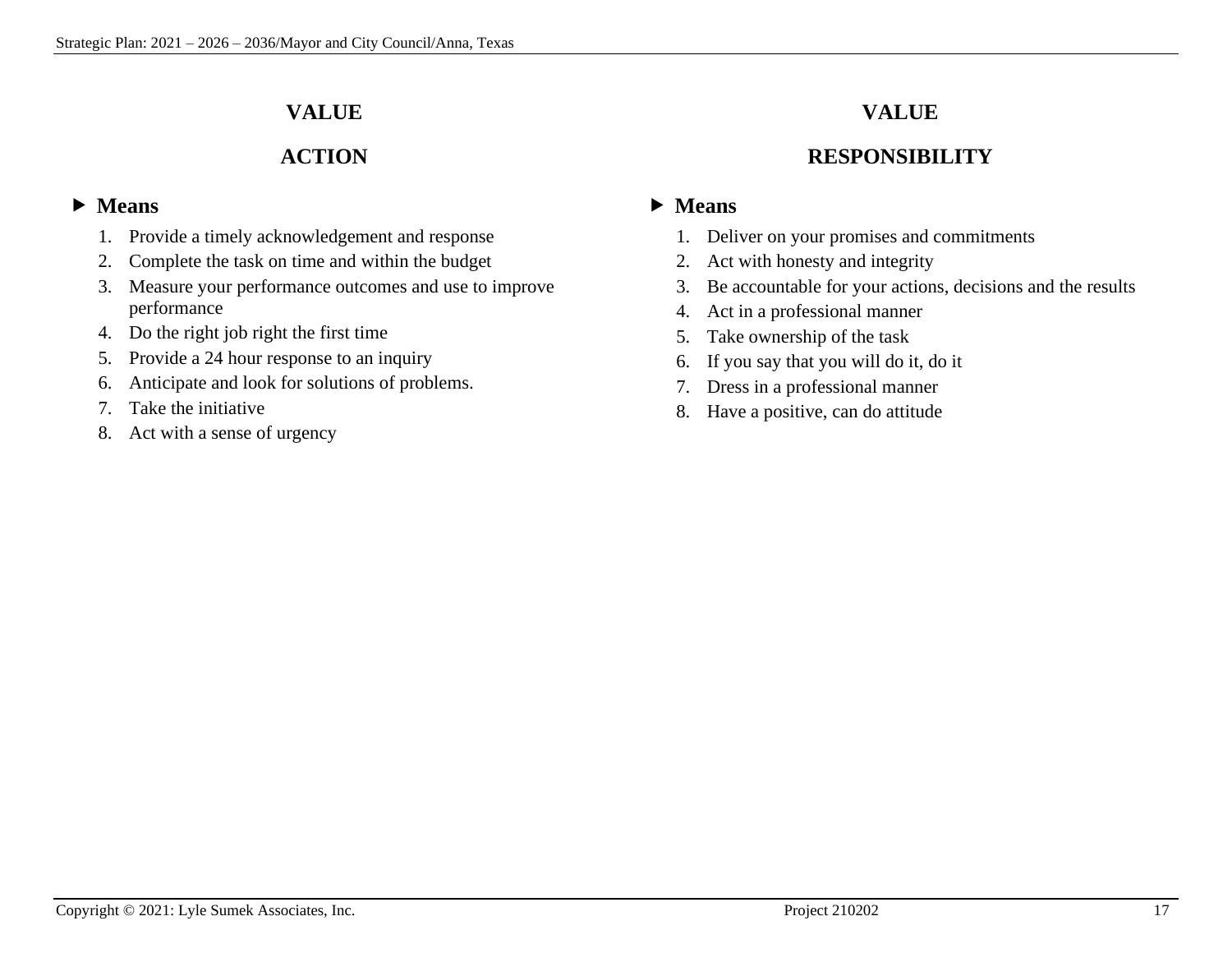#### **VALUE**

#### **EXCELLENCE**

#### **Means**

- 1. Develop your knowledge and skillsets
- 2. Seek training and professional development activities
- 3. Develop work plans based upon the Strategic and Master plans
- 4. Define goals and performance standard
- 5. Deliver results beyond expectations go the extra mile
- 6. Exceed expectations
- 7. Develop plans for personal improvement
- 8. Showcase performance excellence and achievements

#### **VALUE**

#### **SERVE**

- 1. Listen to our neighbor striving to understand their concerns, our issues
- 2. Look for ways to say "yes" and help our
- 3. If "no" is the answer, take time to explain your decisions and actions
- 4. Be engaged and present in the community
- 5. Have passion for public service and your job
- 6. Provide a timely follow up
- 7. Be courteous and polite
- 8. Act with caring and compassion for your neighbor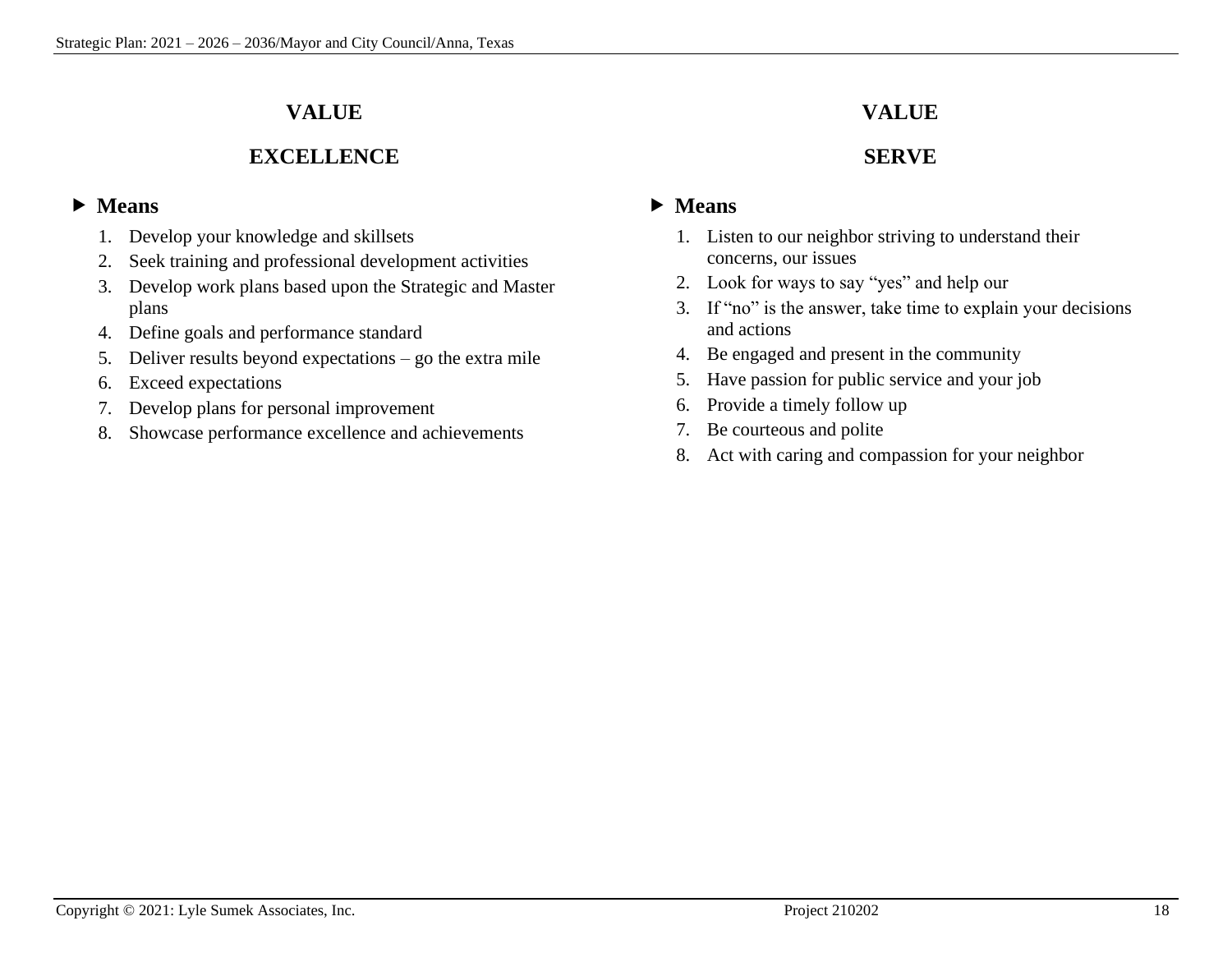# **CITY OF ANNA PLAN FOR 2021 – 2026**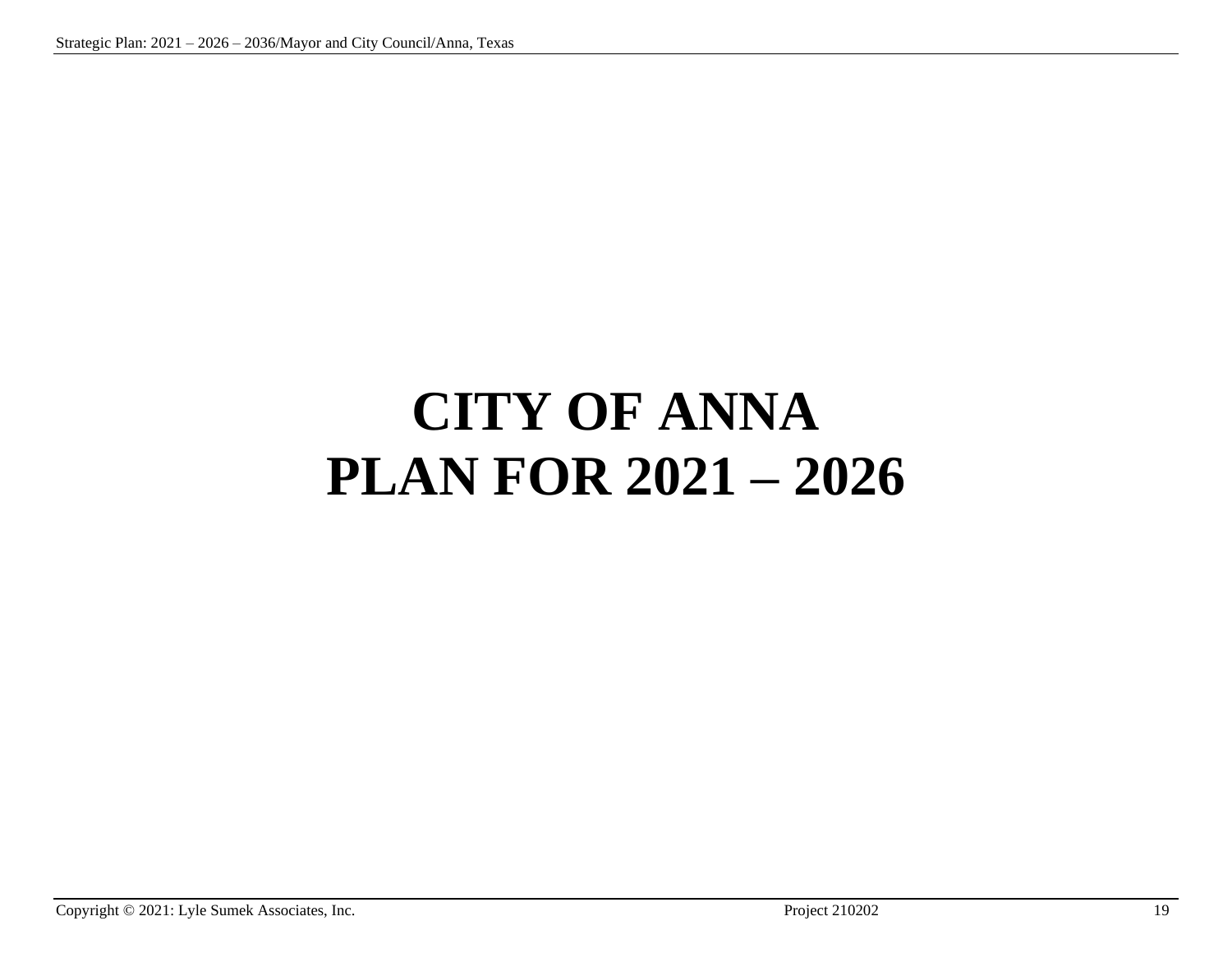## *City of Anna Goals for 2026*

**GROWING ANNA ECONOMY**

**ANNA – GREAT PLACE TO LIVE**

### **SUSTAINABLE ANNA COMMUNITY THROUGH PLANNED MANAGED GROWTH**

### **HIGH PERFORMING PROFESSIONAL CITY**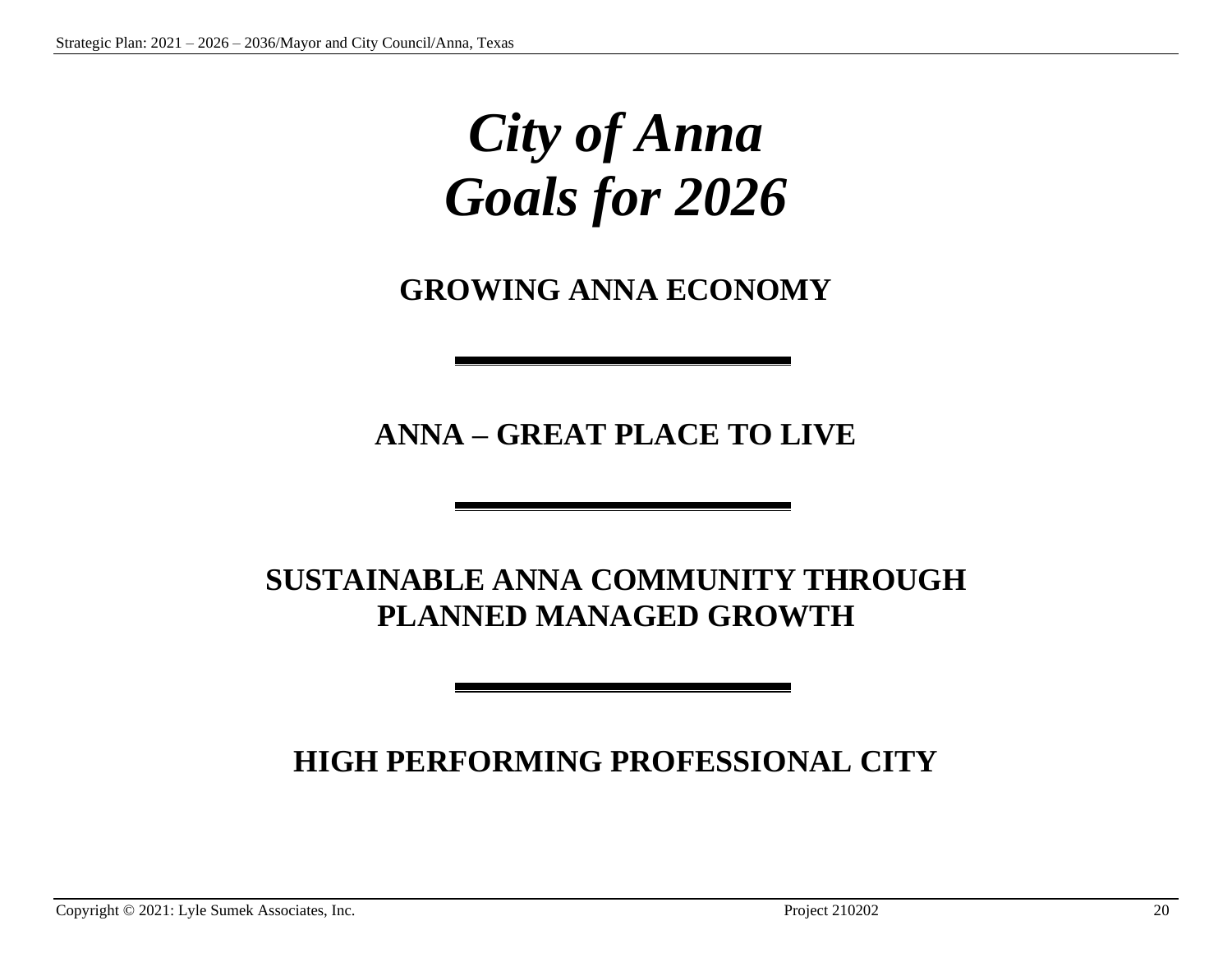## **Goal 1 Growing Anna Economy**

#### **OBJECTIVES**

- 1. Maintain and enhance an effective economic development organization that markets Anna, finds prospects, and closes the deal
- 2. Expand the commercial tax base
- 3. Provide more higher paying jobs for neighbors
- 4. Secure campus for Collin Community College
- 5. Maintain and enhance an effective economic development organization that markets Anna, finds prospects, and closes the deal
- 6. Have a hospital and expanded medical and healthcare services
- 7. Have a buildout Business Park through developer participation

#### **VALUE TO NEIGHBORS**

- 1. Jobs for neighbors
- 2. Ability to work near home freer personal and family time
- 3. Anna reputation as "business-friendly"
- 4. Protection of property values
- 5. Creating a "sense of business place"
- 6. Convenience for eating and shopping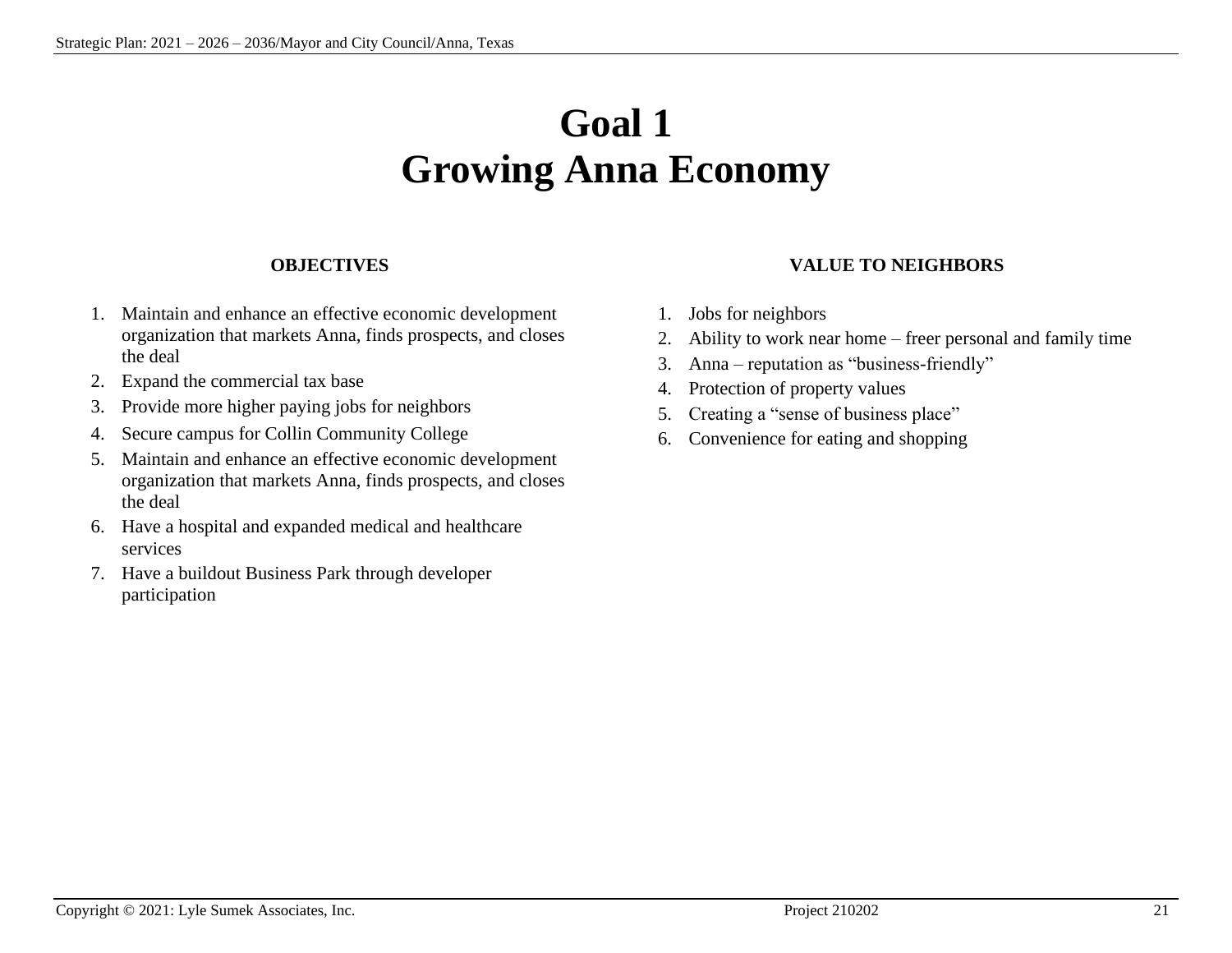#### **SHORT-TERM CHALLENGES AND OPPORTUNITIES**

- 1. Funding mechanism for economic development
- 2. Developing the corridor Highway 455 interchange and U.S. 75
- 3. Costs associated with redeveloping downtown—streets, signage, putting utilities underground, refurbishing water tower, etc.
- 4. Expanding the Anna brand through an effective marketing program
- 5. Competition from nearby communities for businesses
- 6. Partnering with the business community and community organizations for economic expansion
- 7. Finding a developer partner for the Business Park
- 8. Getting Anna on the "radar screens" of restaurants and retail businesses
- 9. Defining the role of the Chamber of Commerce focusing on business retention and growth

#### **LONG-TERM CHALLENGES AND OPPORTUNITIES**

- 1. Land available for business development and strategic acquisition
- 2. Tapping the potential medical and healthcare business development
- 3. Strengthening the perception that Anna is "open for business"
- 4. Helping small businesses to thrive with COVID-19, high rental rates and the "Amazon" effect
- 5. Having City fees comparable to other cities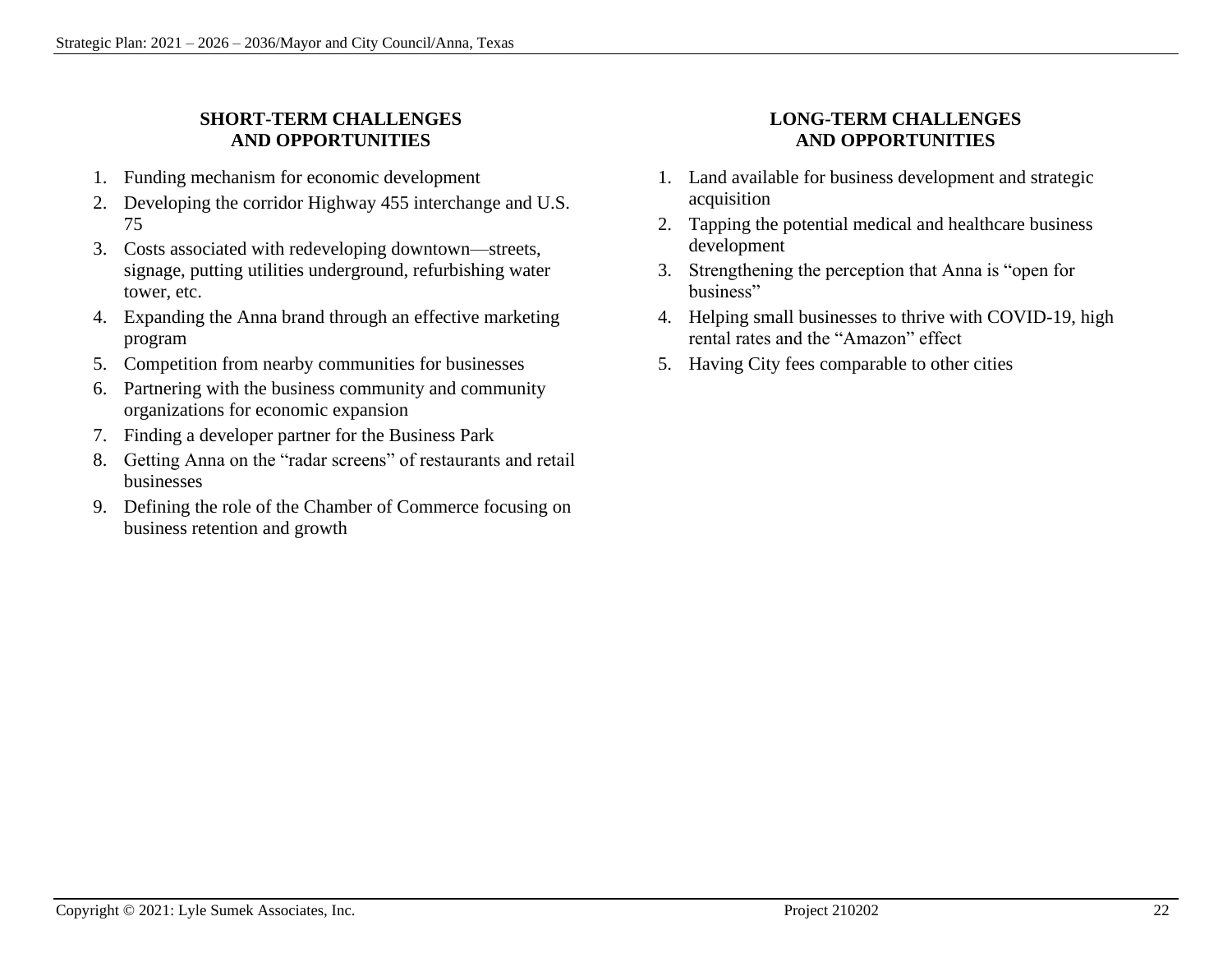#### **POLICY ACTIONS 2021 – 2022**

- 1. Collin Community College Campus | Top Priority Development: Location, Master Plan and Agreement
- 2. Business Park Activation: Sale and Top Priority Developer Funded Infrastructure



- 3. Medical Campus Business Development: | High Priority Hospital and Medical Office Development
- 4. Retail/Restaurant Attraction Strategy: High Priority Outcomes, Market Analysis, Report with Options, Direction and City Actions
- 5. Unique Business Attraction: Outcomes, Agreements and City Actions

#### **MANAGEMENT ACTIONS 2021 – 2022**

1. City/EDC Branding and Marketing: High Priority Implementation

2. Clean Up Site (Holiday Inn Express Site): Next Steps

#### **MANAGEMENT IN PROGRESS 2021 – 2022**

- 1. Trade Shows/Marketing Materials
- 2. Development Forum Event
- 3. International Economic Development Awards
- 4. Annual Business Appreciation Event
- 5. Economic Development Incentives Listing on Website
- 6. Business Retention/Growth Quarterly Report (Chamber of Commerce)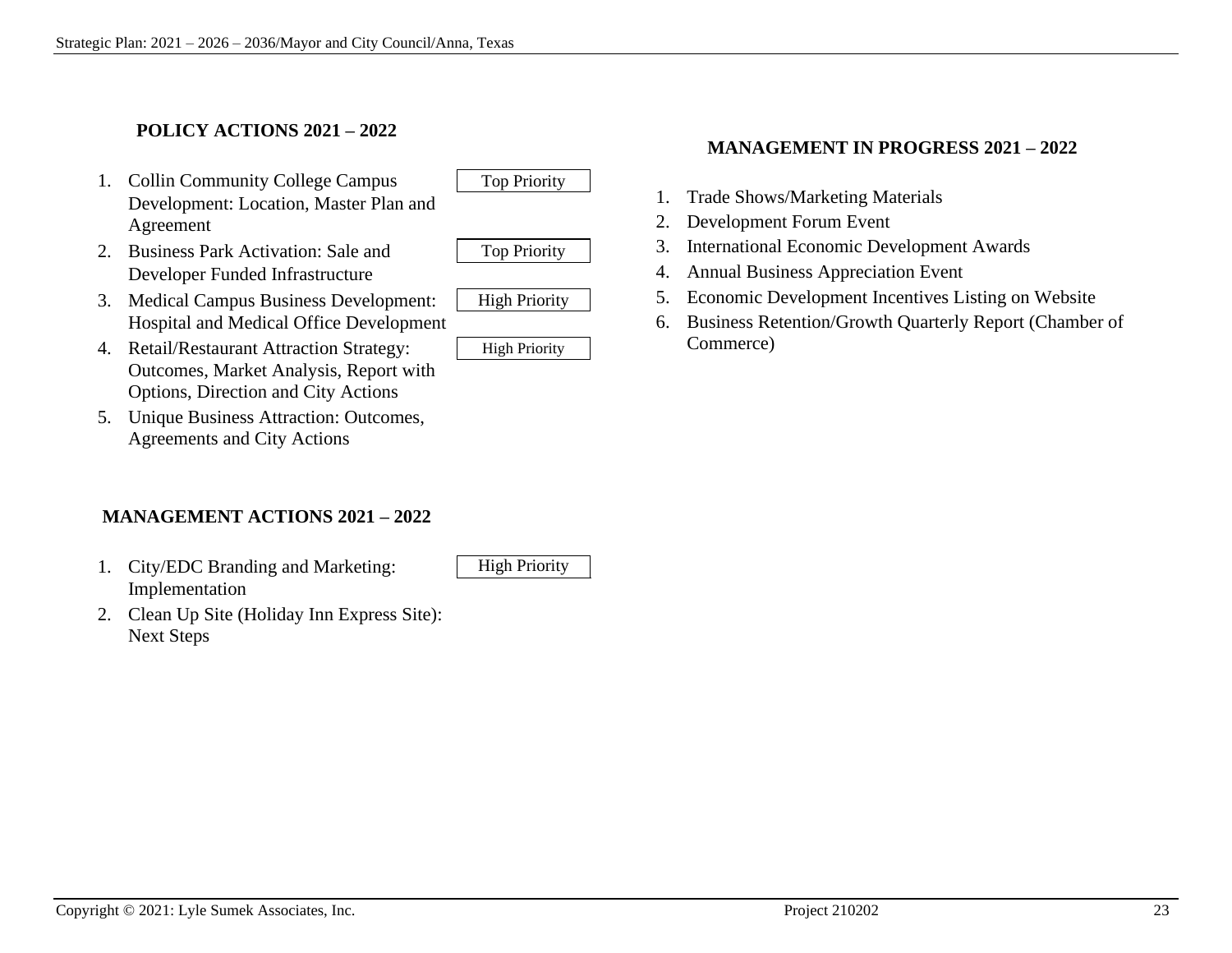#### **ON THE HORIZON 2022 – 2026**

| 1.  | Weekend Destination Plan: Report, Direction and Funding                                                                |                     |                |
|-----|------------------------------------------------------------------------------------------------------------------------|---------------------|----------------|
| 2.  | Project Movie Theater                                                                                                  |                     |                |
| 3.  | Sports Tourism Strategy: Link to Parks Master Plan                                                                     |                     |                |
| 4.  | Wal-Mart Outparcel Development: Marketing and<br><b>Development Agreements</b>                                         | <b>OTH</b><br>Mgmt  | 3              |
| 5.  | Economic Development: Update Report and Next Steps                                                                     | M/CC                | 3              |
| 6.  | Hotel Development: Marketing and Business Recruitment                                                                  | M/CC                | 3              |
| 7.  | Restaurants and Entertainment Attraction Strategy: Direction<br>and City Actions                                       | 2020<br><b>Mgmt</b> | $\overline{2}$ |
| 8.  | Major Grocery Store Attraction Strategy: Outcomes, Market<br>Analysis, Report with Options, Direction and City Actions | M/CC                | $\overline{2}$ |
| 9.  | Highway 455/U. S. 75 Four Corner Activation                                                                            |                     |                |
| 10. | Major Sports Complex Development: Feasibility Report,<br>Direction, and City Actions                                   |                     |                |
| 11. | Tourism Development Strategy: Outcomes, City Role,<br>Report with Options, Direction and City Actions                  |                     |                |
| 12. | Small Business Support/Assistance Program: Grants,<br>Direction                                                        |                     |                |
| 13. | Warehouse/Distribution Center Attraction Strategy: Goals,<br>Direction, and City Actions                               |                     |                |
| 14. | Wedding Support Businesses Attraction Strategy: Outcome,<br>Market Analysis, Report, Direction and City Actions        |                     |                |
| 15. | Water Park Development: Outcomes, Report with Options,<br>Direction and City Actions                                   |                     |                |
| 16. | Class "A" Office Development: Outcomes, Market Analysis,<br>Report with Options, Direction and City Actions            |                     |                |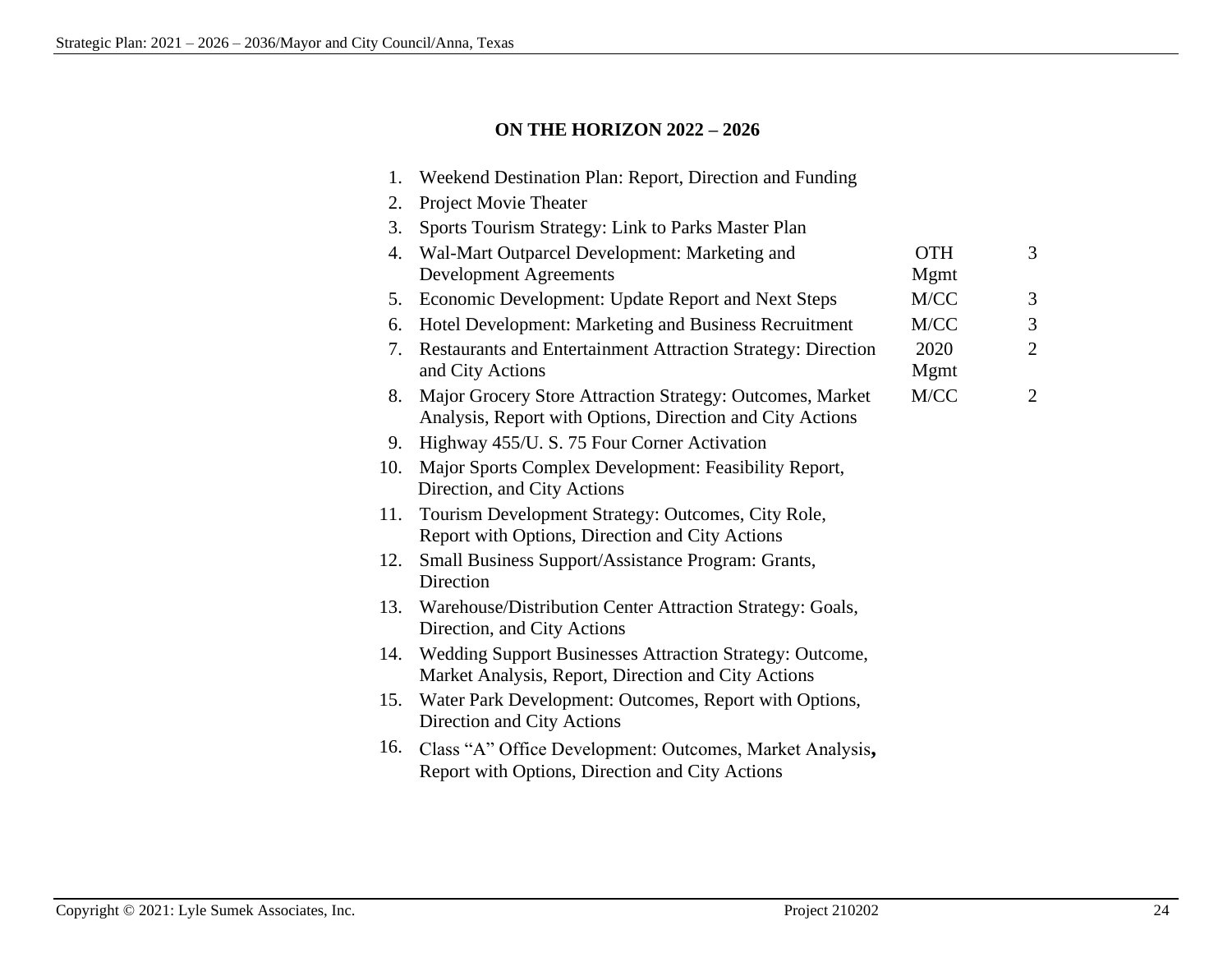## **Goal 2**

### **Sustainable Anna Community Through Planned Managed Growth**

#### **OBJECTIVES**

- 1. Increase executive/large homes on large lot developments with amenities
- 2. Develop a vibrant Community activity Center Anna a community destination
- 3. Develop and use City infrastructure master plans to support growth
- 4. Manage residential growth
- 5. Have a diverse range of housing choices available in Anna
- 6. Have growth paying for growth

#### **VALUE TO NEIGHBORS**

- 1. Quality housing choices
- 2. Anna with a real Downtown a destination for our community and our guests
- 3. Protection of property values
- 4. City planning for and investing in future infrastructure
- 5. Easy connectivity and mobility within Anna and to metro area
- 6. Pride in a beautiful community
- 7. Clean and attractive community
- 8. Defining "sustainability" and how it applies to Anna
- 9. Developing/redeveloping Anna downtown into a "true" downtown
- 10. Managing and support growth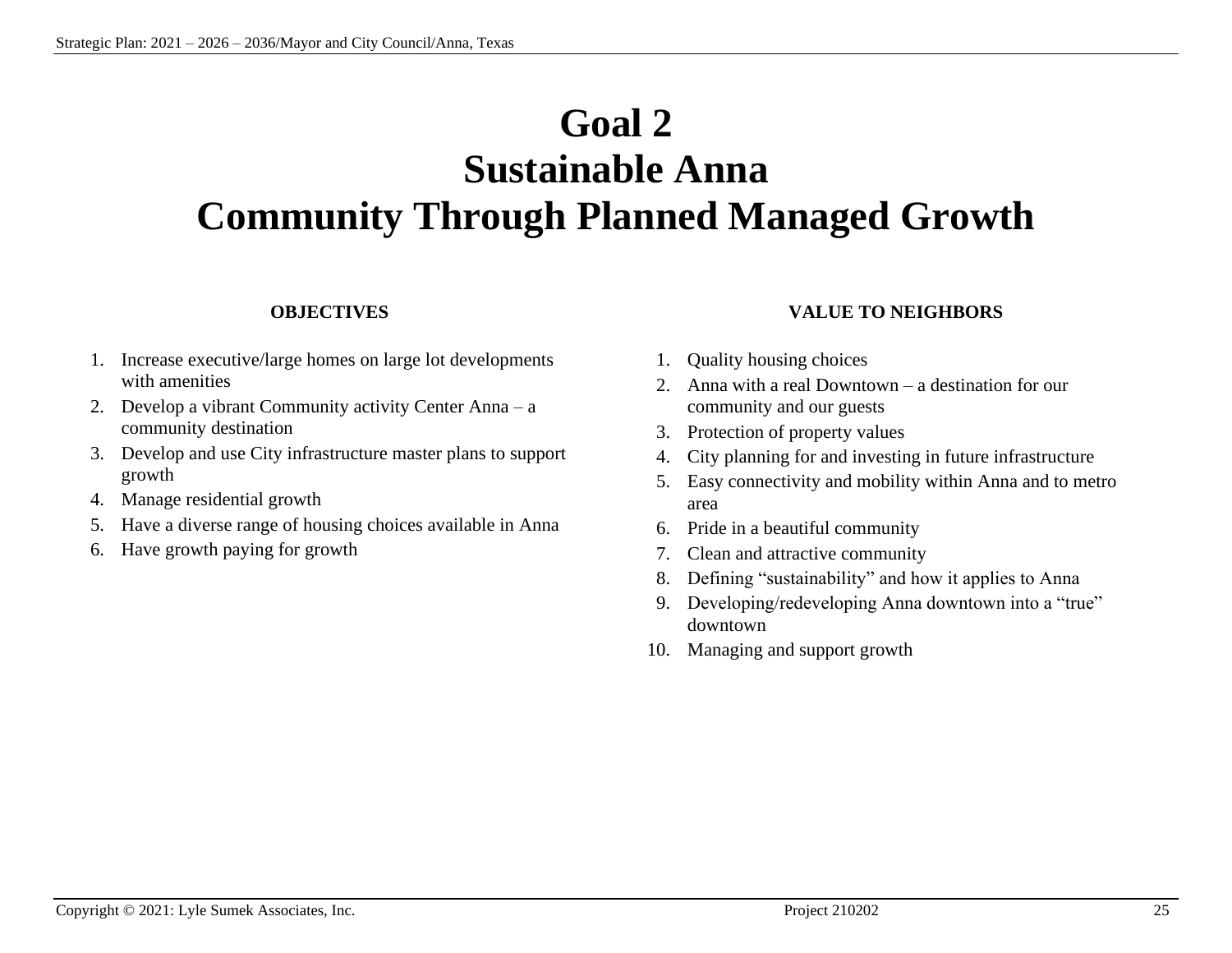#### **SHORT-TERM CHALLENGES AND OPPORTUNITIES**

- 1. Changing the tax base balance between residential growth and business growth  $-90/10$  to  $70/30$
- 2. Working with TxDOT and Collin County
- 3. Lack of beautification program
- 4. Expanding east-west/north-east mobility connectivity within Anna
- 5. Diversifying housing options within Anna
- 6. Funding for roads and highways
- 7. Funding for City facilities and infrastructure to support growth through a Capital Improvement Plan/Program
- 8. Transitioning development to less incentivizing as we become more desirable to developers, commercial and residential interests to be here in Anna
- 9. CGMA relationships may be strained as Anna is growing significantly faster than Melissa Van Alstyne, and Howe.
- 10. Management of the maintenance and improvement of mutual boundary roads, which have split responsibilities between the City and Collin County

#### **LONG-TERM CHALLENGES AND OPPORTUNITIES**

- 1. Adjusting utility rates to fund utility infrastructure
- 2. Having new developments adding value to the community
- 3. Assuring adequate and quality water supply for the future working with other water agencies
- 4. Continued increase in number of rental properties
- 5. Protecting natural areas
- 6. Reinvesting in/reinventing older neighborhoods
- 7. Keeping capital projects moving forward quickly and keeping neighbors informed
- 8. Unknown future water costs from NTMWD due to changing member city/customer city policies.
- 9. Planning, funding, and operational levels to keep up with regulatory changes, maintenance, and expansion of sewer treatment facilities to ensure development opportunities continue and costs are controlled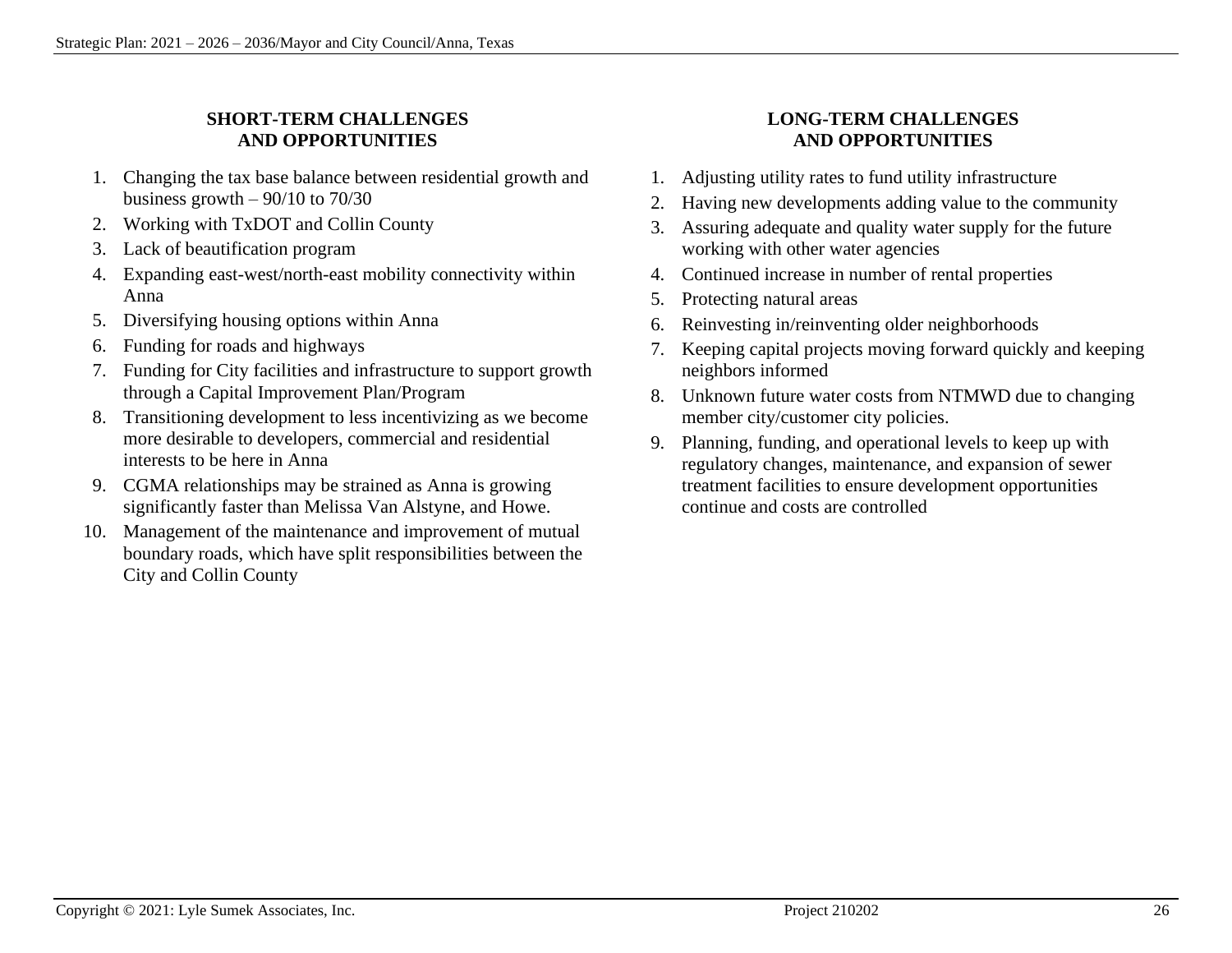#### **POLICY ACTIONS 2021 – 2022**

1. Executive/Large Homes on Large Lots Top Priority Development Strategy: Outcomes, Report Direction and City Actions

| <b>Top Priority</b>  |  |
|----------------------|--|
| <b>High Priority</b> |  |

- 2. Downtown Activation: Implementation
- 3. Long-Term Water Supply Policy/Plan: Direction and City Actions [Collin Grayson Municipal Alliance (CGMA) and the Greater Texoma Utility Authority (GTUA)]
- 4. Comprehensive Development Ordinances: Update
- 5. Rental Single-Family Homes by Corporations: Problem Analysis, Report, Direction and City Actions

#### **MANAGEMENT ACTIONS 2021 – 2022**

- 1. New Fire Station (West of U.S. 75): Direction and Funding
- 2. Parks, Trails and Open Spaces Master Top Priority Plan: Adoption

#### **MANAGEMENT ACTIONS 2021 – 2022**

- 3. Ferguson Road Extension Design: Top Priority Agreement, Direction and Funding
- 4. Comprehensive Plan: Development and Top Priority Adoption

#### **MANAGEMENT IN PROGRESS 2021 – 2022**

- 1. SmartGov Permitting Software Public Portal: Implementation
- 2. Development Records to Digital Format
- 3. Tree City USA Designation
- 4. Environmental Education Program: Development
- 5. Ferguson Parkway (from Collin County Outer Loop to Taylor Roadway) Environmental Study: Completion
- 6. Professional Services Request for Qualifications Process: Implementation
- 7. Public Works GIS Improvements Phase 1: Implementation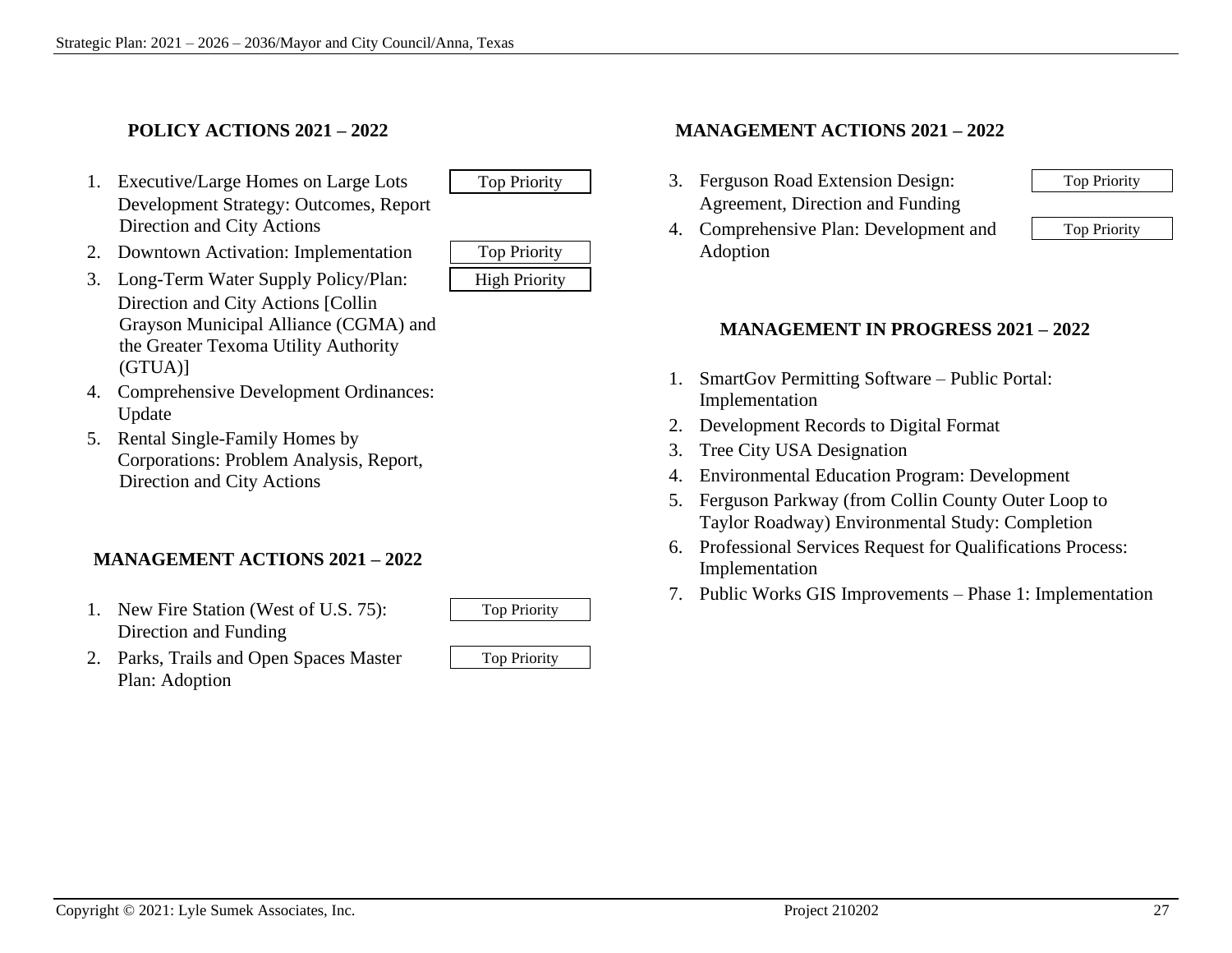#### **MAJOR PROJECTS 2021 – 2022**

- 1. Village of Hurricane Creek Infrastructure Project
	- ROW Acquisition
	- Bid Award
	- Construction
- 2. Hackberry Drive:
	- ROW Acquisition
	- Bid Award
	- Construction
- 3. TxDOT Traffic Signal Installation (2)
	- CR 371/376
- 4. Taylor Road Reconstruction:
	- Preliminary Engineering
	- Final Design (with Collin County) Submission
- 5. East Fork Trunk Sewer: Preliminary Engineering
- 6. Wastewater Treatment Plant: TCEQ Permit
- 7. SH5 Utility Relocation Project (TxDOT 2023 2035)

#### **MAJOR PROJECTS 2021 – 2022 (continued)**

- 8. Rosamond from US 75 to SH 5 Roadway Improvements: **Construction**
- 9. Rosamond from SH 5 to FM 2862 Roadway Improvements In-House Design
- 10. Water Mains Relocation: Engineering Design (along US 75 north of FM 455)
- 11. Water Well: Construction
- 12. Collin Water Pump Station Improvements: Construction
- 13. West Foster Crossing along Pecan Grove Phase 2-4: Construction
- 14. Hackberry Drive from SH 5 to Bamborough Lane: **Construction**
- 15. Street Rehabilitation Projects: Award Contract for **Construction** 
	- a. Taylor Boulevard
	- b. County Road 371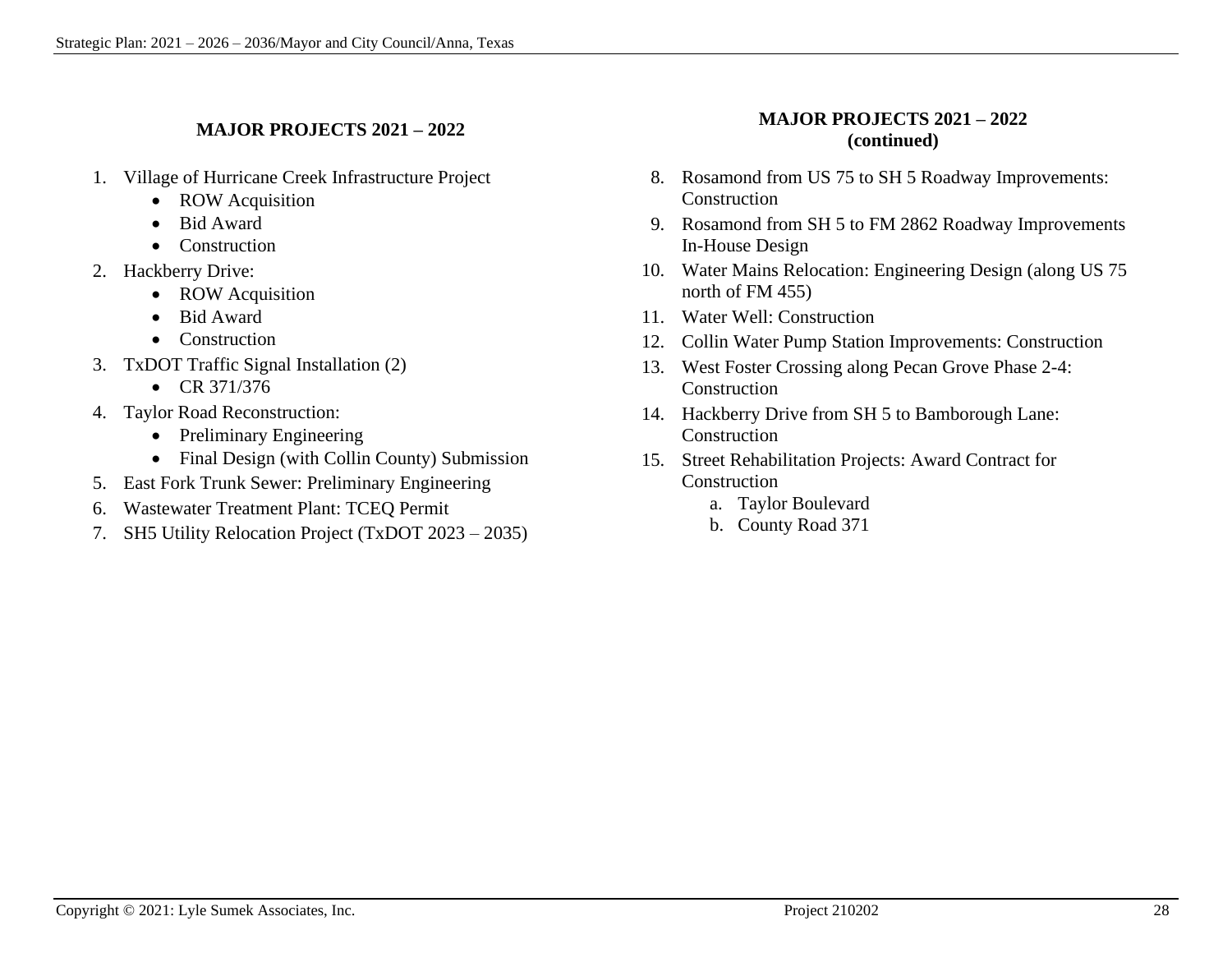#### **ON THE HORIZON 2022 – 2026**

- 1. 2021 TA Set-Aside Sidewalks: Application
- 2. Wastewater Permit Renewal Submittal
- 3. North Texas Municipal Water Board Membership: Direction
- 4. Municipal Separate Storm Sewer System (MS4: Permit and Funding [Dependent on 2020 Census]
- 5. Grayson Water Pump Station
- 6. New Water Tower: Direction and Funding
- 7. Wayfinding Signs Program: Direction and Funding
- 8. Historic District Designation: Direction and City Actions
- 9. Main Street Designation: Direction and City Actions
- 10. Thoroughfare/Roads Master Plan: Update
- 11. Wastewater Treatment Plan: Outcomes, Report with Options and Direction
- 12. Water/Wastewater Master Plan: Update

#### **ON THE HORIZON 2022 – 2026 (continued)**

- 13. Water Treatment Plan: Outcomes, Report with Options and **Direction**
- 14. U.S. 75 Service Road Development: Update and Next Steps
- 15. Developer Land Donations for Public Users: Outcomes, Report with Options, Direction and City Actions
- 16. Water Message: Development and Communications to Our Community
- 17. Developers: Problem Analysis, Report with Findings and Options, Direction and City Actions
- 18. Water Message: Development and Communications to Our Community
- 19. Stormwater Utility Study: Completion and Direction
- 20. Roadway Impact Fees Update: Direction
- 21. All America City: Designation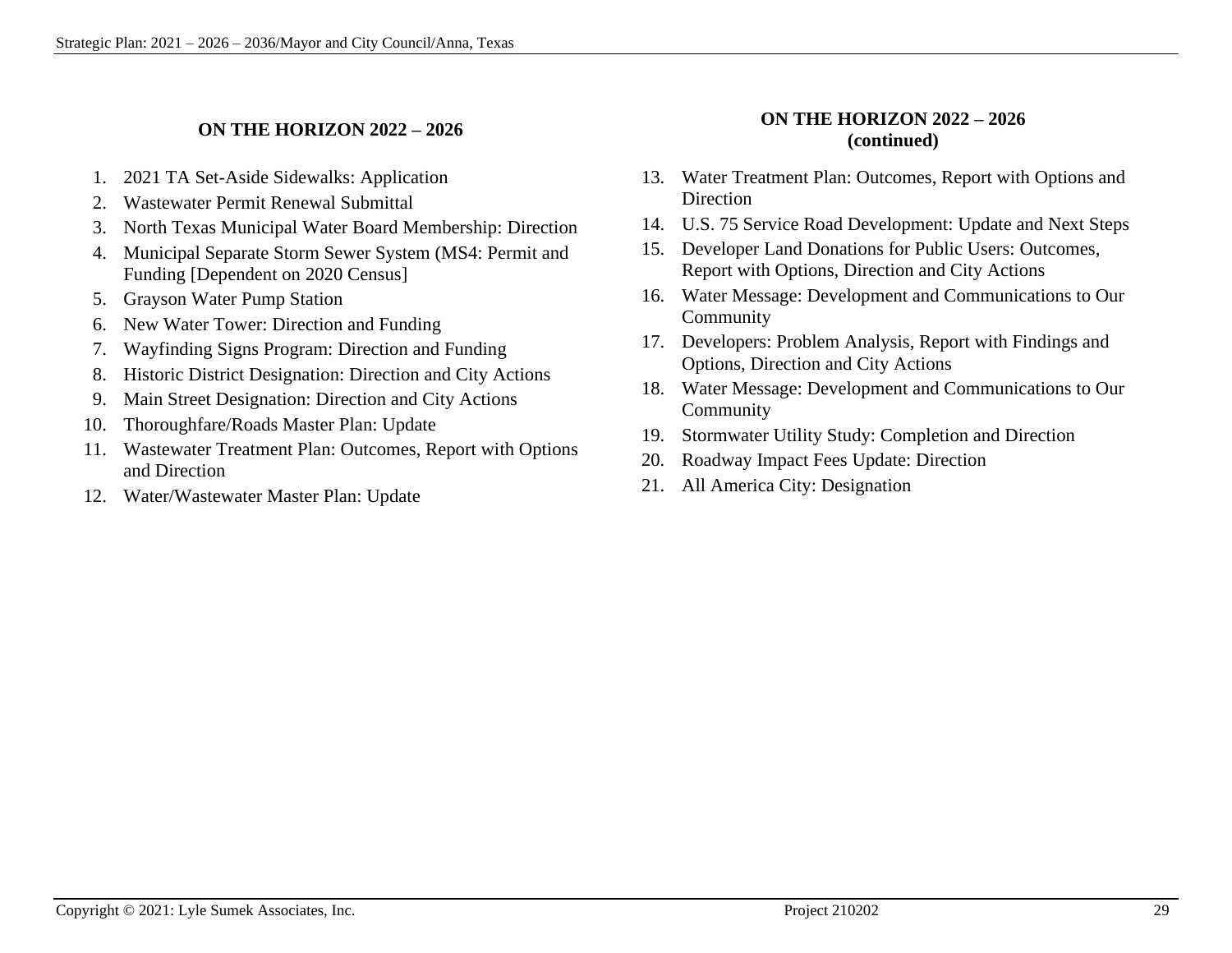### **Goal 3 Anna – Great Place to Live**

#### **OBJECTIVES**

- 1. Have attractive gateways and entrances that are distinctive for Anna
- 2. Expand community festivals and events with a feeling of community pride
- 3. Increase the number of "family-oriented" restaurants
- 4. Develop a major Community/Recreation Center
- 5. Maintain a safe community people feeling safe and secure
- 6. Have strong partnerships among the City, the Schools, and community organizations

#### **VALUE TO NEIGHBORS**

- 1. Convenience no need to leave Anna to shop or eat
- 2. Feeling safe and secure
- 3. Leisure activities for all within Anna
- 4. Easily access parks with a variety of venues
- 5. Recreational and leisure choices within Anna
- 6. Support for a health and active lifestyle
- 7. More reasons to stay living in Anna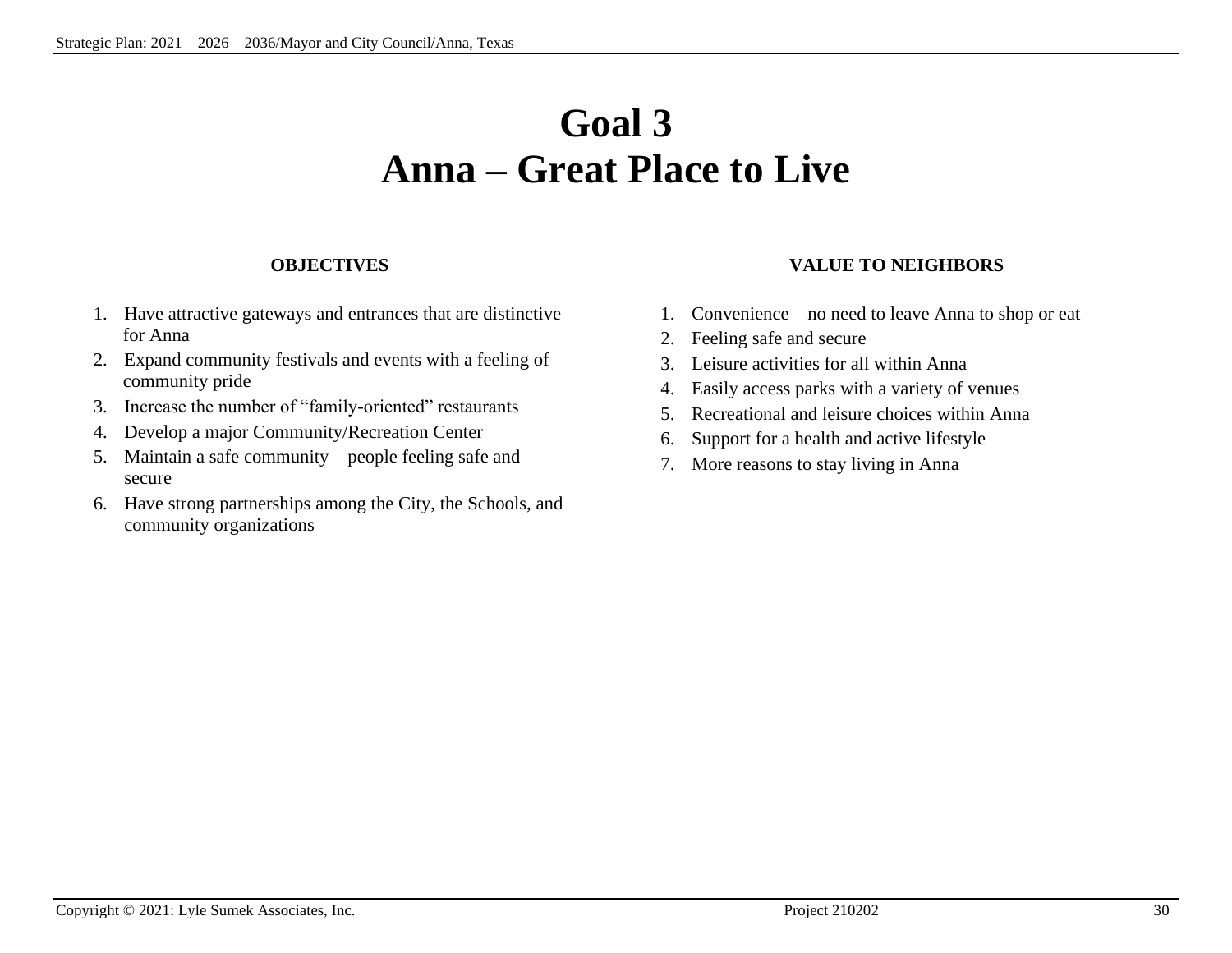#### **SHORT-TERM CHALLENGES AND OPPORTUNITIES**

- 1. Creating a more attractive, beautiful community
- 2. Lack of retail stores must shop outside of Anna
- 3. Funding for new recreational facilities development
- 4. Increasing demands for trails linking community destinations
- 5. Developing and funding trails within Anna and connecting to community destinations, including lighting and safety markers
- 6. Lack of family-oriented restaurants in Anna
- 7. Defining the City's role and funding for community events and festivals
- 8. Working with community organizations and the faith community to create a better Anna community
- 9. Working with developers on agreements regarding neighborhood parks

#### **LONG-TERM CHALLENGES AND OPPORTUNITIES**

- 1. Funding for the operations and maintenance of recreational facilities and parks
- 2. Expanding and funding community policing activities involving the community to create a safe Anna community
- 3. Addressing significant code violations throughout the community
- 4. No program for online registrations for programming or rentals
- 5. Taking on recreational baseball from Anna Sports Group
- 6. Developing and funding athletic fields recreational uses, competition, and tournaments
- 7. Staffing and funding for recreational programs and activities
- 8. Not having a city owned stage, sound, and movie projection equipment with the number of events and programs in the works and renting will be expensive.
- 9. Facility needs for recreation and lifelong learning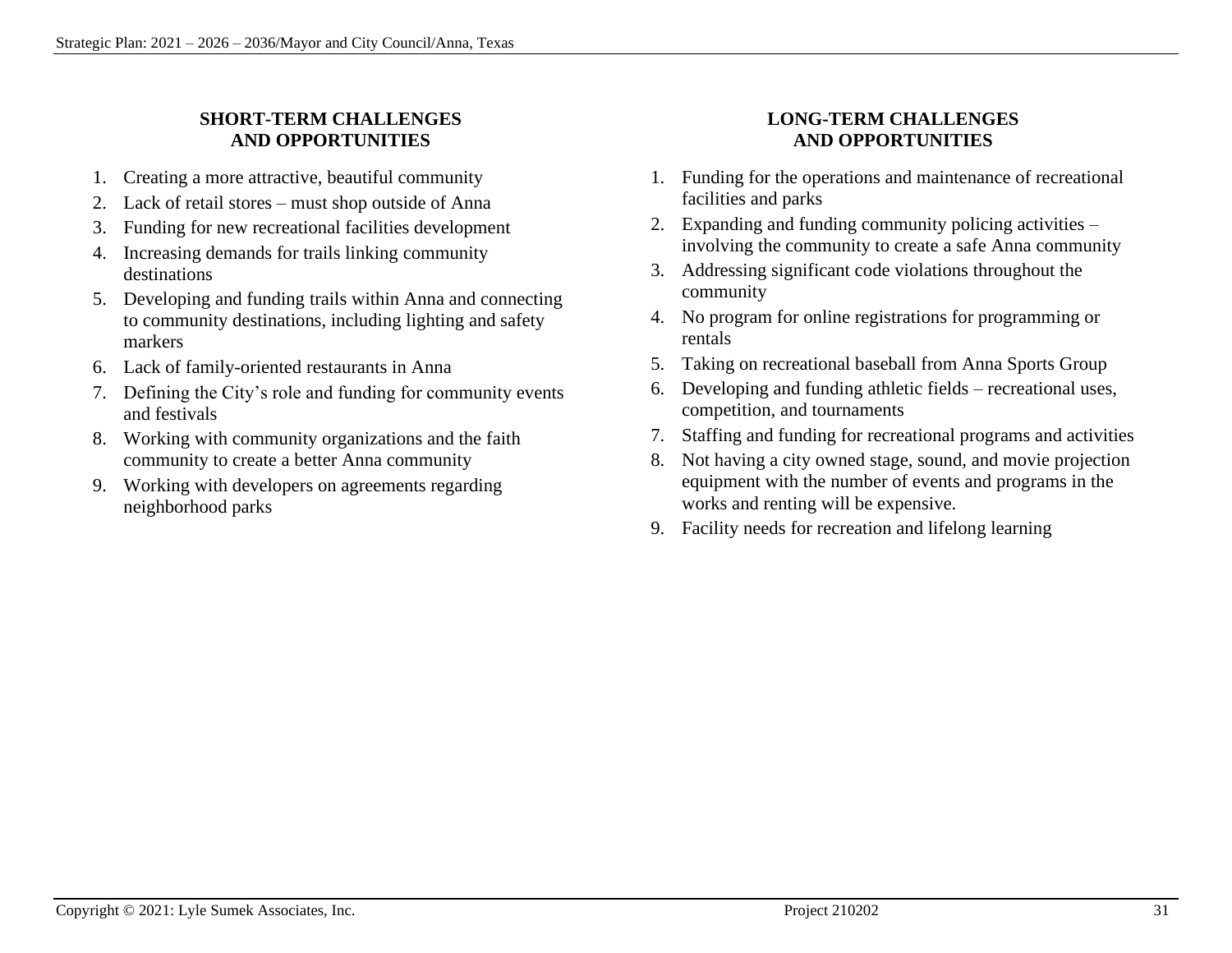#### **POLICY ACTIONS 2021 – 2022**

- 1. Connected Trails Plan: Update and Top Priority City Actions
- 2. Indoor Community/Recreation Center: | High Priority Design
- 3. Code Enforcement/Community Clean-Up Performance/ Effectiveness: Assessment, Report, Direction and City Actions
- 4. Gateway LED Sign and Reader Board; Outcomes, Locations, Report with Options and Costs, Direction and City Funding
- 5. Community Events/Festivals 1<sup>st</sup> Year Implementation



#### **MANAGEMENT ACTIONS 2021 – 2022**

- 1. Library/Community Resource Center/ Learning Center: Design
- 2. Recreation Programs/Activities Expansion: Staffing and Development
- 3. Community-Based Trash/Littering Program: Development and Kick Off
- 4. Outdoor Sports Complex/Sports Fields | High Priority Development: Design

| <b>Top Priority</b>  |
|----------------------|
| <b>Top Priority</b>  |
| <b>High Priority</b> |
|                      |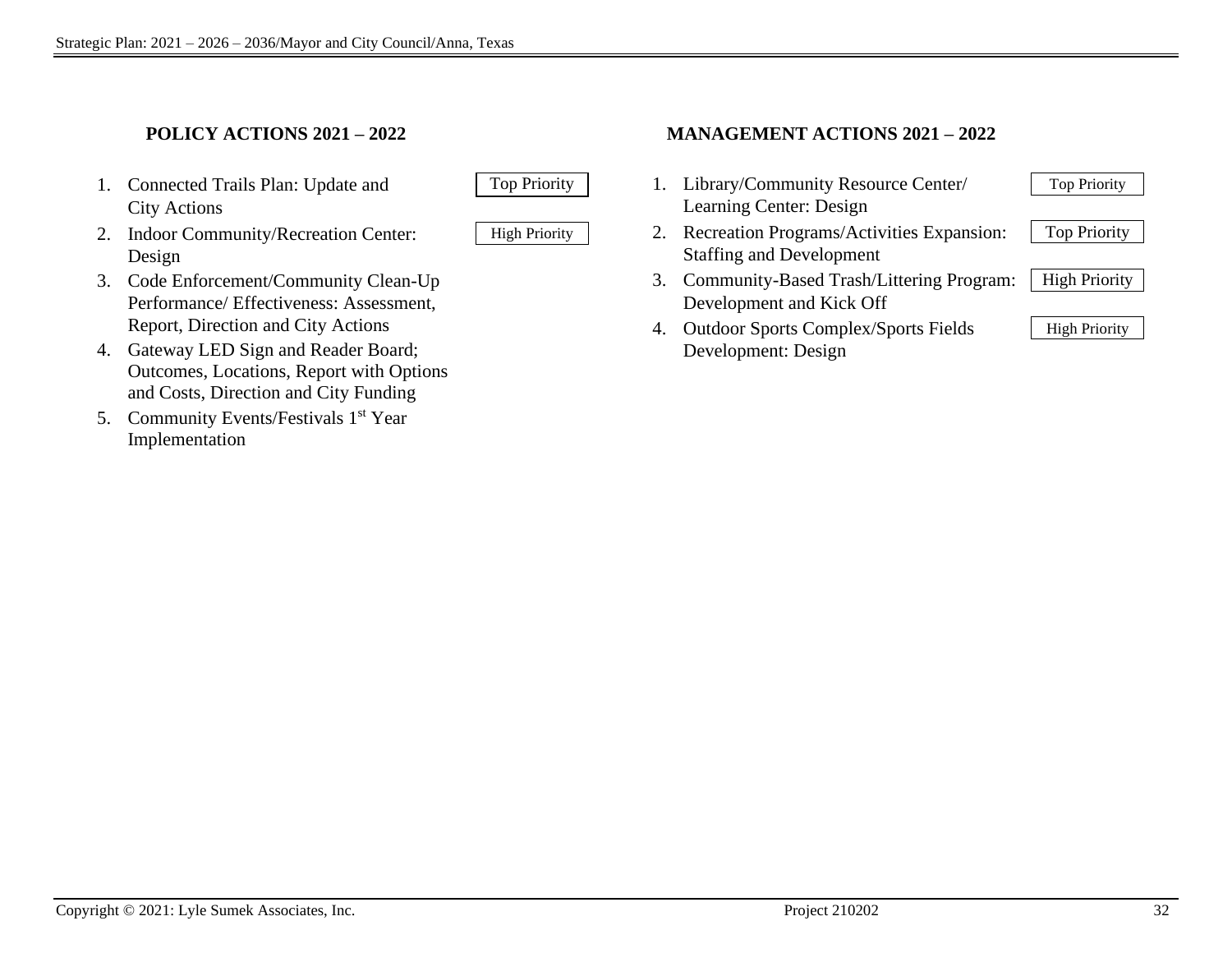#### **MANAGEMENT IN PROGRESS 2021 – 2022**

- 1. Neighborhood/Business Crime Watch Program
- 2. Community Races at Parks (2)
- 3. Movies in the Park
- 4. Concerts in the Park
- 5. Patrol Districts: Refinement
- 6. Park Maps
- 7. Comprehensive Plan Checklist: Development
- 8. 2018 International Building Code/2017 National Electrical Code: Adoption (**COUNCIL DECISION**)
- 9. ARCGIS Training: Completion
- 10. Wi-Fi at City Parks: Implementation
- 11. Health Inspection Software: Implementation
- 12. Program Registration and Facility Rental Software: Implementation
- 13. Parks Asset Management and Condition Software: Evaluation and Direction
- 14. Community Block Party Trailer: Purchase and Programming
- 15. Summer Concerts and 4th of July Celebration
- 16. IAP's for Special Events
- 17. New Neighbor Welcome Program: Development
- 18. Parks Community Investment Program: Update
- 19. City-Wide Code Compliance Assessment Methodology: Development
- 20. Recreation Guide for Neighbors Template: Development
- 21. "We Notice…" Campaign: Creation

#### **MANAGEMENT IN PROGRESS 2021 – 2022 (continued)**

- 22. Neighborhood Summit and Legal Clinic for HOA's: Development
- 23. Volunteer Program Operating Standards and Procedures: Creation
- 24. Geer Park: Sports Field and Recreation Programming
- 25. Automated License Plate Reader: Installation
- 26. Racial Profiling Data: Evaluation
- 27. Criminal Justice Information Systems (CJIS) Audit
- 28. Neighborhood Watch: Re-Establish

#### **MAJOR PROJECTS 2021 – 2022**

- 1. Johnson Park Renovation Project: Construction
- 2. Steam Locomotive at Sherley Heritage Park
- 3. Disc Golf Course at Slayter Creek Park: Update
- 4. Splash Pad: Refresh
- 5. Bryant Park Sports Fields
- 6. Natural Springs Park (North End): Additional Parking and Nature Theme Play Structure
- 7. Slayter Creek Park: Parking Lot Installation and Lighting Repairs (including Concession Stand and Splash Pad)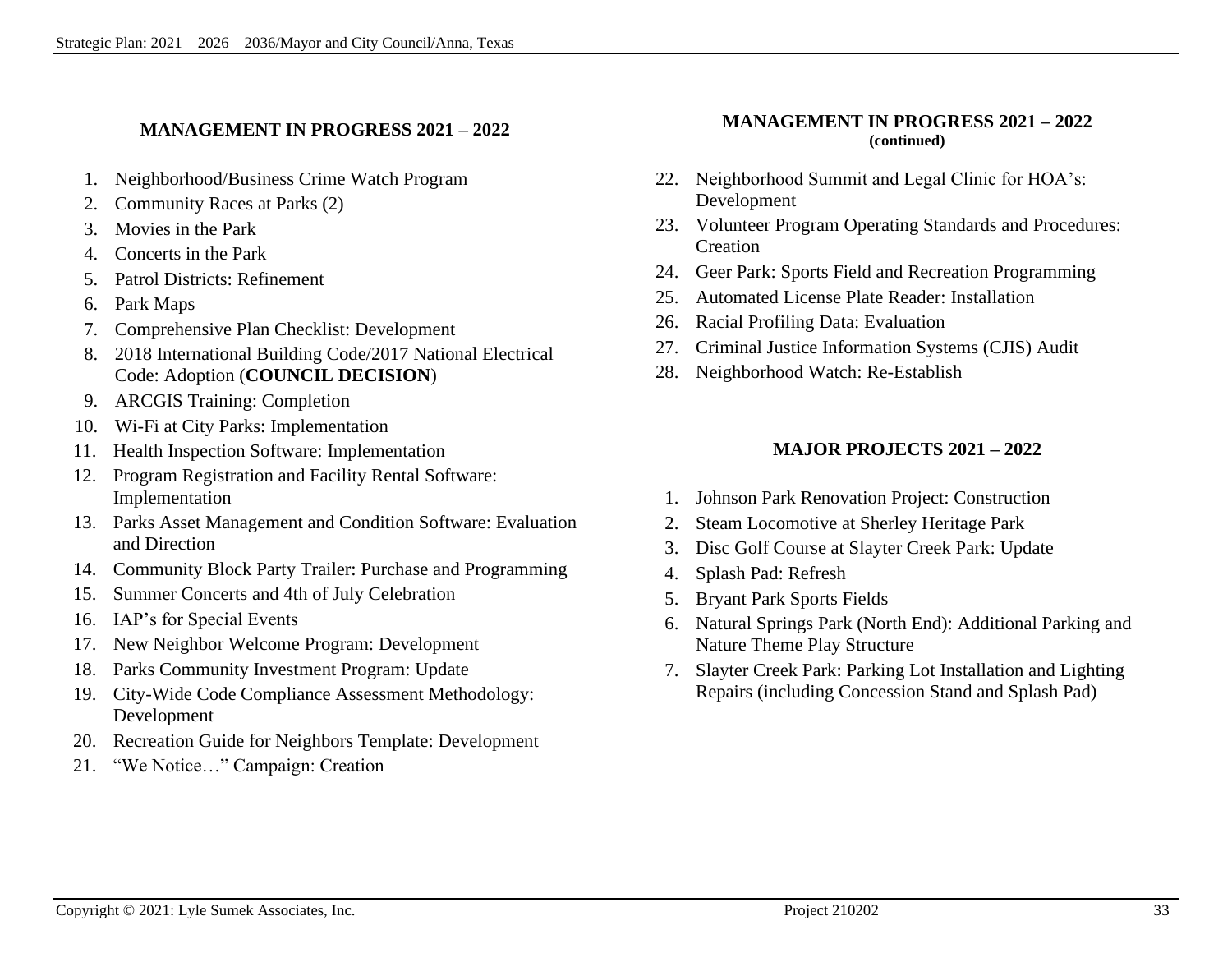#### **ON THE HORIZON 2022 – 2026**

- 1. Police Chaplain Program: Development
- 2. Crime Reduction Action Plan: Report, Direction and Funding
- 3. Green Ribbon Project Median Beautification: Maintenance Staffing (FY '23)
- 4. Senior Center: Direction and Funding Mechanism
- 5. Natatorium/Swimming Complex: Partners, Direction and City Actions
- 6. "Keep Anna Beautiful Program": Direction, Development, and Funding Accredited
- 7. Anna Museum Development; Outcomes, Partners, Report with Options, Direction and City Actions
- 8. Community Broadband Service: Analysis, Best Practices, Report with Findings and Options, Direction and City Actions
- 9. Collin McKinney Statue: Location, Direction and City Actions
- 10. Parks Development and Upgrade: Update Report, Direction, Funding and City Actions
- 11. Sports: Assessment of Needs, Best Practices, Report with Options, City Role, Direction and City Actions

#### **ON THE HORIZON 2022 – 2026 (continued)**

- 12. Neighborhood Services Expansion: Outcomes, Best Practices, Report with Options and Direction
- 13. Park Ordinances Procedures and Processes: Update
- 14. Sherley Park Water Storage Phase 2 Concept Plan: Development
- 15. Property Maintenance Program Expansion: Direction and Funding (Workshops, Equipment and Tool Rental, Neighborhood Grants, etc.)
- 16. Health and Environmental Services Programs Expansion: Direction and Funding, "BIG" Event, Education on Littering, Waste Reduction, Disposal of Hazardous Household Waste, etc.)
- 17. Parks and Recreation Department Organization Development: Direction and City Actions
- 18. eSports Strategy and Action Plan: Outcomes, Market Analysis, Report with Options, Direction and City Actions
- 19. Golf Course Development: Outcomes, Partners, Market Analysis, Report with Options, Direction and City Actions
- 20. Skate Park: Refresh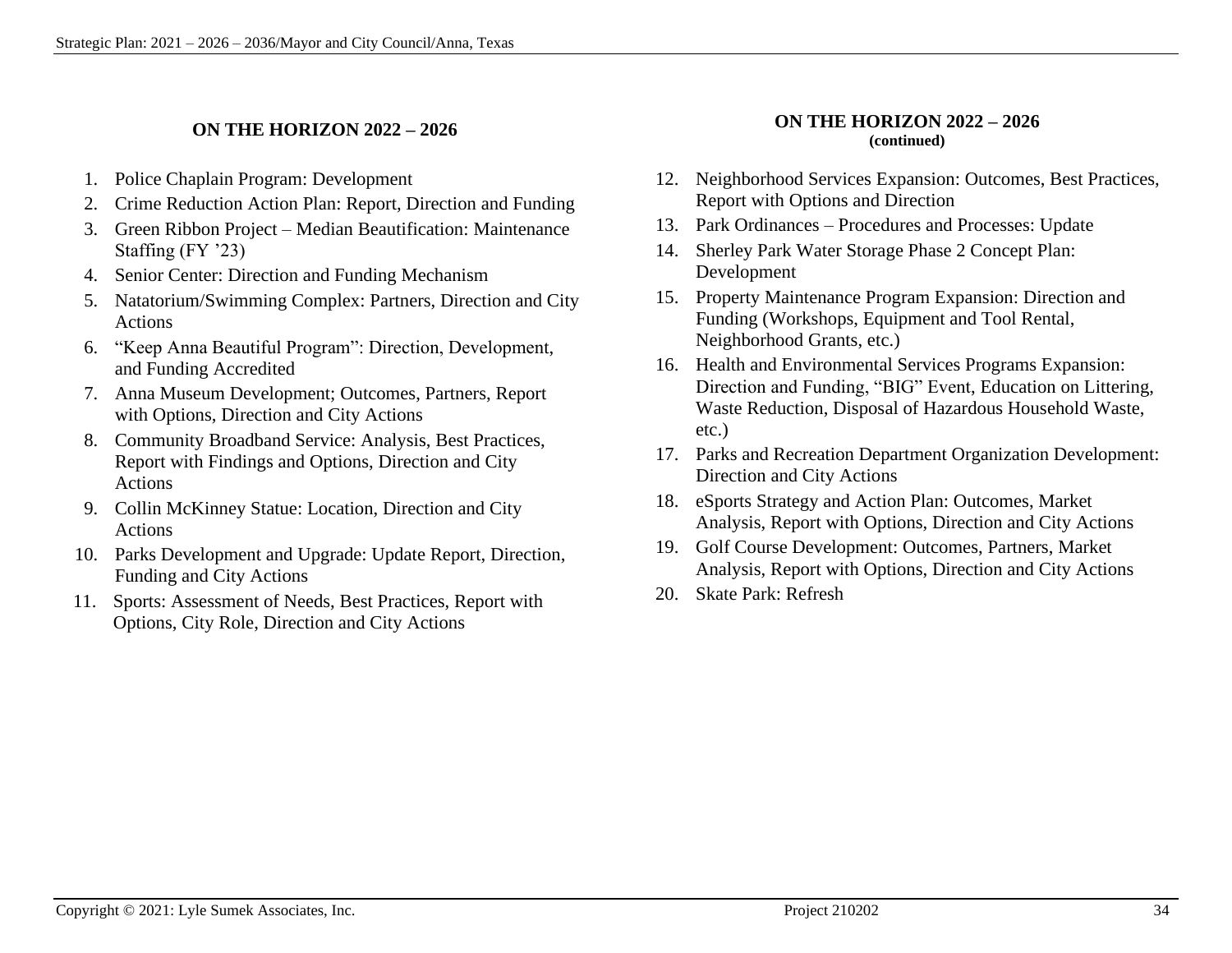## **Goal 4 High-Performing Professional City**

#### **OBJECTIVES**

- 1. Upgrade financial systems and planning processes
- 2. Hire, develop and retain a professional City workforce
- 3. Have open and transparent City government that is trusted by the Neighbors
- 4. Define performance expectations/standards and have managers and employees accountable for their behaviors and actions
- 5. Develop a professional City organization culture guided by City Core Values
- 6. Maintain and update strategic planning process
- 7. Have effective ways of communicating with the community

#### **VALUE TO NEIGHBORS**

- 1. Service value for taxes and fees
- 2. Trust and confidence in City government that acts in a highly ethical manner
- 3. Timely response for a call for service emergency and nonemergency
- 4. Customer friendly services provided with a personal touch
- 5. Opportunities to provide feedback on services and City performance
- 6. Opportunities to become involved in the City's governance process
- 7. Reliable delivery of City services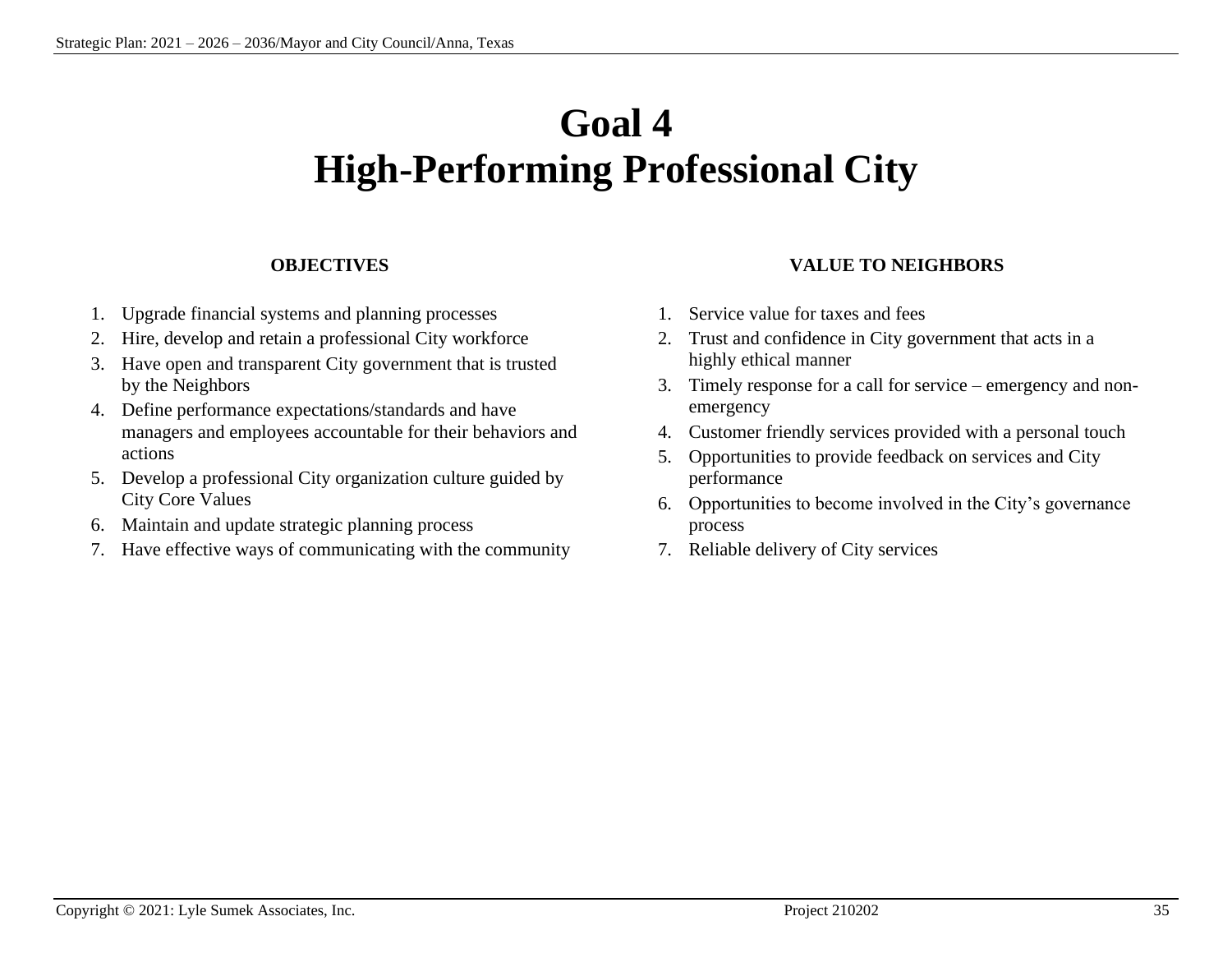#### **SHORT-TERM CHALLENGES AND OPPORTUNITIES**

- 1. Limited revenue options for the City
- 2. Expanding proactive communications with the community neighbors and businesses
- 3. Developing modern operating systems and processes
- 4. Keeping up with a rapidly growing community
- 5. Actions by the Texas State Legislature impacting City finances and services, including tax cap
- 6. Dependence on Collin County
- 7. Social Media reality vs perception
- 8. Transitioning to new facilities
- 9. Retaining the staff/talent we have acquired

#### **LONG TERM-CHALLENGES AND OPPORTUNITIES**

- 1. Having and funding competitive City employee benefits including disability program
- 2. COVID-19 ongoing effects and initiatives what stays, what goes, does normal return?
- 3. City employee compensation linked to expectations and performance standards
- 4. Rising cost of delivering City services
- 5. Funding for training, employee development and succession planning
- 6. Economic uncertainty impacting future growth and City finances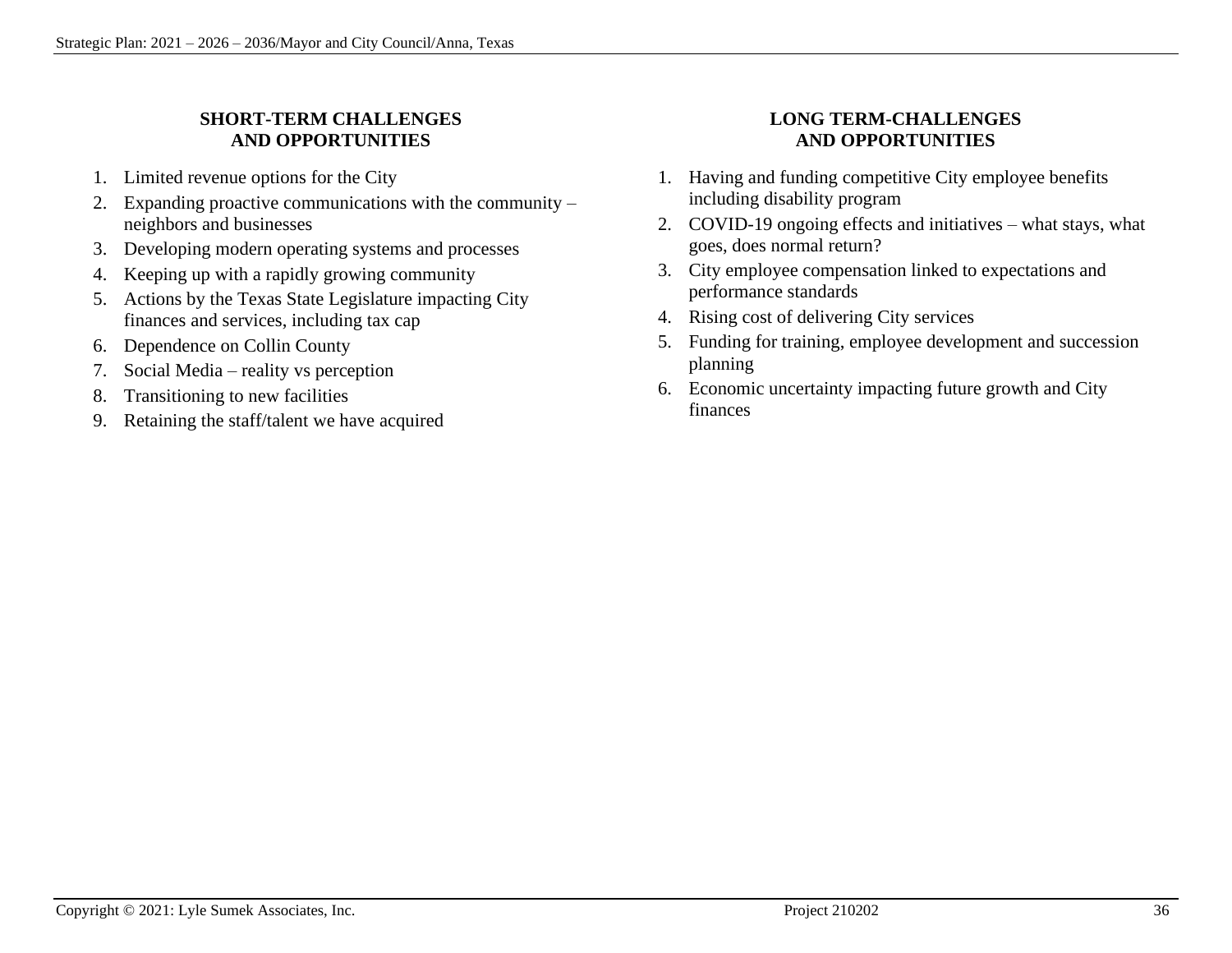#### **POLICY ACTIONS 2021 – 2022**

1. City Ambulance/EMS Service Top Priority Implementation: Firefighter Staffing and Additional Ambulances (2)



- 2. Joint 9-1-1 Communications Center: High Priority Outcomes, Report with Options, Direction and City Actions
	-
- 3. Public Safety Services, Staffing and High Priority Equipment: 5-Year Plan Direction and Funding (CPSM)
- 4. Proactive Communications Strategy and Actions Plan: Social Media Policy, Council's Messages to Our Community, and Communications Plan
- 5. Collin County Relationship Building and Partnership: Outcomes, Key Issues, Outreach to County and City Actions

#### **MANAGEMENT ACTIONS 2021 – 2022**

- 1. City Water/Sewer Master Plan and Impact Top Priority Fees: Report and Direction
- 2. Employee Wellness/Benefits Gaps High Priority Program: Direction and Funding
- 3. City Employee Compensation: Review, <br>High Priority Direction and Funding
- 4. Employee Training and Development: <br> | High Priority Direction and Funding
- 5. Disaster Recovery and Related Services: | High Priority Report
- 6. Personnel (Human Resources) Policies: Direction and Revision
- 7. Financial Plan Update: Review and Direction
- 8. Financial Policies: Review and Refinement
- 9. American Rescue Act Dollars Plan: Direction and Development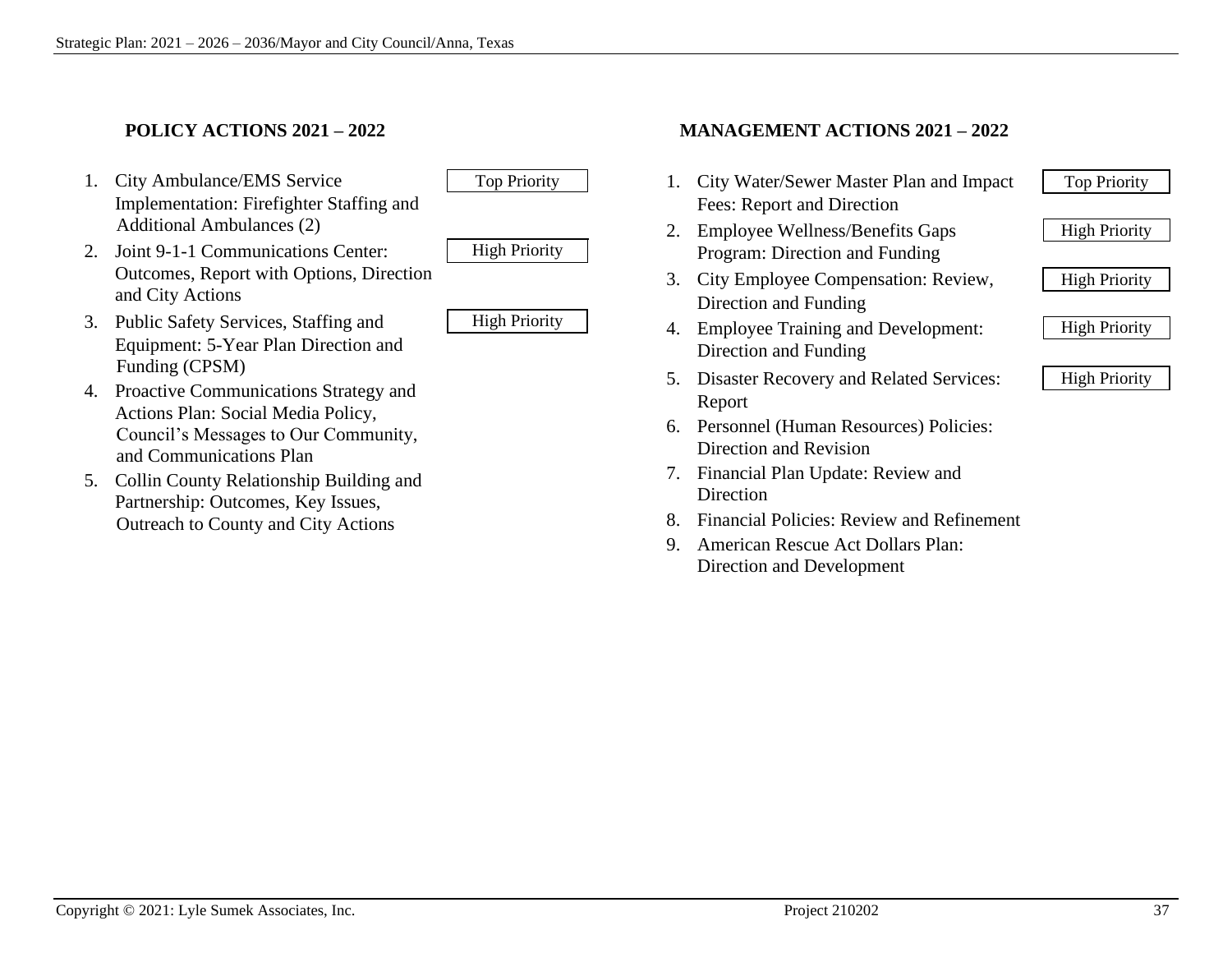#### **MANAGEMENT IN PROGRESS 2021 – 2022**

- 1. Police Districting Plan: Annual Evaluation
- 2. Department Performance Metrics (Outcome-Based): Refinement
- 3. Annual City Strategic Plan: Update
- 4. Budget Workshop for Mayor and City Council
- 5. Cash Management Administrative Directive
- 6. Internal Control System and Process Administrative Directive
- 7. Financial Policies: Training
- 8. City Social Functions: Update (Potlucks, Employee Functions, etc.)
- 9. Annual Q12 Employee Survey
- 10. Financial Transparency Stars Program
- 11. Police Policy and Procedure: Update
- 12. Annual City Employee In-Service Day (Funding)
- 13. Neighbor Leadership Academy: Development
- 14. Fire Standard of Cover Report
- 15. Servant Leadership Training Program
- 16. Fire SOP: Review/Refinement
- 17. Firefighter Physical Agility Course: Revamp
- 18. Police Leadership Training Program
- 19. Aerial Apparatus (Quint): Design and Operational
- 20. Fixed Asset Tracking Spreadsheet: Development

#### **MANAGEMENT IN PROGRESS 2021 – 2022 (continued)**

- 21. City Website Upgrade: Completion
- 22. UB Billing Cycles Structure: Review
- 23. Incode Conversion for Code Financials: Completion
- 24. Incode Conversion for Utility Billing: Completion
- 25. Cash Handling Controls in Departments
- 26. Credit Card Handling
- 27. Ion Wave Purchasing Software: Implementation
- 28. Fixed Assets Ledger: Clean-Up
- 29. Texas State Comptroller Transparency Award
- 30. PPE Purchase and Replacement Schedule: Development
- 31. COVID Ambulance In-Service Agreements, State License and Training: Completion
- 32. Deer Oaks City-Wide Training
- 33. Retiree Options for Medical, Dental, Vision and Prescription: Review and Funding
- 34. Tuition Reimbursement Policy: Review and Funding
- 35. Internship Program: EDC
- 36. Loaner Laptops: Funding
- 37. IT Department Structure
- 38. New Phone System: Direction and Funding
- 39. Disaster Recovery Backup: Direction
- 40. Network Topology Redesign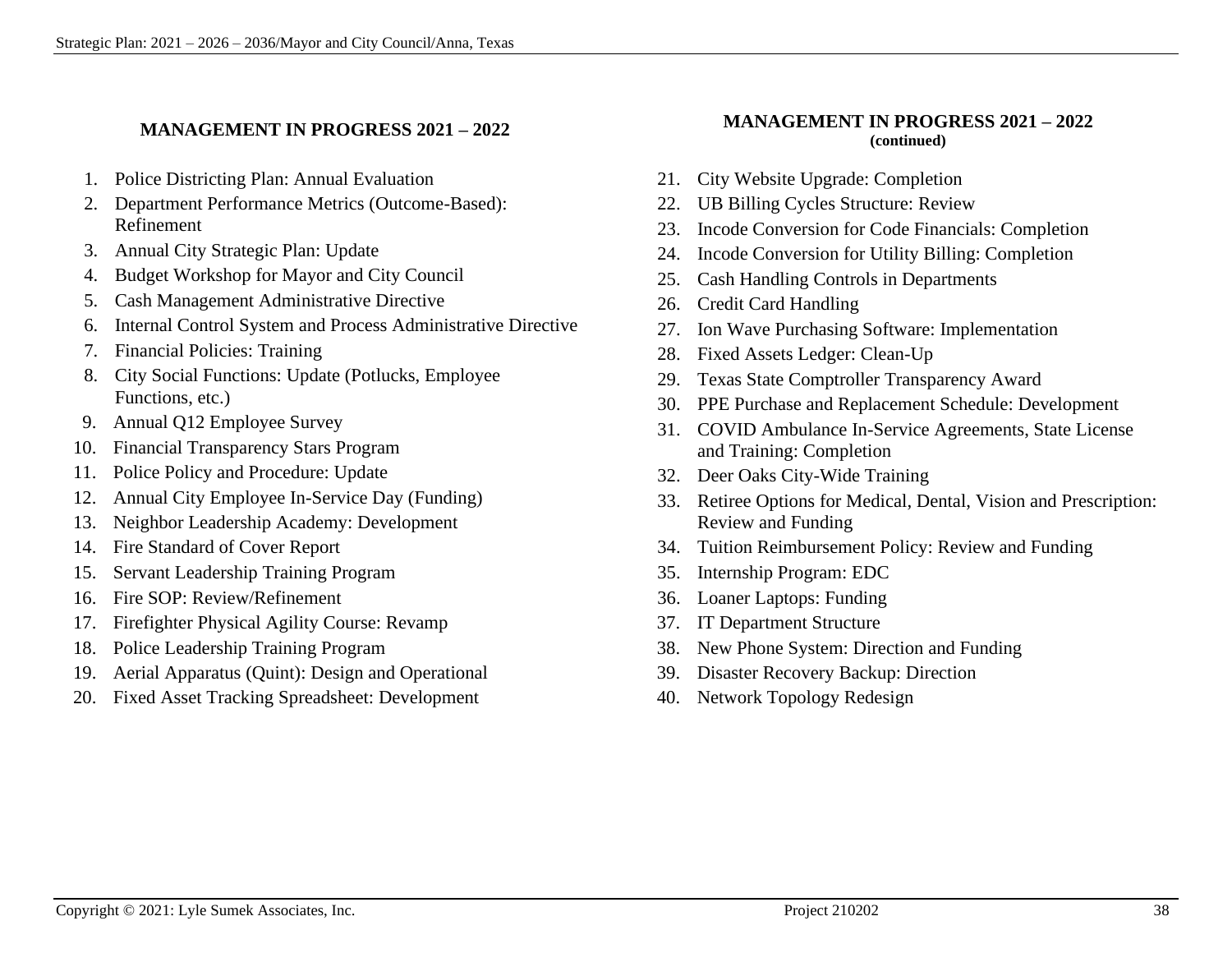#### **MANAGEMENT IN PROGRESS 2021 – 2022 (continued)**

- 41. City Council Chambers Equipment
- 42. Inspec2Go for Code Enforcement: Implementation
- 43. EOC Equipment: Planning
- 44. Park Planning and Development Manager: Hiring
- 45. Board Member Clinic: Development
- 46. APWA Accreditation
- 47. Police Equipment Upgrade: Purchase
- 48. Standardized Compensation Process for Field Training Officers and Out-of-Position (OIC) Pay: Development

#### **MAJOR PROJECTS 2021 – 2022**

1. Municipal Complex Project: Completion and Location of City Offices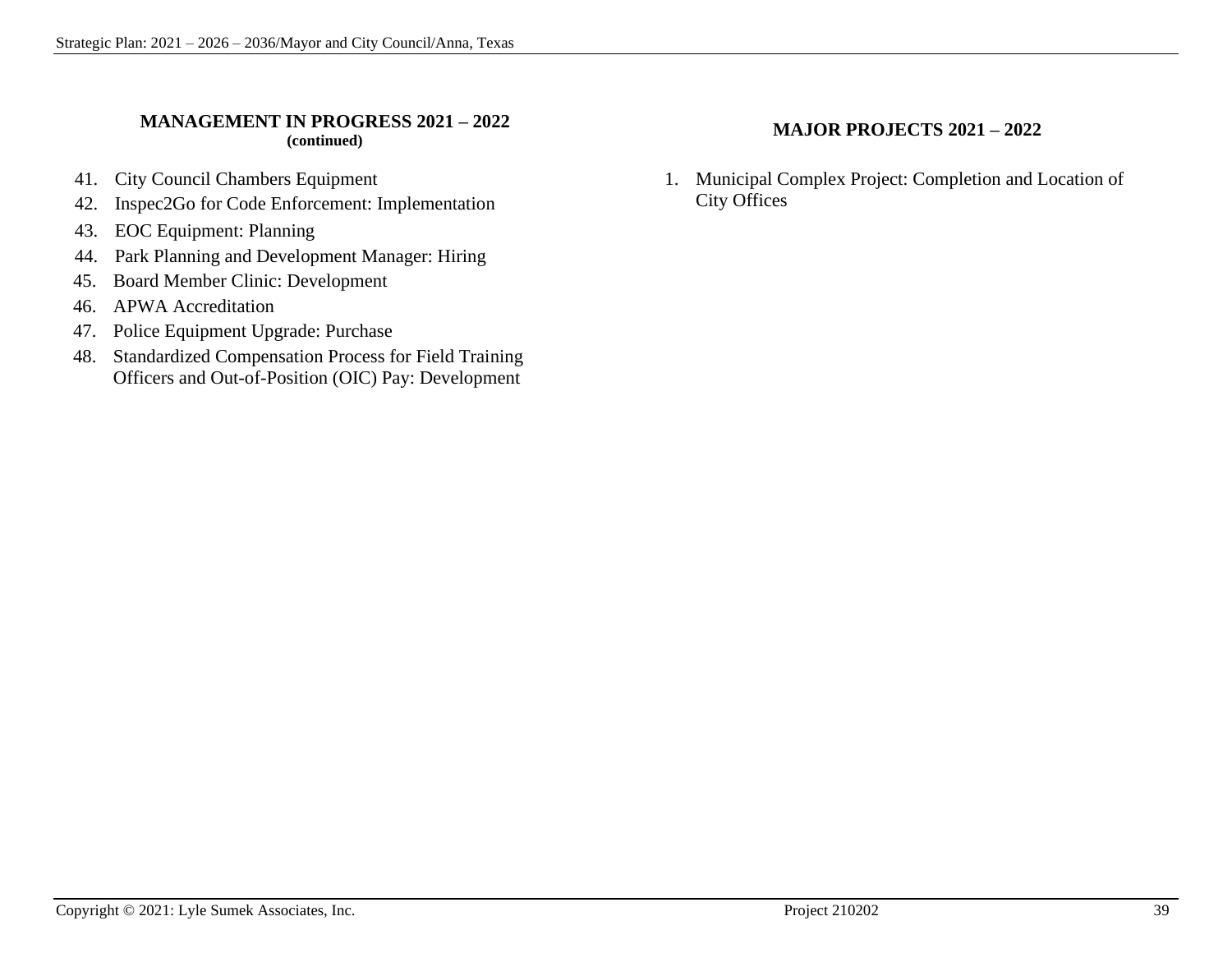#### **ON THE HORIZON 2022 – 2026**

- 1. Build a Playground/Trail: Next Project
- 2. Community Survey: Direction and Funding
- 3. Municipal Court Dates Expansion
- 4. Texas Warrant Roundup Participation: Direction and Funding
- 5. Reward Program: Development
- 6. Stormwater Utility: Report and Direction
- 7. Fire Apparatus Plan: Development and Funding Mechanism
- 8. City Volunteer Program: Outcomes, Best Practices, Report with Options, Direction and City Actions
- 9. City Government Marketing/Public Relations: Goals, Report, Direction, City Actions and Funding
- 10. Grants: Outcomes and Direction
- 11. Emergency Management Policy/Plan/Training: Review, Report, Direction, Management Position, Funding and City Actions
- 12. Online Payment: Report with Options, Direction and Funding
- 13. Solid Waste Contract: Performance Evaluation, Headquarters, Report with Findings and Options, Direction and City Actions
- 14. 2<sup>nd</sup> Fire Station: Design and Plans
- 15. Relationships with Melissa and Van Alstyne Strategy: Outcomes, Key Issues, Direction and City Actions
- 16. Public Safety Training and Development; Report with Options, Direction and Funding
- 17. NIMS Training and Exercise
- 18. Emergency Management Protocols/NIMS Protocols: Development
- 19. Community Risk Assessment and Plan: Development (3<sup>rd</sup> Party)
- 20. HRIS System Employee Portal
- 21. City Evaluation: Revision
- 22. E-Learning for City Employees
- 23. Texas Police Chief's Association Accreditation Program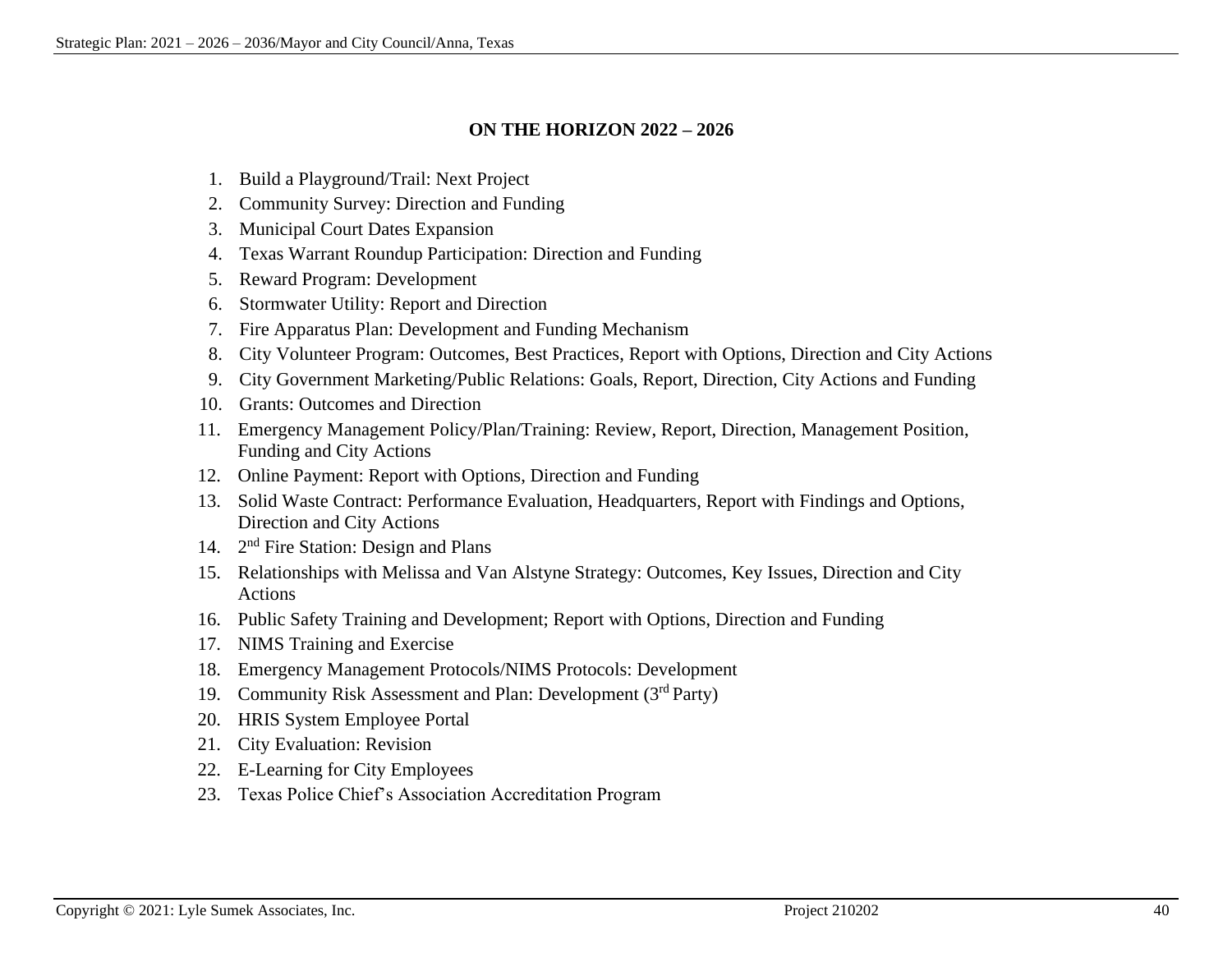# **CITY OF ANNA ACTION AGENDA 2021 – 2022**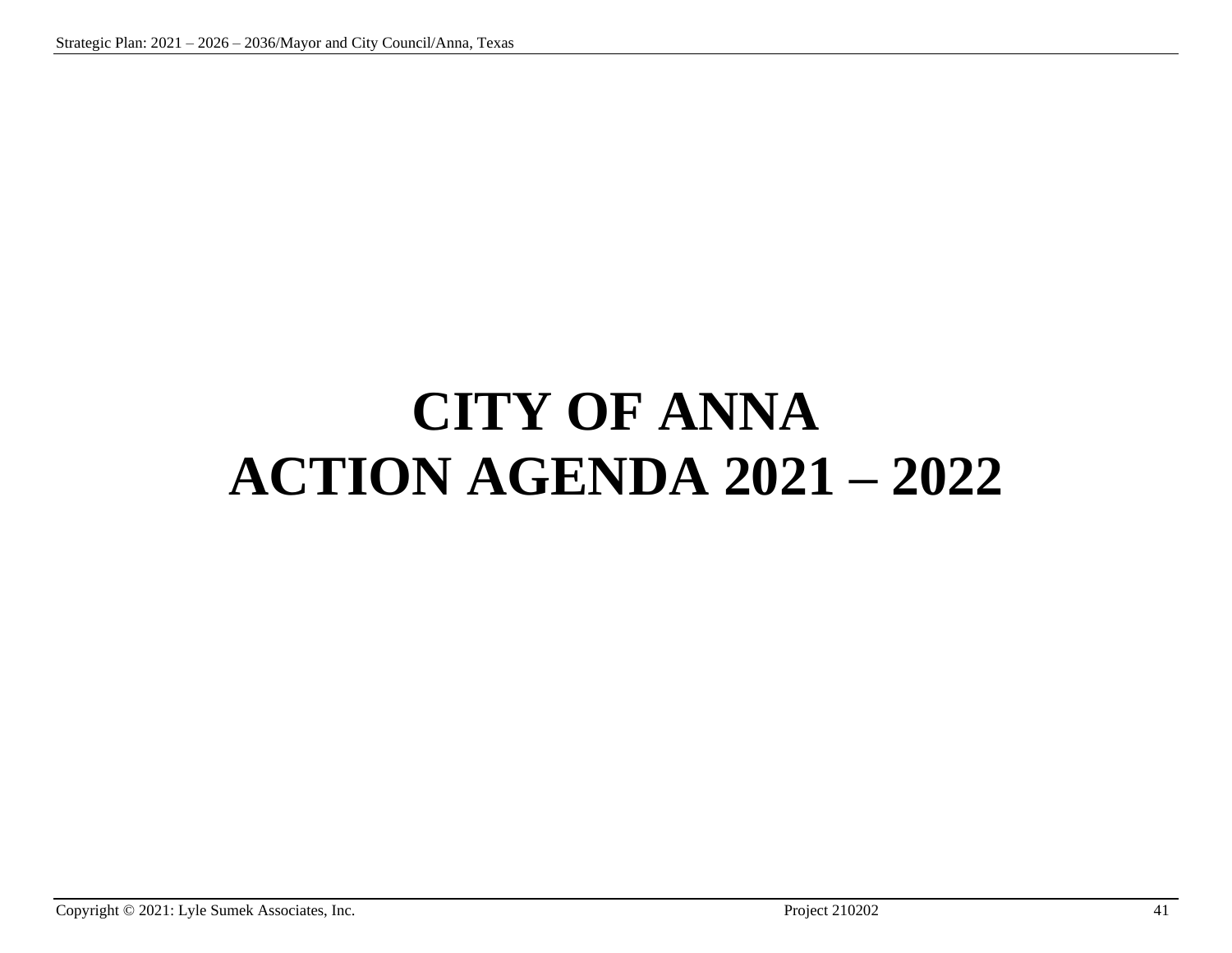# *City of Anna Policy Agenda 2021* **–** *2022*

### **TOP PRIORITY**

**Executive/Large Homes on Large Lots Development Strategy: Outcomes, Report, Direction and City Actions**

**City Ambulance/EMS Service: Implementation: Firefighter Staffing and Additional Ambulances**

**Collin Community College Campus Development: Location, Master Plan and Agreement**

**Downtown Activation: Implementation**

**Business Park Activation: Sale and Developer Funded Infrastructure**

**Connected Trails Plan: Update and City Actions**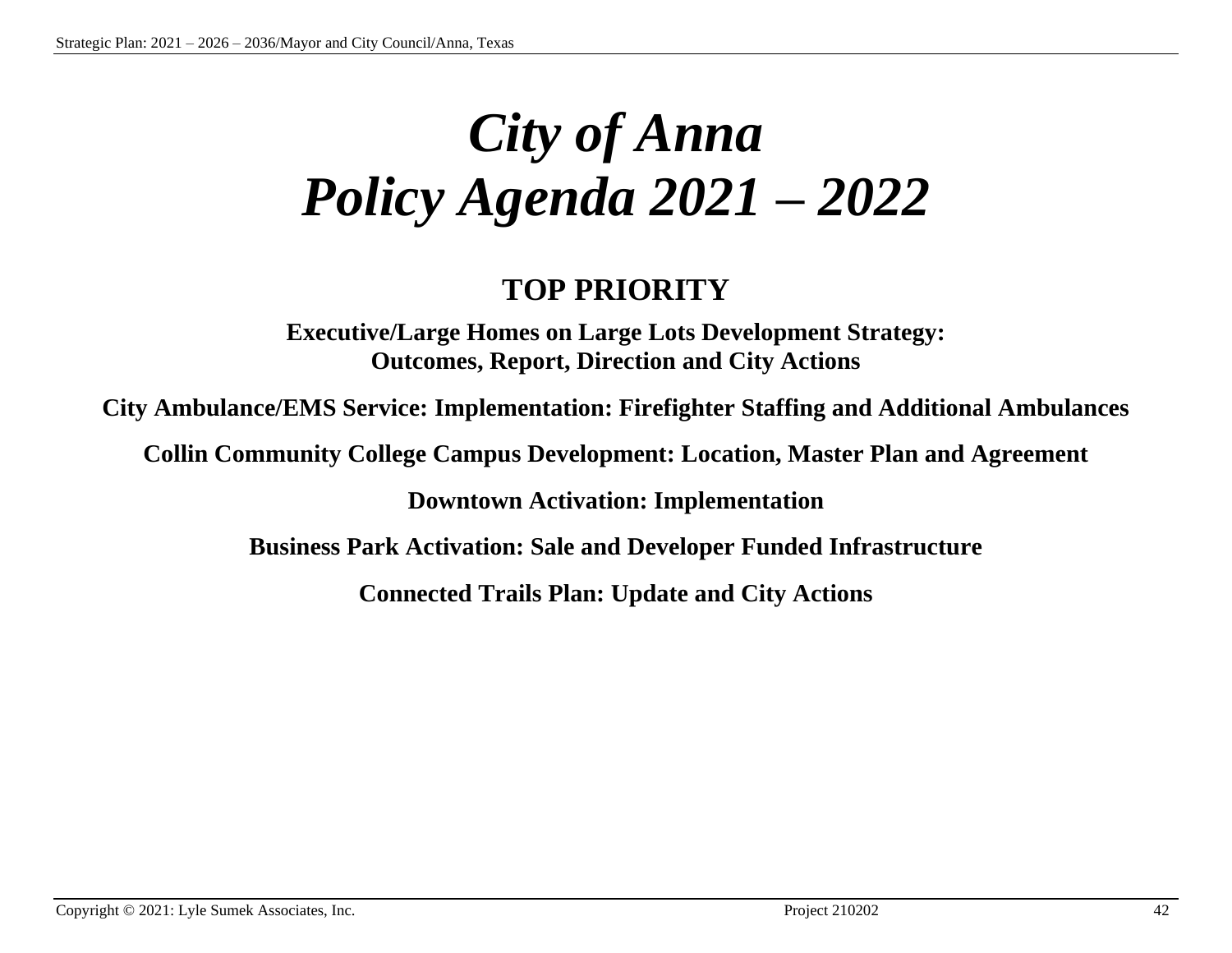### **HIGH PRIORITY**

**Long-Term Water Supply Policy/Plan: Direction and City Actions [Collin Grayson Municipal Alliance (CGMA) and the Greater Texoma Utility Authority (GTUA)]**

**Medical Campus Business Development: Hospital and Medical Office Development**

**Retail/Restaurant Attraction Strategy: Outcomes, Market Analysis, Report, Direction and City Actions**

**Joint 9-1-1 Communications Center: Outcomes, Report with Options, Direction and City Actions**

**Public Safety Services, Staffing and Equipment: 5-Year Plan Direction and Funding (CPSM)**

**Indoor Community/Recreation Center: Design**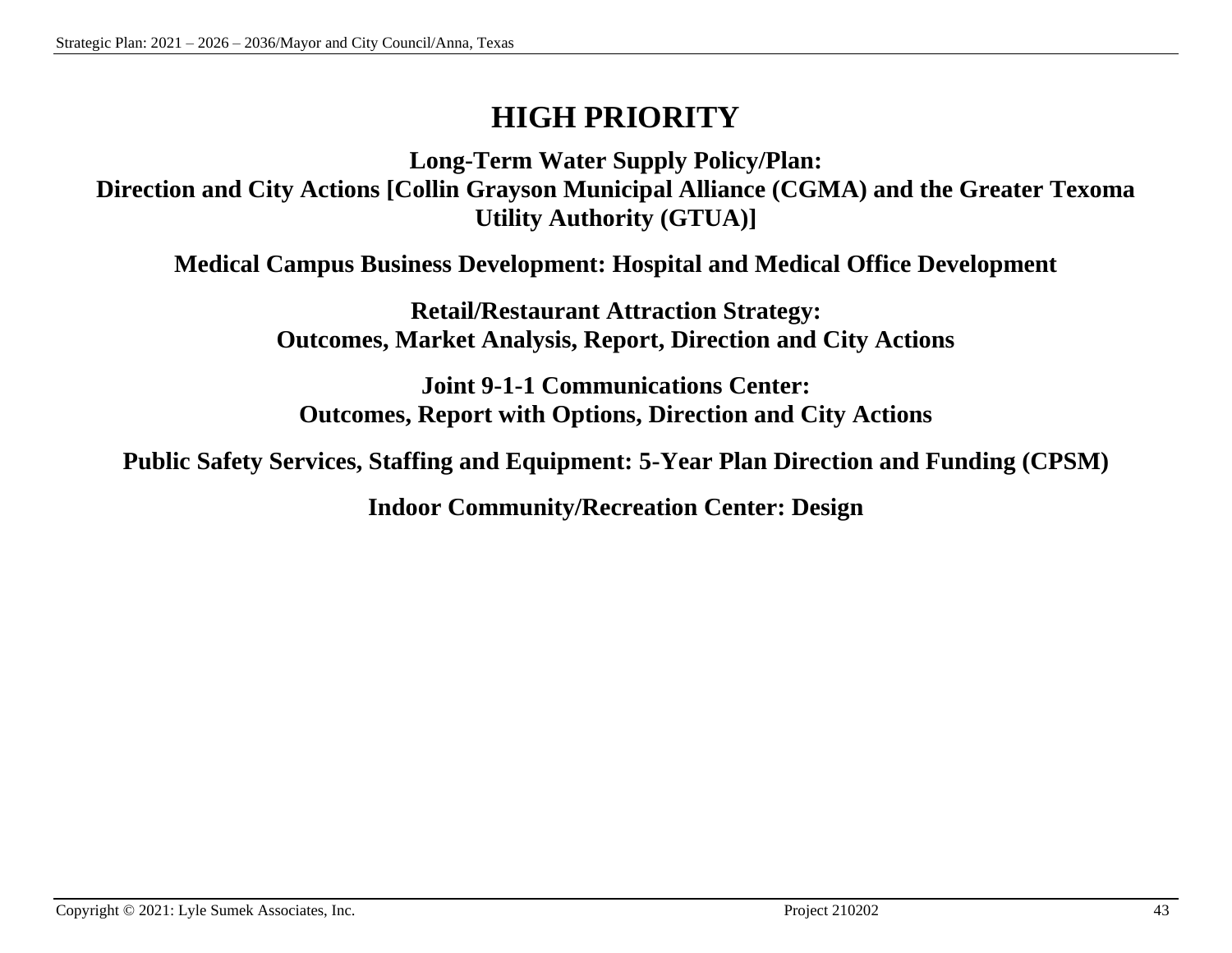# *City of Anna Management Agenda 2021* **–** *2022*

### **TOP PRIORITY**

**New Fire Station (West of U.S. 75): Direction and Funding Parks, Trails and Open Spaces Master Plan: Development and Adoption Ferguson Road Extension Design: Agreement, Direction and Funding City Water/Sewer Master Plan and Impact Fees: Report and Direction Comprehensive Plan: Development and Adoption Library/Community Resource Center/Learning Center: Design Recreation Programs/Activities Expansion: Staffing and Development**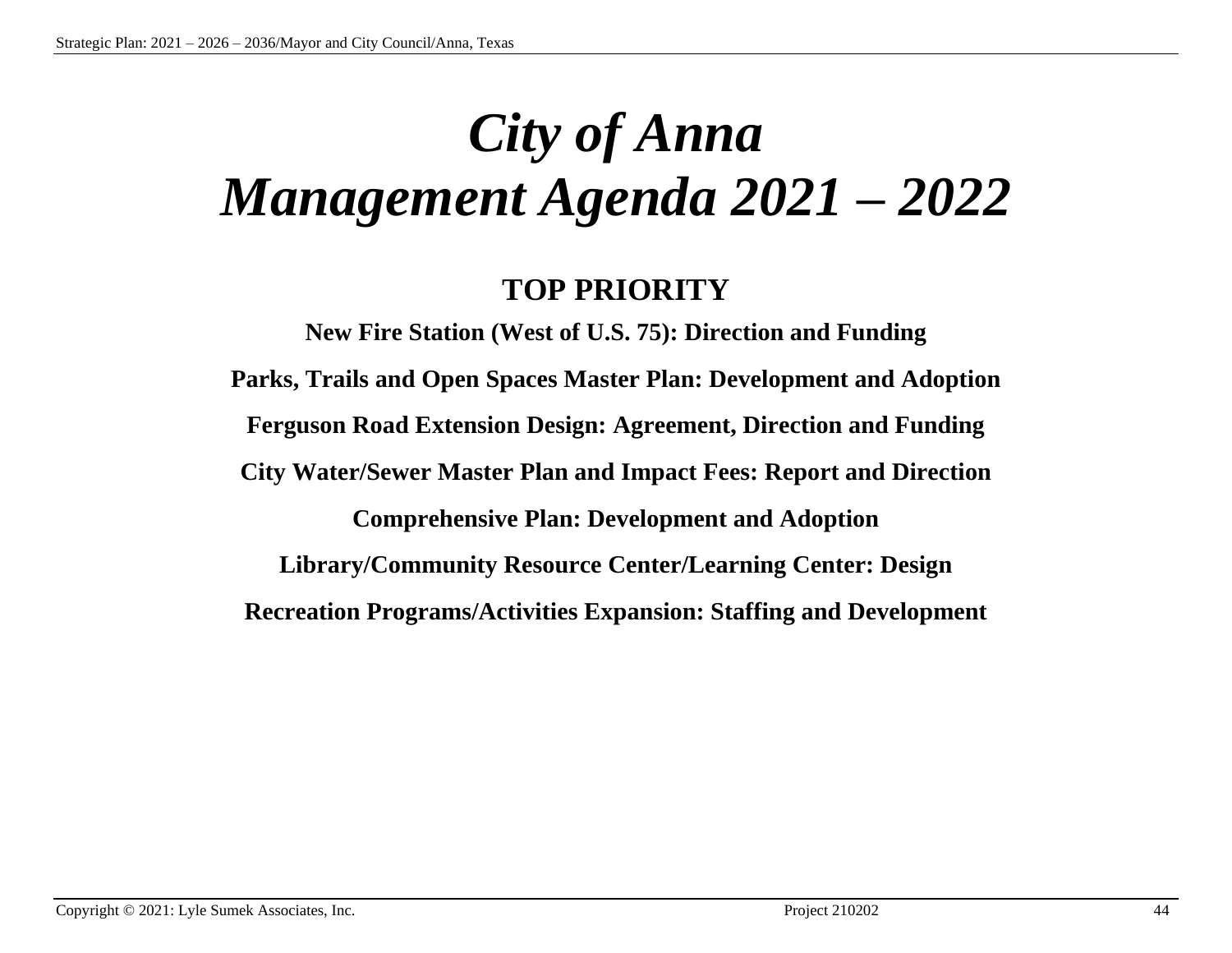### **HIGH PRIORITY**

**City/EDC Branding and Marketing Program: Implementation Community-Based Trash/Littering Program: Development and Kick Off Employee Wellness/Benefits Gaps Program: Direction and Funding City Employee Compensation: Review, Direction and Funding Employee Training and Development: Direction and Funding Outdoor Sports Complex/Sports Fields Development: Design Disaster Recovery and Related Services: RFQ**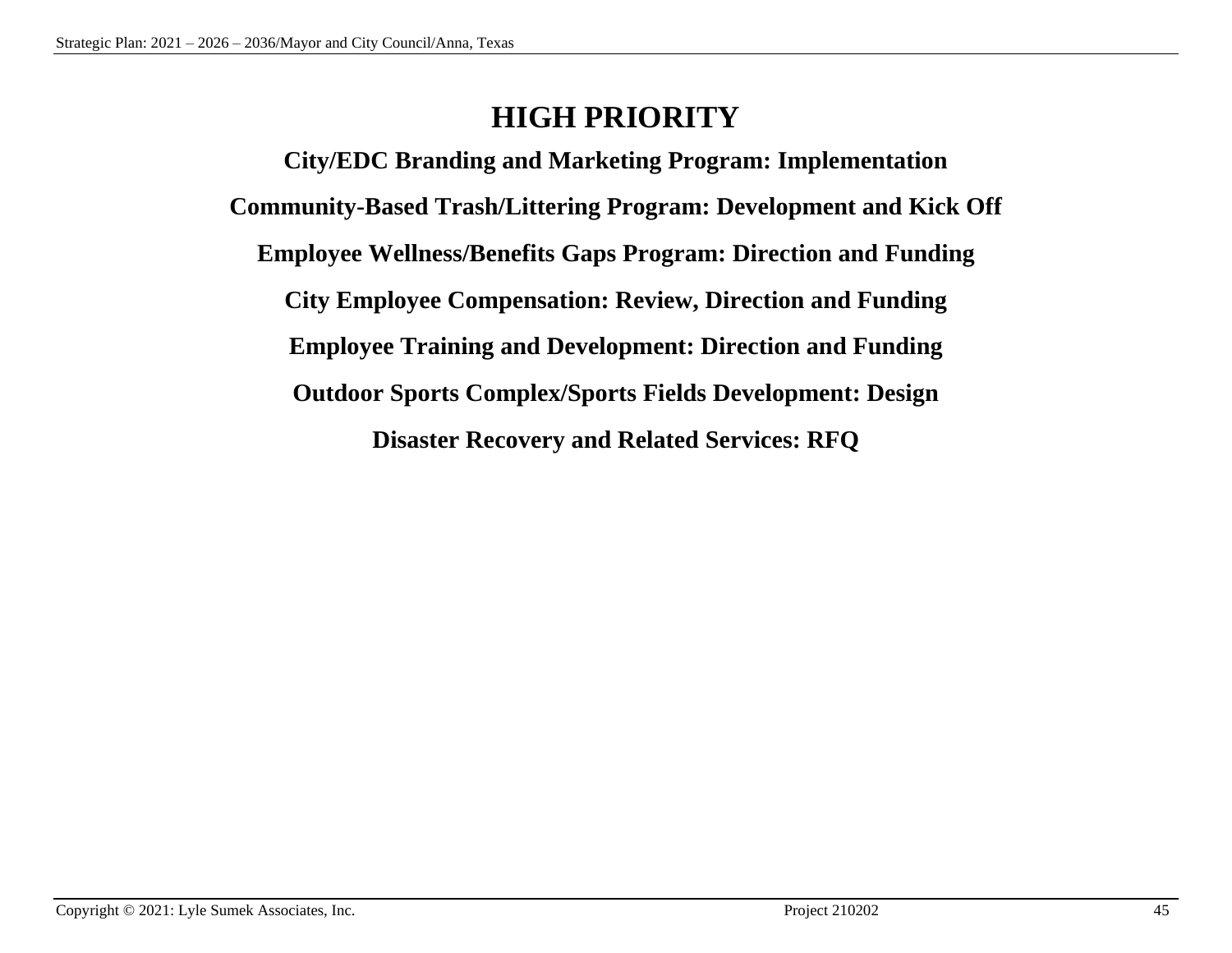# *City of Anna Management in Progress 2021* **–** *2022*

Trade Shows/Marketing Materials: Re-Initiate Development Forum Event: 1<sup>st</sup> Annual International Economic Development Awards: Application Annual Business Appreciation Event Economic Development Incentives Listing on Website Business Retention/Growth Quarterly Report (Chamber of Commerce) SmartGov Permitting Software – Public Portal: Implementation Development Records to Digital Format Tree City USA Designation Environmental Education Program: Implementation Ferguson Parkway (from Collin County Outer Loop to Taylor Roadway) Environmental Study: Completion Professional Services Request for Qualifications Process: Implementation Public Works GIS Improvements – Phase 1: Implementation (Budget FY '22)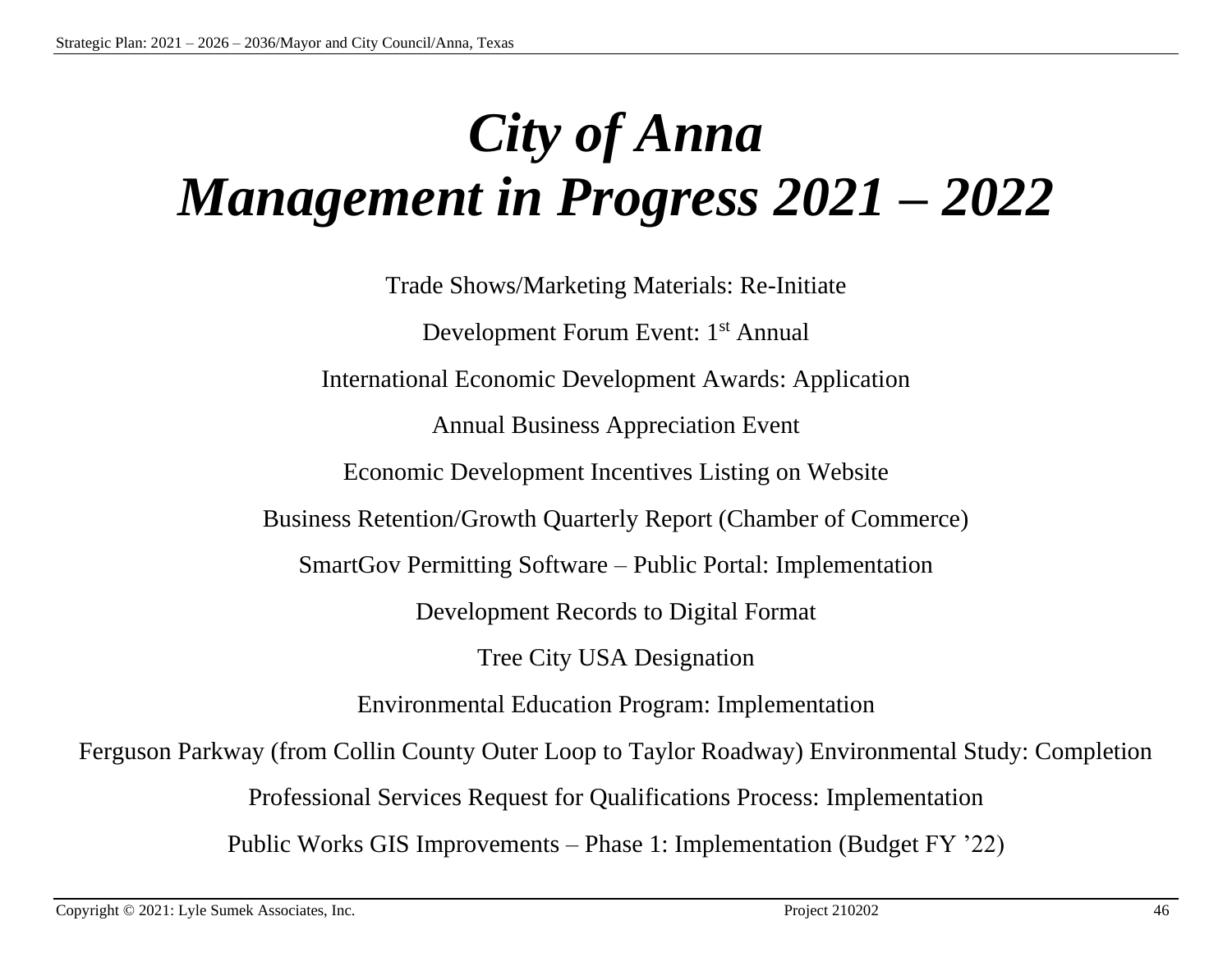Neighborhood/Business Crime Watch Program: Kick-Off

Community Races at Parks (2)

Movies in the Park

Concerts in the Park: Kick-Off

Patrol Districts: Annual Evaluation Report

Park Maps

Comprehensive Plan Checklist: Development

2018 International Building Code/2017 National Electrical Code: Adoption

ARCGIS Training: Completion

Public Wi-Fi at Sherley Park: Implementation

Health Inspection Software: Implementation

Program Registration and Facility Rental Software: Implementation

Parks Asset Management and Condition Software: Implementation

Community Block Party Trailer: Live Rollout

Summer Concerts and 4th of July Celebration

IAP's for Special Events

New Neighbor Welcome Program: Development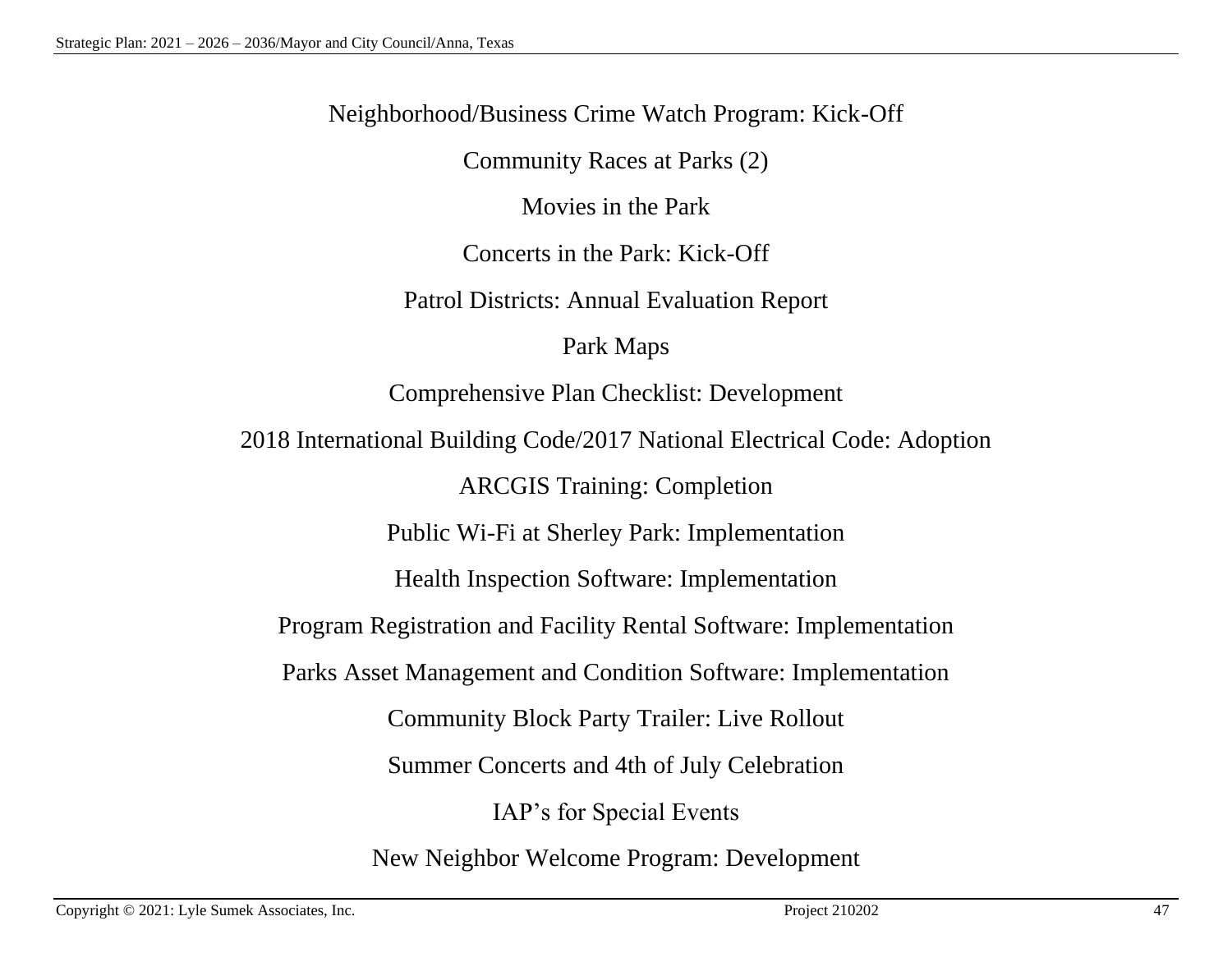Parks Community Investment Program: Update City-Wide Code Compliance Assessment Methodology: Development Recreation Guide for Neighbors Template: Development "We Notice…" Campaign: Creation Neighborhood Summit and Legal Clinic for HOA's: Development Volunteer Program Operating Standards and Procedures: Creation/Rollout Geer Park: Sports Field and Recreation Programming Automated License Plate Reader: Installation Racial Profiling Data: Evaluation Criminal Justice Information Systems (CJIS) Audit Neighborhood Watch: Re-Establish Police Districting Plan: Annual Evaluation Department Performance Metrics (Outcome-Based): Refinement Annual City Strategic Plan: Update Budget Workshop for Mayor and City Council Cash Management Administrative Directive Internal Control System and Process Administrative Directive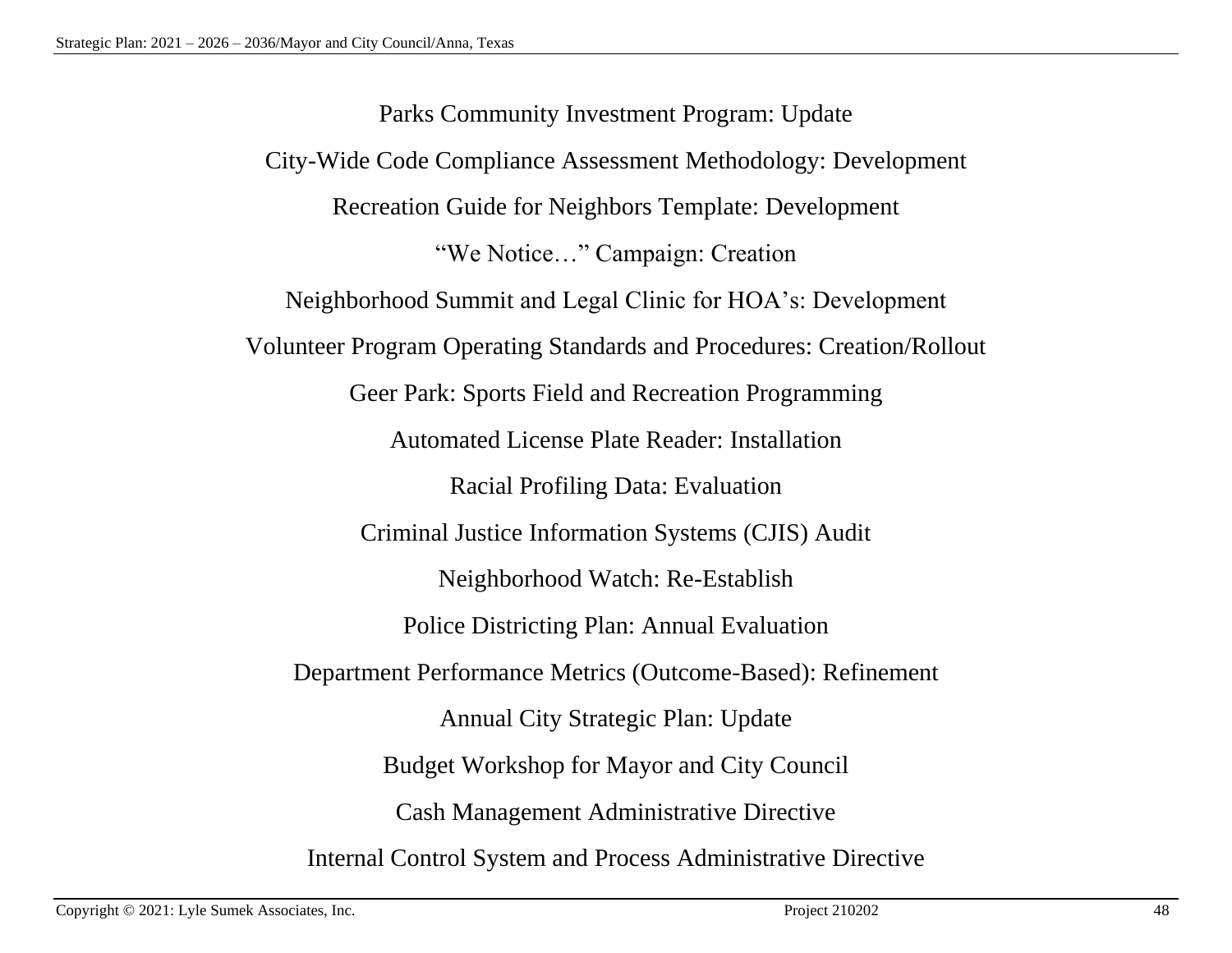Financial Policies: Training City Social Functions: Update (Potlucks, Employee Functions, etc.) Annual Q12 Employee Survey Financial Transparency Stars Program Police Policy and Procedure: Update Annual City Employee In-Service Day (Funding) Neighbors Leadership Academy: Development Fire Standard of Cover Report Servant Leadership Training Program Fire SOP: Review/Refinement Firefighter Physical Agility Course: Revamp Police Leadership Training Program Aerial Apparatus (Quint): Design and Operational Fixed Asset Tracking Spreadsheet: Development City Website Upgrade: Completion UB Billing Cycles Structure: Review Incode Conversion for Core Financials: Completion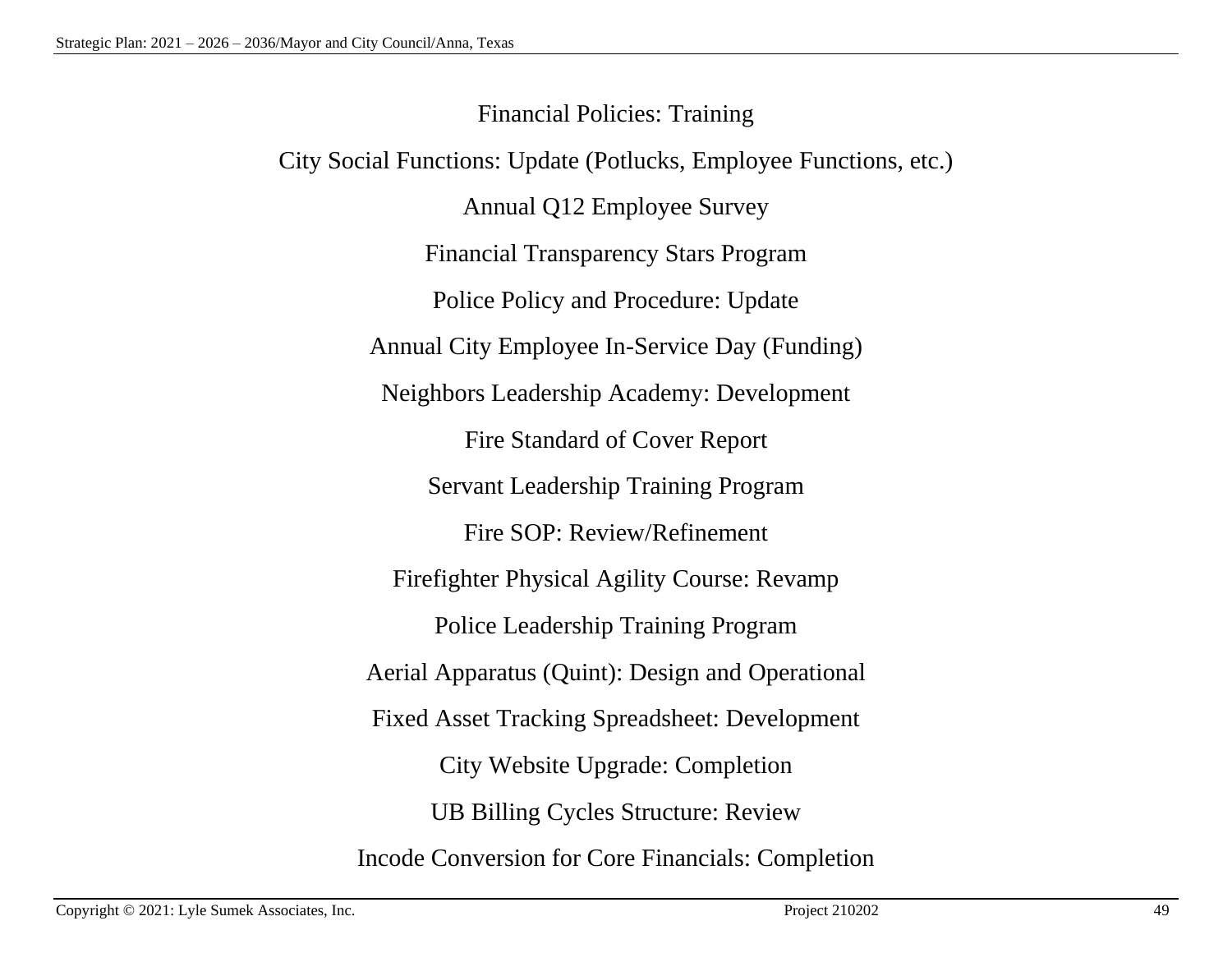Incode Conversion for Utility Billing: Completion Cash Handling Controls in Departments Credit Card Handling Ion Wave Purchasing Software: Implementation Fixed Assets Ledger: Clean-Up Texas State Comptroller Transparency Award PPE Purchase and Replacement Schedule: Development COVID Ambulance In-Service Agreements, State Health Department License and Training: Completion Deer Oaks City-Wide Training Retiree Options for Medical, Dental, Vision and Prescription: Review and Funding Tuition Reimbursement Policy: Review and Funding Internship Program: EDC Loaner Laptops: Funding IT Department Structure New Phone System: Direction and Funding Disaster Recovery Backup: Direction Network Topology Redesign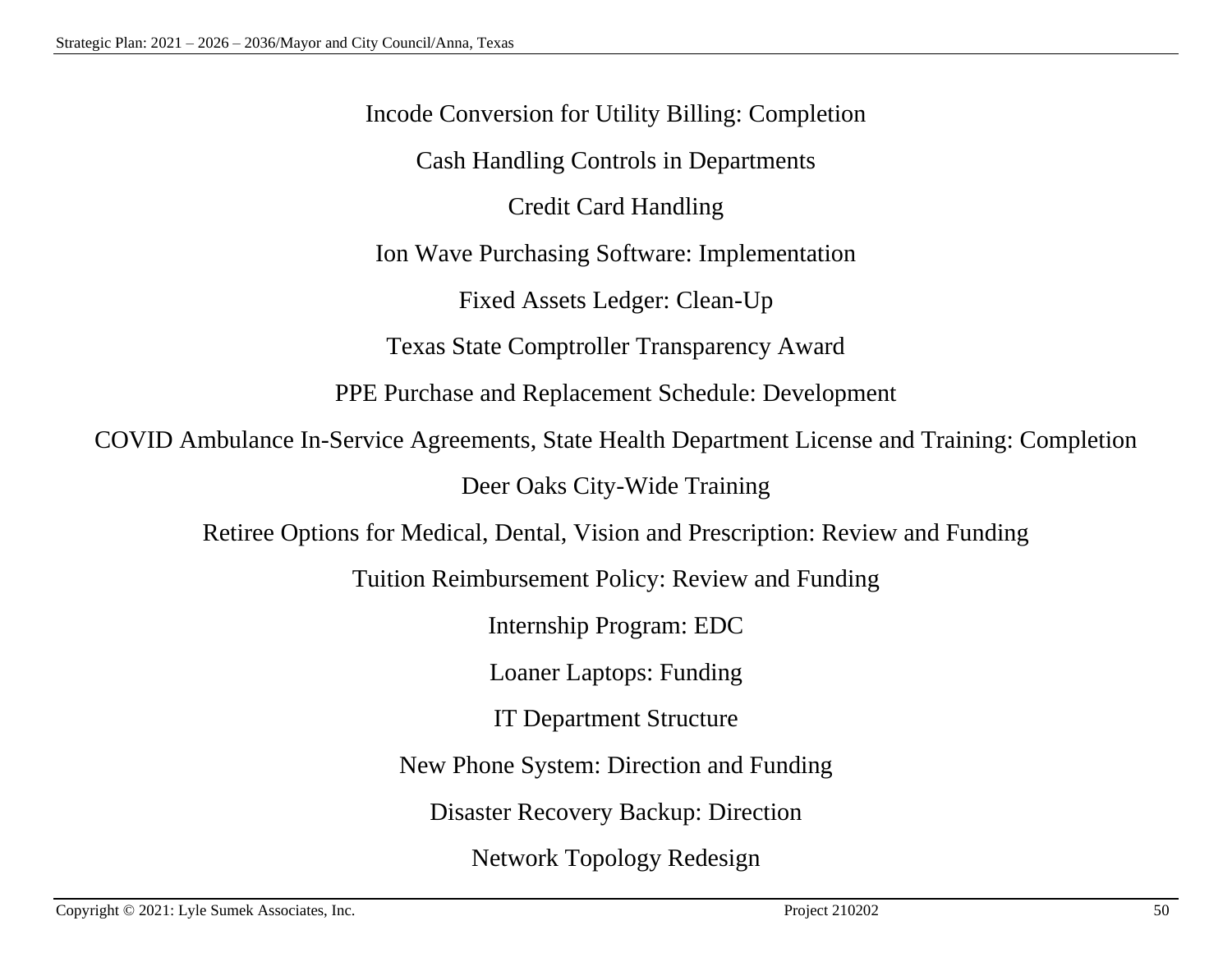City Council Chambers Equipment Inspec2Go for Code Enforcement: Implementation EOC Equipment: Planning Park Planning and Development Manager: Hiring Board Member Clinic: Development APWA Accreditation Police Equipment Upgrade: Purchase

Standardized Compensation Process for Field Training Officers and Out-of-Position (OIC) Pay: Development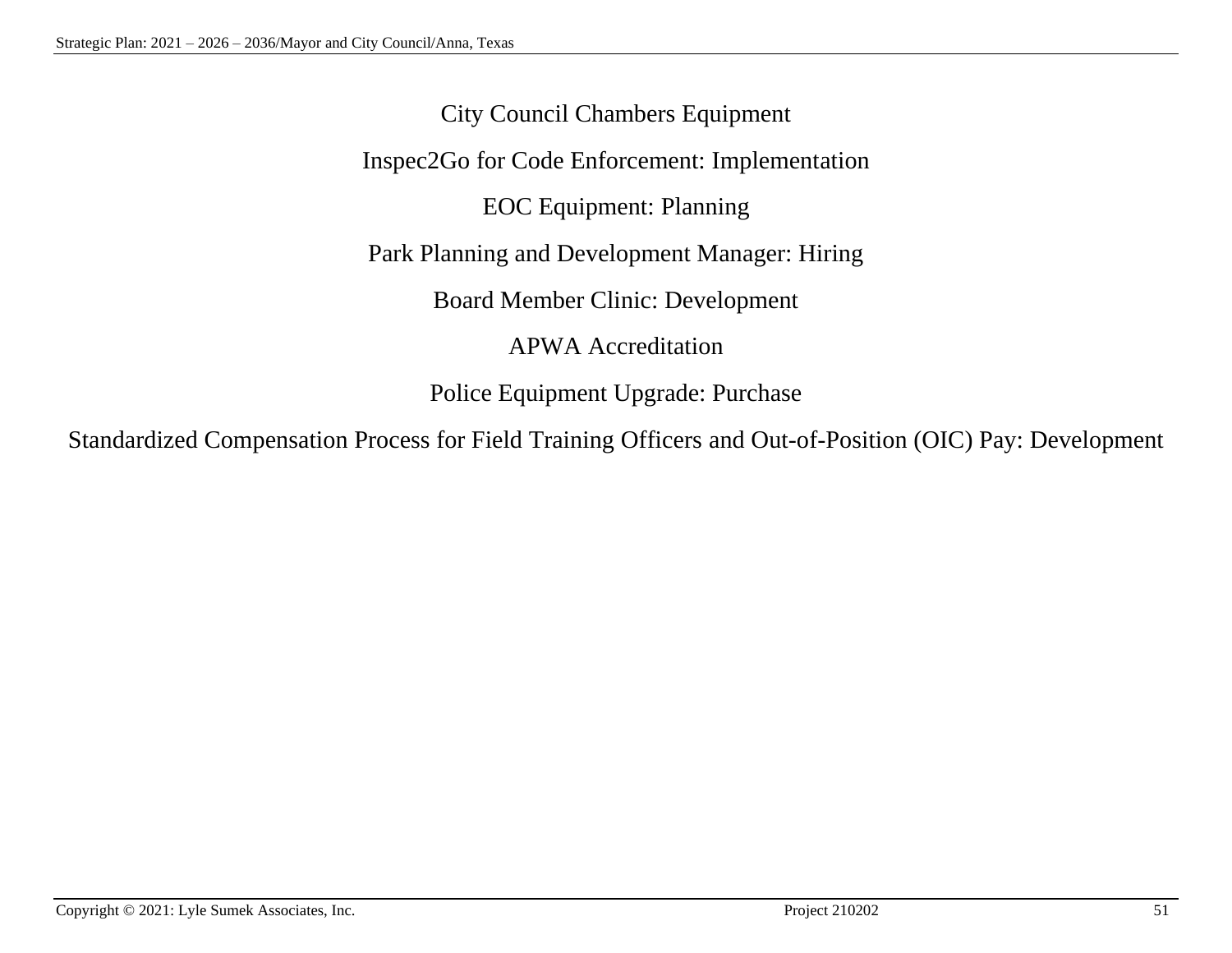# *City of Anna Major Projects 2021 – 2022*

Village of Hurricane Creek Infrastructure Sewer Project: Bid Award; Construction Hackberry Drive: ROW Acquisition; Bid Award; Construction TxDOT Traffic Signal Installation (2): CR 371/376 Taylor Road Reconstruction: Preliminary Engineering; Final Design (with Collin County) Submission East Fork Trunk Sewer: Preliminary Engineering Wastewater Treatment Plant: Submit TCEQ Permit SH 5 Utility Relocation Project (TxDOT 2023 – 2035); Design Project A Rosamond from US 75 to SH 5 Roadway Improvements: Construction Rosamond from SH 5 to FM 2862 Roadway Improvements In-House Design Water Mains Relocation: Engineering Design (along US 75 north of FM 455) Water Well: Construction Collin Water Pump Station Improvements: Construction West Foster Crossing along Pecan Grove Phase 2-4: Construction